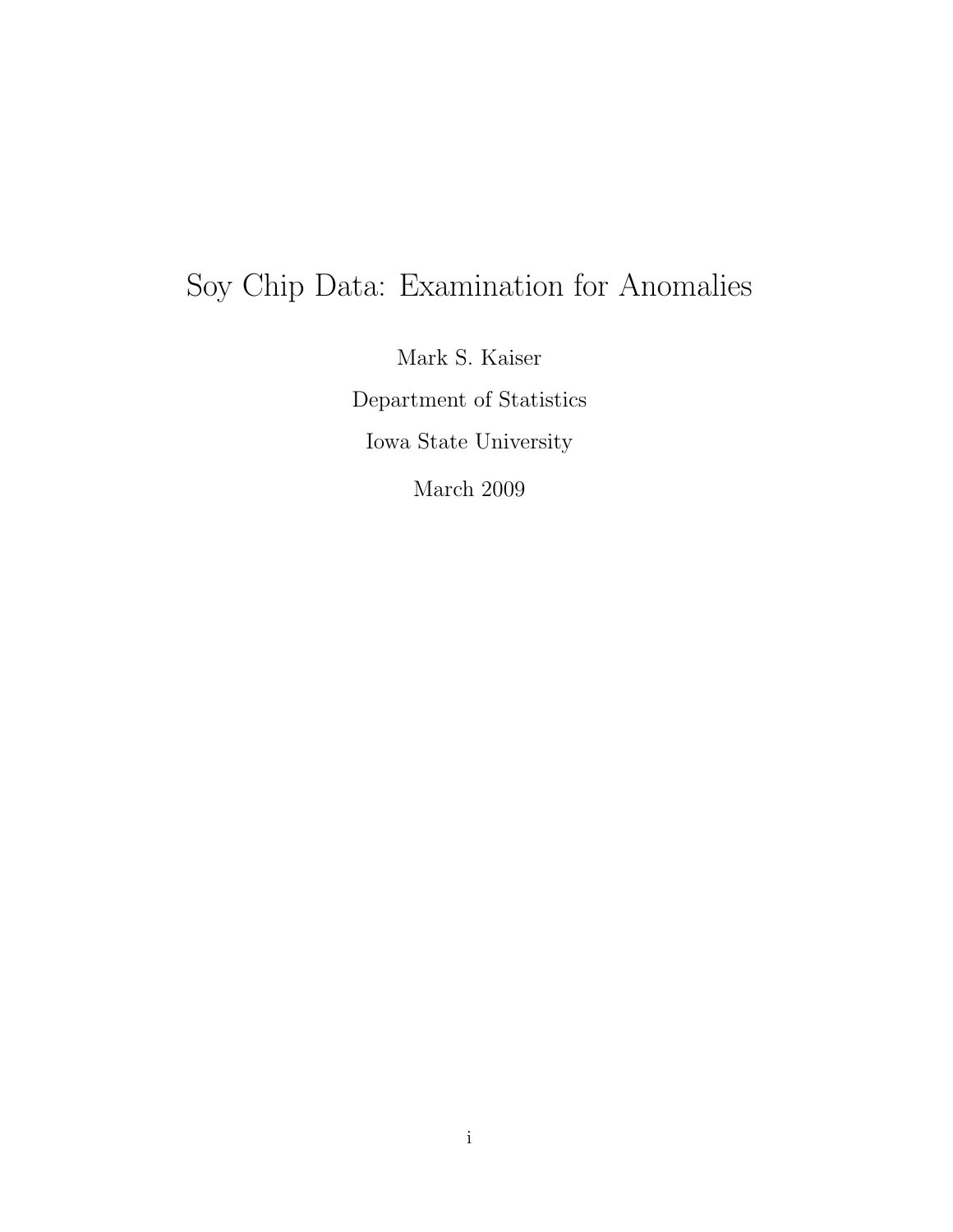#### 1 Background

This report contains a statistical examination of data from a study titled "Efficacy of Soy Pasta Chips for Weight Loss", conducted in 2004 at the Flemming Heart and Health Institute of Omaha, Nebraska. My understanding is that questions have been raised about the authenticity of the data produced by that study and, specifically, whether some of those data may have been fabricated. Statistical examination of a set of data cannot "prove" or "disprove" falsification of data records, but it can determine whether certain types of anomalies exist that would not be expected in data from most scientific studies. The goal of this exercise was to uncover any such anomalies that might exist in the data from this study.

The data used in this analysis were taken from a final report signed by the principle investigator on 7 April 2004 and provided to me via electronic transmission by Dr. Richard Flemming. The data contain records for 60 individuals that consist of values for height, initial weight, weight at two weeks, weight at four weeks, and body mass index at the same time points as weight. My examination of these data makes use of only the directly recorded variables of height and the three weight measurements. Also provided was a set of data I was told were entirely fabricated by a Mr. Hansen and these data are examined in the same manner as for the Flemming data.

## 2 Methods of Examination

Appropriate statistical methods for examination of data to detect potential fabrication depend on the characteristics of the study or studies of concern, including study design, objectives, and the analysis used to reach conclusions. Also important is the type of data fabrication suspected. The best methods for detection of one or a few fabricated data records differ from those more appropriate for the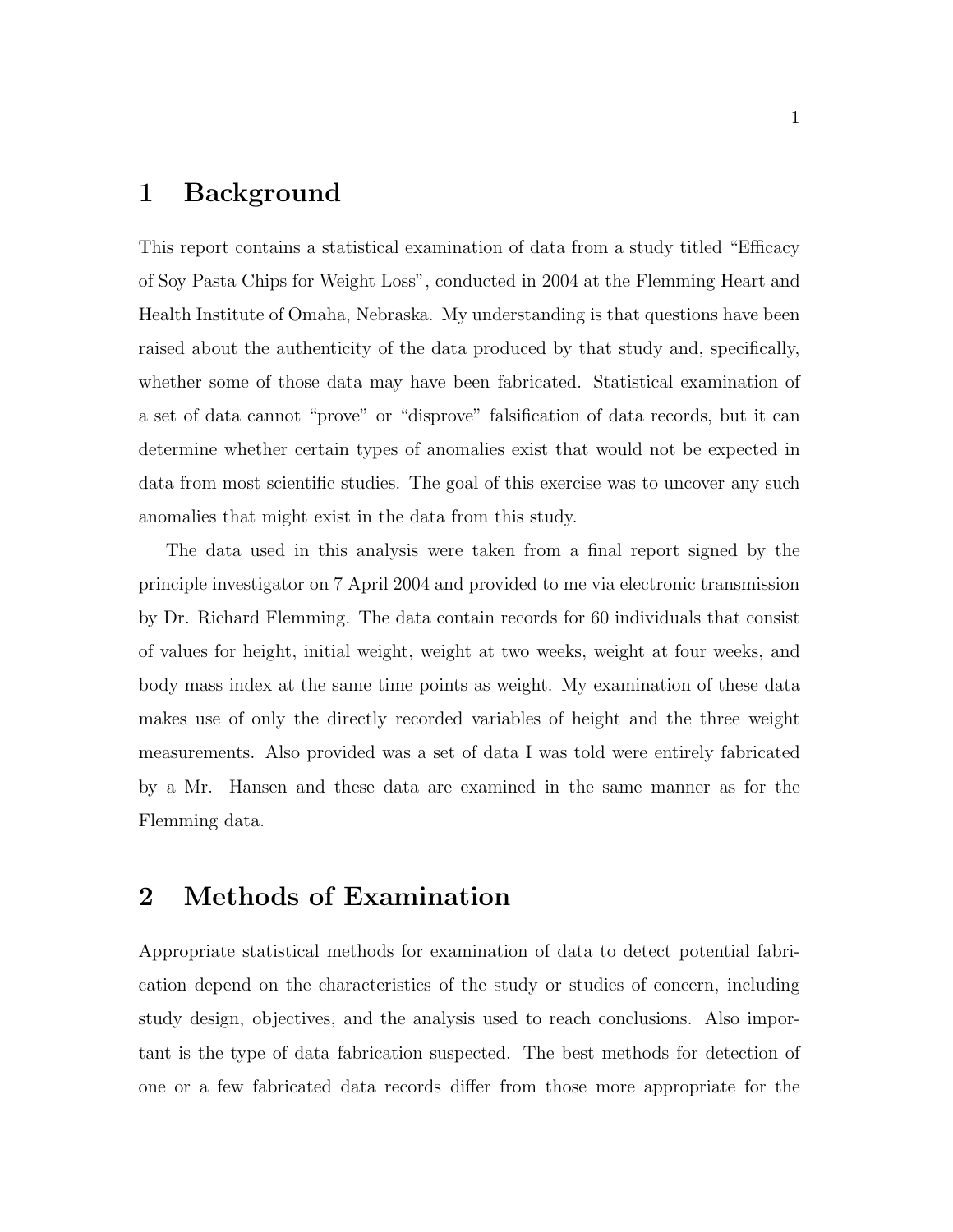detection of wholesale fabrication of an entire or nearly an entire data set (e.g., Buyse et al. 1999). The study of concern here was of a very simple design with apparently self-selected subjects and lacking multiple medical centers or treatment groups, precluding the use of comparison of multiple centers or a suspect data set to an unsuspicious one (e.g., Al-Marzouki et al. 2009). The examination reported here focused on three aspects of the data records, marginal and joint data structure, recorded data values, and influence on results. The motivation for considering these aspects of the problem are described in this section.

Fabrication of data generally has a specific objective, either to influence the outcome of data analysis (e.g., show an effect of one or more treatments) or to avoid the effort needed to properly conduct data collection if a pattern seems clear from an analysis of some actual data. The former situation may result in alteration of one or more data records that have disproportionate influence on the outcome of statistical analysis for the study. Alternatively, if an entire data set is fabricated to exhibit an effect of some type (e.g., a difference in treatment group means), other characteristics of typical data sets that might also show such an effect (e.g., variance or covariance structure) are difficult to match. That is, most scientists cannot preserve higher-order structure in falsified data while achieving the desired first-order differences (Haldane 1948). The fabrication of data records as a matter of convenience may sometimes be detected based on either the number or distribution of digits in recorded data (e.g., Hill 2008, Walter and Richards 2001). For example, the presence of "extra" digits in recorded data may indicate that other, possibly legitimate, records have been averaged to produce the falsified data, or a fabricated data set may contain a preference for certain digits in either the first or terminal places. This latter phenomenon is related to the fact that the human mind is a poor random number generator.

While a comparable data set from an undisputed study is not readily available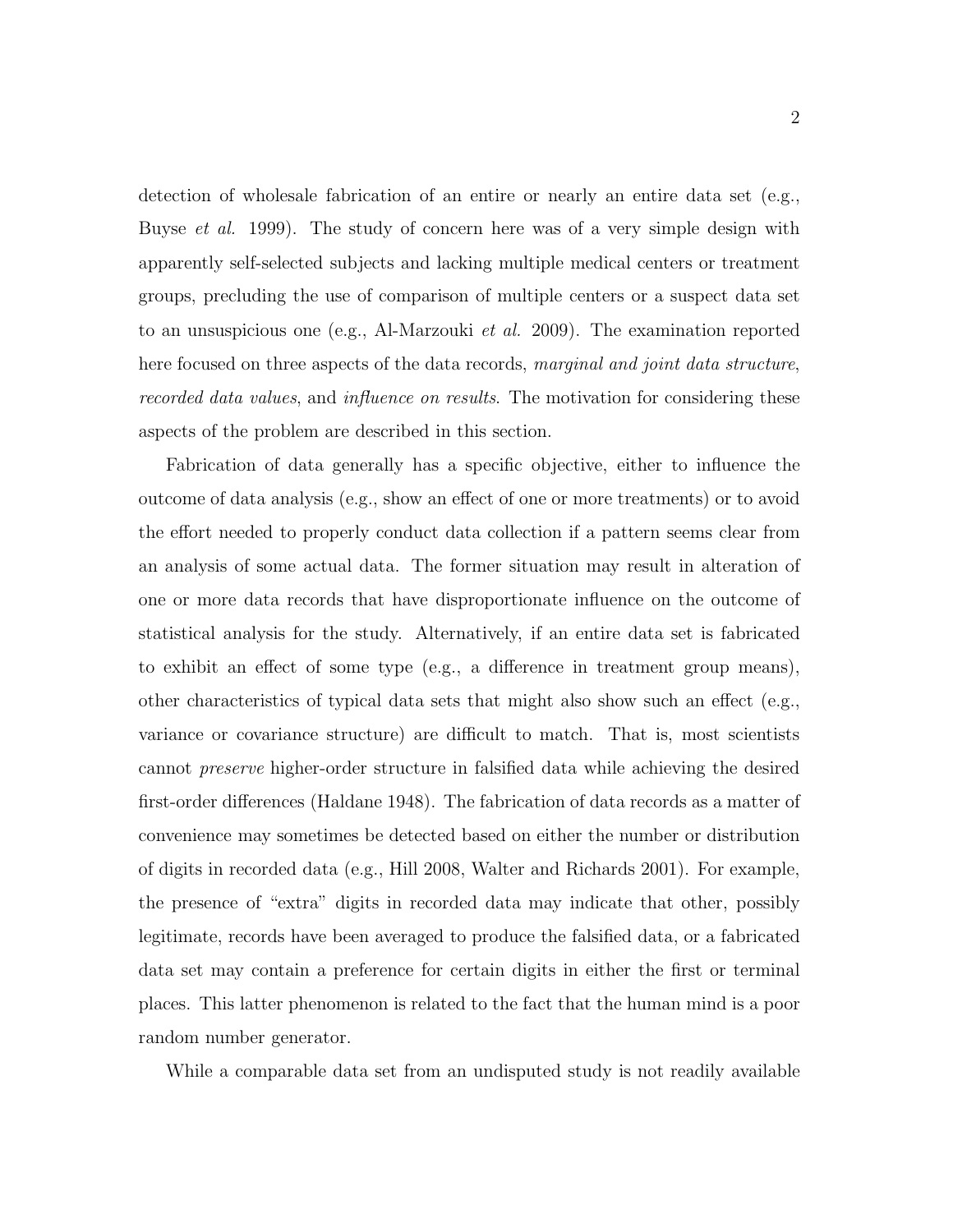for this analysis, it is possible to make use of theoretical probability distributions for comparison with the Flemming and Hansen data sets. Simulation of random values from theoretical probability distributions can be used to describe the expected behavior of actual data. Serious departures from such behavior are then a signal at something may be amiss in a given set of values. The Soy Chip study resulted in a four-dimensional multivariate observation for each subject, height, weight 0, weight 1, and weight 2. Assuming (which can be reasonably verified for the Flemming data) that a multivariate normal distribution provides a good model for the marginal and joint data characteristics, simulated values from this distribution can be used to examine what might be expected in terms of recorded data values (e.g., terminal digits) and whether or not averaging results should appear in randomly generated data.

#### 3 Marginal and Joint Data Structure

The first approach used in this exercise was to examine the marginal and joint data structures for the entire set of data. This examination might indicate the presence of records that were altered in a manner that failed to preserve the overall coherence (or general behavior) of the collection of data in a manner consistent with typical probabilistic rules. For example, if a number of records were falsified for a particular weight (e.g., weight2 at week 4) they might stand out as having a different relation with height than they did at an earlier stage (e.g., weight1 at week 2). If entire data records were falsified the relation among variables in those records (ht, wt0, wt1, wt2) may not follow the overall pattern of the set of data. In a sense, then, this examination is one of *data consistency*. An individual falsifying a few data records would need to take care that those records "fit" the general pattern in the entire data set. An individual falsifying the bulk of records or fabricating an entire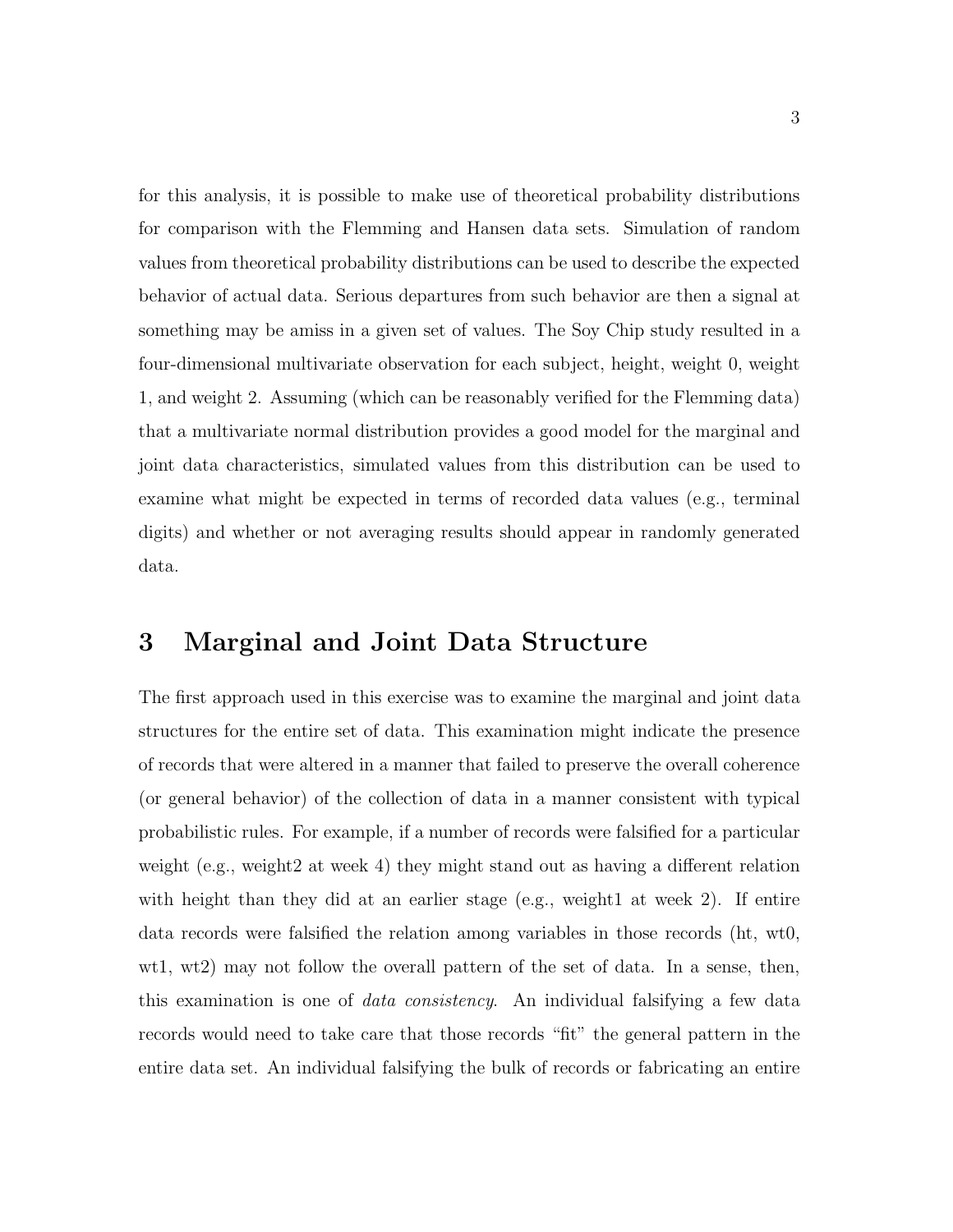data set would need to take care that those records were both biologically consistent and probabilistically consistent. Probabilistically consistent here means that there should exist some joint probability distribution that could have "generated" the observed data. While no theoretical probability distribution is "correct" in a real problem, real data tend to follow the patterns of data simulated from theoretical distributions and dictated by the rules of probability. Falsified data often fail to exhibit this same consistency (unless, of course, they were produced via simulation from theoretical probability distributions).

Basic summary statistics for the Flemming data set are presented in Table 1 and similar values for the Hansen data are presented in Table 2.

|  |  |  | Variable Min Q1 Q2 Q3 Max Mean Variance                |
|--|--|--|--------------------------------------------------------|
|  |  |  | Height 60.50 63.94 66.00 68.44 76.00 66.32 10.439      |
|  |  |  | Weight0 146.0 165.1 185.0 205.5 301.0 193.71 1409.587  |
|  |  |  | Weight1 139.0 162.2 182.5 201.6 295.0 189.76 1370.250  |
|  |  |  | Weight 2 128.5 159.5 179.0 199.0 293.0 186.41 1357.250 |

Table 1: Basic summary statistics for the Flemming data.

| Variable Min Q1 Q2 Q3 Max Mean Variance               |  |  |  |                                                       |
|-------------------------------------------------------|--|--|--|-------------------------------------------------------|
| Height 60.00 64.38 69.00 71.00 75.00 68.02 18.334     |  |  |  |                                                       |
| Weight0 129.0 174.5 201.5 225.0 285.0 200.59 1398.563 |  |  |  |                                                       |
|                                                       |  |  |  | Weight1 125.0 169.8 197.5 220.5 281.0 196.68 1380.898 |
|                                                       |  |  |  | Weight2 124.0 166.5 194.5 216.0 279.0 193.47 1403.165 |

Table 2: Basic summary statistics for the Hansen data.

The values in Table 1 and Table 2 are quite similar. The greatest difference in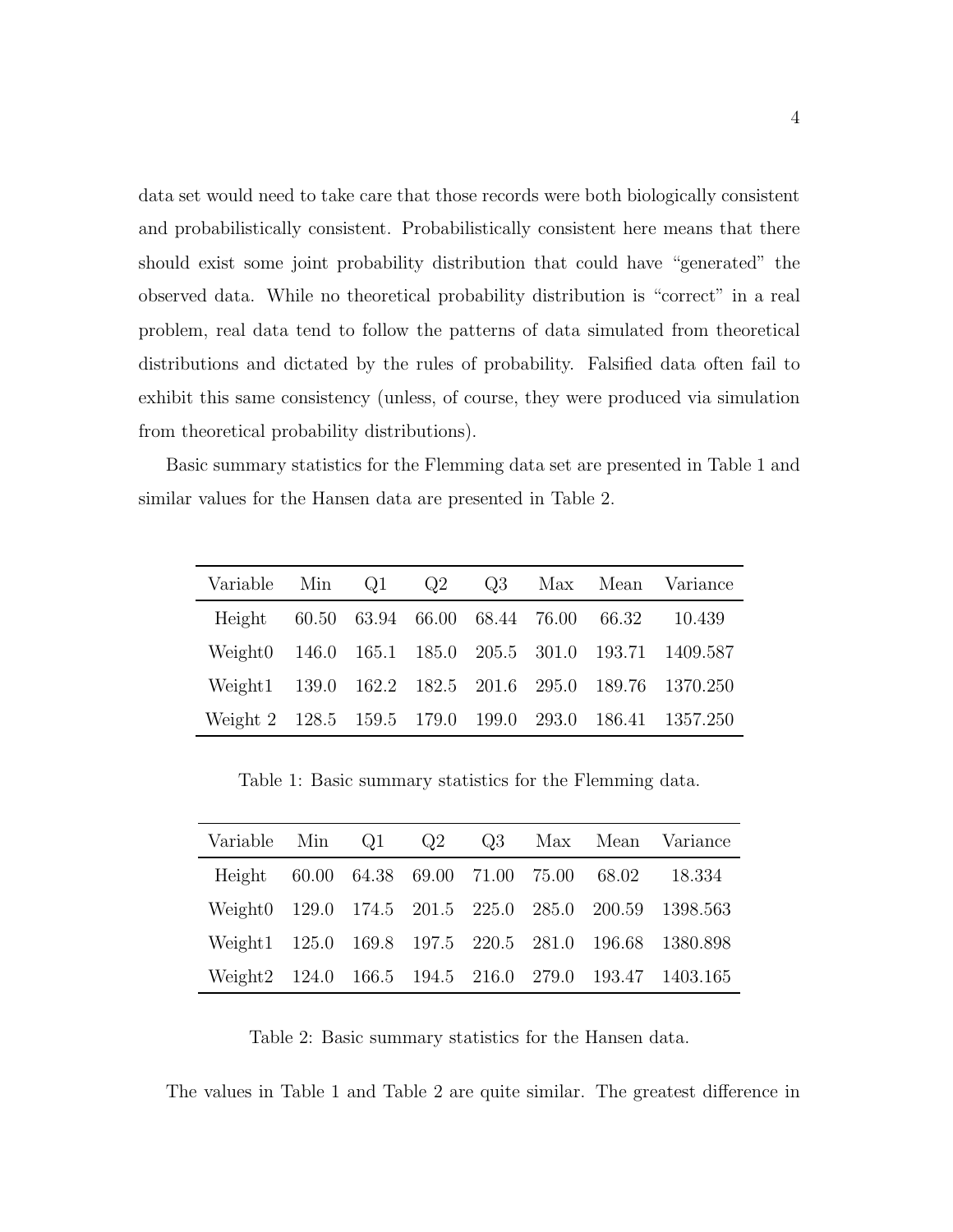summary statistics from these sets of values is that the range (maximum value minus minimum value) for weights in the Hansen data set are more constant than for the Flemming data set. These ranges are reported in Table 3. The greater consistency in range for the Hansen data may be indicative of a more systematic method of data production, but without the knowledge that these data are purportedly fabricated it would be difficult to reach that conclusion on the basis of the ranges given in Table 3.

|                                         | Range for Variable |       |       |       |  |
|-----------------------------------------|--------------------|-------|-------|-------|--|
| Data Set Height Weight0 Weight1 Weight2 |                    |       |       |       |  |
| Flemming                                | 15.5               | 155.0 | 156.0 | 164.5 |  |
| Hansen                                  | 15.0               | 156.0 | 156.0 | 155.0 |  |

Table 3: Ranges for the Flemming and Hansen data sets.

Correlations among the variables of height, weight0, weight1 and weight2 are reported for the Flemming data in Table 4 and the Hansen data in Table 5. Again, these values are quite similar, actually remarkably so. There is little to suggest that either set of data are not internally consistent. Extremely high correlations (for which the values of correlations between weight0, weight1 and weight 2 would qualify) are sometimes taken as an indication of results "too good to be true"  $(e.g.,)$ Akhtar-Danesh and Dehghan-Kooshkghazi 2003). But that is a weak argument against either the Flemming or Hansen data sets in this case. The reason is a combination of the ranges for weight measurements in Table 3 and the physiological realities of how much weight an individual can gain or loose in a period of several weeks. Correlation is a measure of linear association between two variables and this measure is affected by the range of values considered. A wide range of initial values (e.g., a range of 155 lbs. in weight0 for comparison with weight1 or a range of 156 lbs in weight1 for a comparison with weight2), coupled with the biological reality that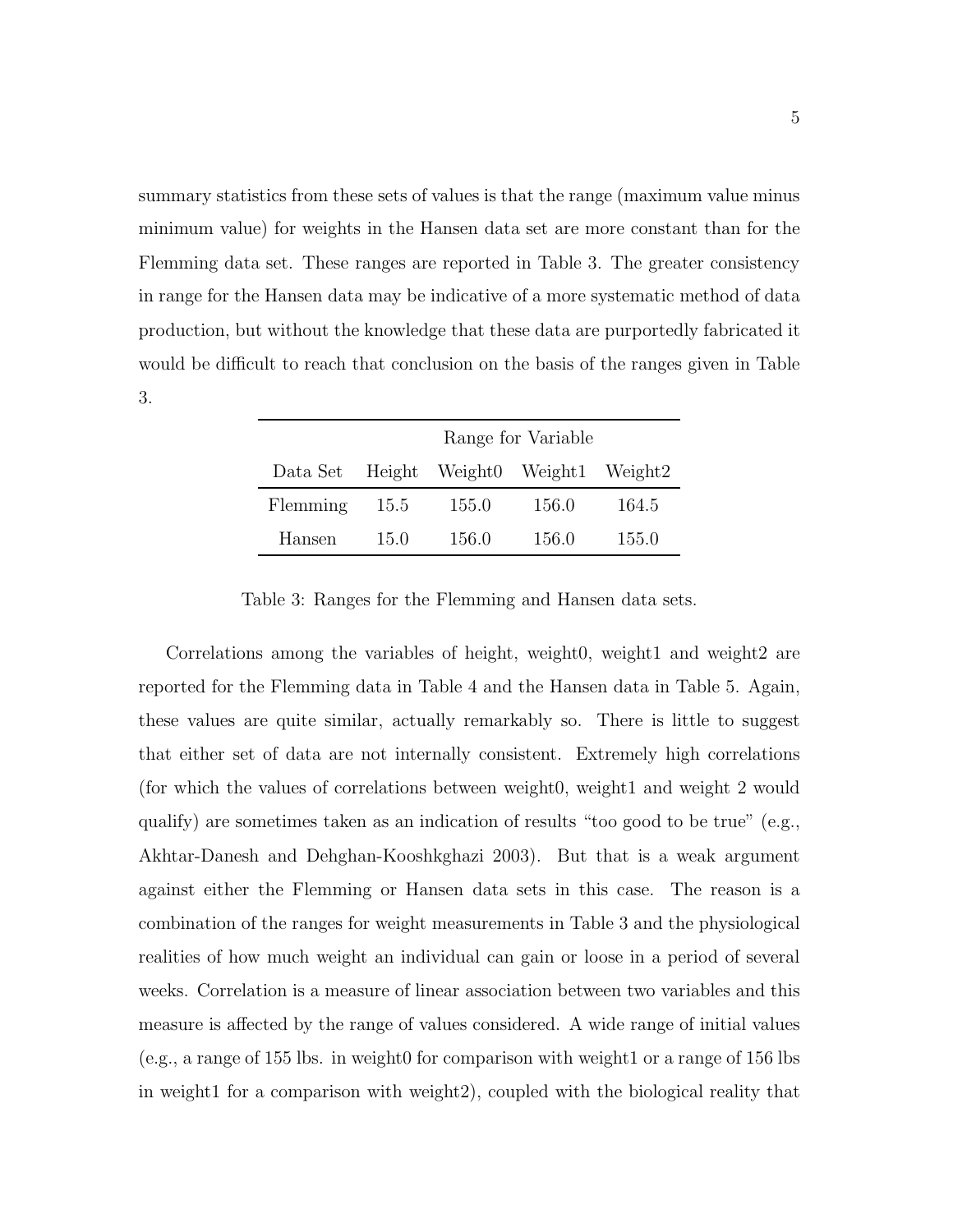any individual is unlikely to loose or gain more than a small fraction of their initial value relative to the initial range indicates that high correlations are to be expected in this situation. Both the Flemming and the Hansen data are also consistent with the anticipation that weights observed at more distant time points (i.e., weight0 and weight2) should be less highly correlated than weights observed at less distant time points (i.e., weight0 and weight1).

| ht. | wt0 | wt 1                                        | wt2 |
|-----|-----|---------------------------------------------|-----|
|     |     | ht 1.0000000 0.5263469 0.5274059 0.5289093  |     |
|     |     | wt0 0.5263469 1.0000000 0.9989028 0.9961254 |     |
|     |     | wt1 0.5274059 0.9989028 1.0000000 0.9983947 |     |
|     |     | wt2 0.5289093 0.9961254 0.9983947 1.0000000 |     |

Table 4: Correlations for the Flemming data.

ht wt0 wt1 wt2 ht 1.0000000 0.5891542 0.5936949 0.5839262 wt0 0.5891542 1.0000000 0.9990095 0.9965339 wt1 0.5936949 0.9990095 1.0000000 0.9985730 wt2 0.5839262 0.9965339 0.9985730 1.0000000

Table 5: Correlations for the Hansen data.

One caution is in order here concerning the marginal distributions of the variables height and initial weight (i.e., weight0). It may be tempting to compare the empirical distributions (as histograms, for example) of these variables in a given set of data to what is known about values for the national population as a whole. For example, if one looks at the distribution of weights for the population of males and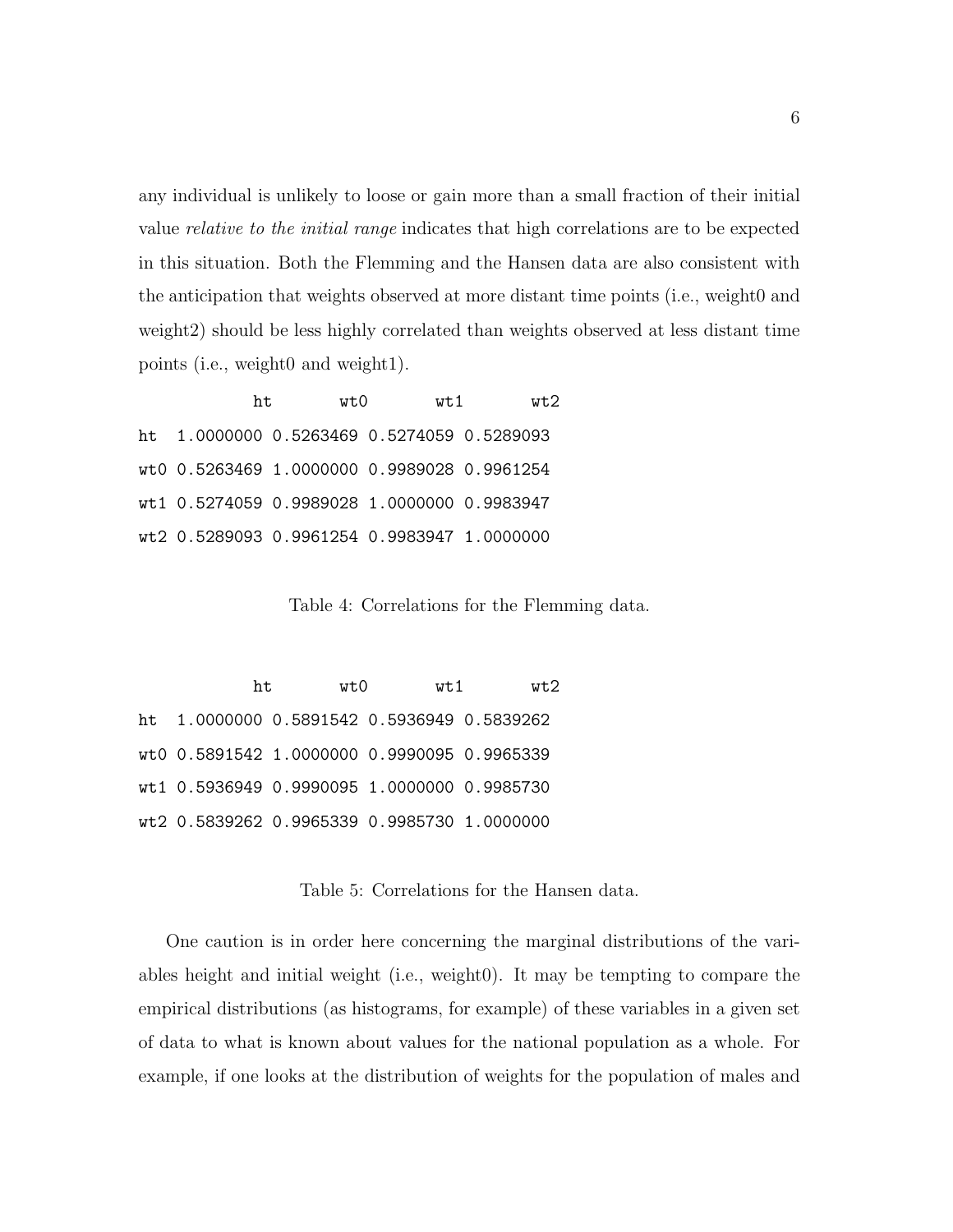females at large, one should anticipate seeing a bimodal distribution. In a study of 60 individuals chosen randomly from the overall population one might anticipate a similar distribution for observed values in the sample. However, in a set of 60 self-selected individuals, such as in the current situation, one may not anticipate that the empirical distribution of the sample will appear closely similar to the population distribution. The distribution of heights or initial weights in a self-selected sample from any population are just as likely to look dissimilar to the population distributions as they are to look similar to the population distributions. Histograms of height values for the Flemming and Hansen data are presented in Figure 1. Here, the distribution of heights from the Hansen data appears to have an excess of tall individuals, which would not be expected if the data corresponded to a random sample of the population of individuals in the United States. However, given that the values would not correspond to a random sample of individuals in the population, it would be misleading to claim that the empirical distribution in the lower panel of Figure 1 provides evidence of falsified data.

Scatterplots of weights at times 0, 1 and 2 against height are presented for the Flemming data in Figure 2 and for the Hansen data in Figure 3. The first thing to note here is the similarity of the three scatterplots for each set of data. This should be expected, again because of the total range of weights contained in the data sets and the physiological realities of how much weight can change for humans over a period of several weeks. It appears that one could pick out individuals on these plots and that is, in fact, true. What would be disturbing would be to find individuals with radically different positions on one or more of the three plots and that does not occur. One may also notice that there are more widely scattered points above the bulk of the data pattern than there are below, for both data sets. This is not necessarily to be unexpected, at least in the Flemming data, because the self-selected sample of participants were individuals who considered themselves overweight. Statistically,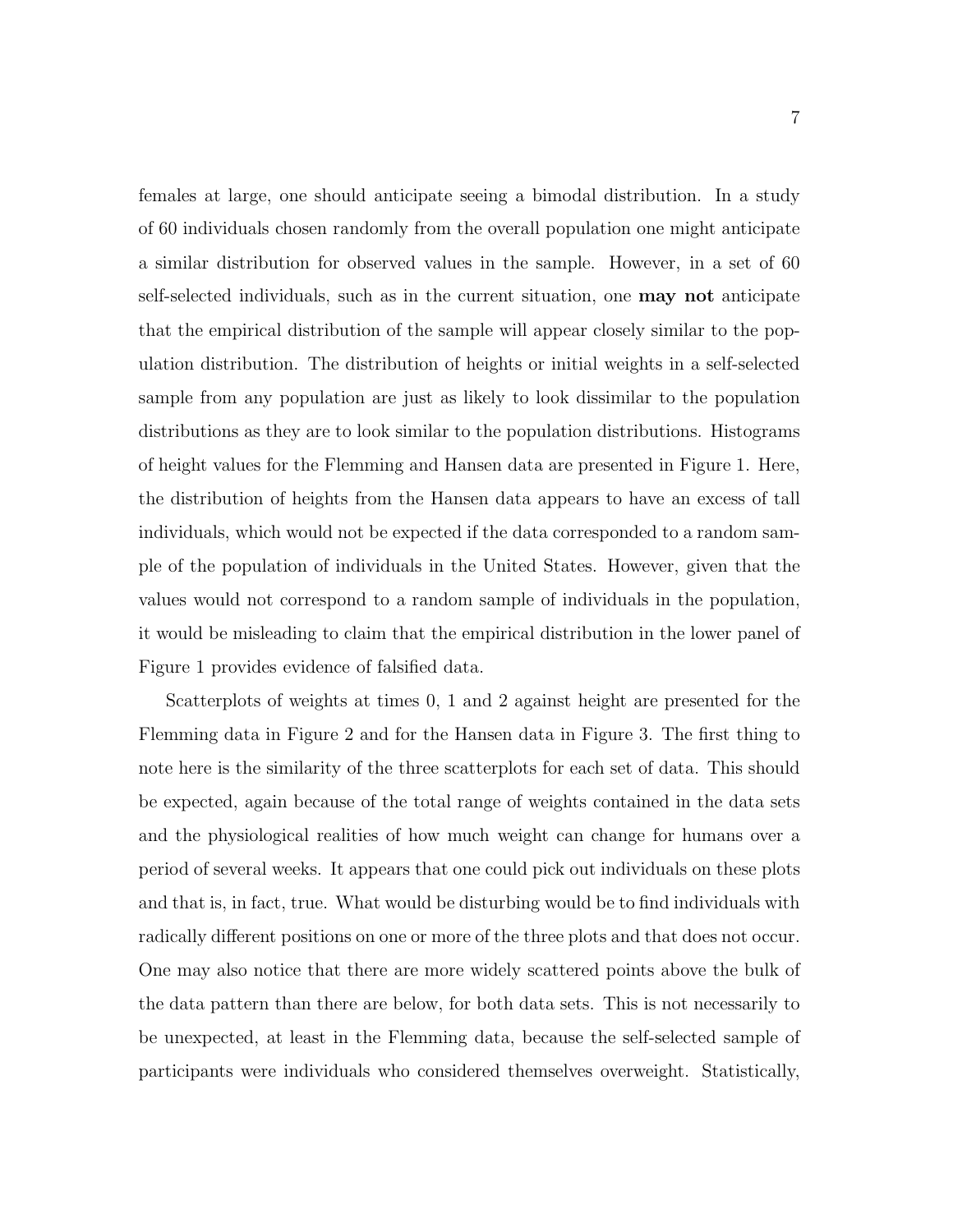this data pattern suggests distributions of weight for given heights that are skew right rather than symmetric. That this same pattern is exhibited in the Hansen data suggests that the fabrication of the Hansen data set was undertaken in a way to preserve features of the Flemming data.

Overall, there is little in either of the sets of values examined to suggest that they could not be the result of studies with an absence of fabricated data. Both sets of values may be considered as internally consistent. At this point we would have no justification for suggesting that either set of data have been manipulated in a manner consistent with the falsification of data. Examination of data sets in the manner of this section is not a powerful approach for identification of anomalies for this situation because of the lack of a reference for comparison. The population as a whole will not serve this purpose because subjects in the Flemming study were not intended to be a random sample from the population, and we lack data from a comparable undisputed study for comparison as well. What we can say is that neither data set contains obvious glaring inconsistencies that would suggest fabrication of data.

#### 4 Recorded Data Values

Any numerical data value consists of a sequence of digits. For example, the value of 156 for an initial weight in this study has the digits 1, 5 and 6, in that order. There are two common approaches for examination of recorded digits in data records – investigation of recorded values that contain "extra digits", and comparison of distributions of the values 0 through 9 in various places in the data (e.g., first digit or last digit). We consider these two approaches in turn.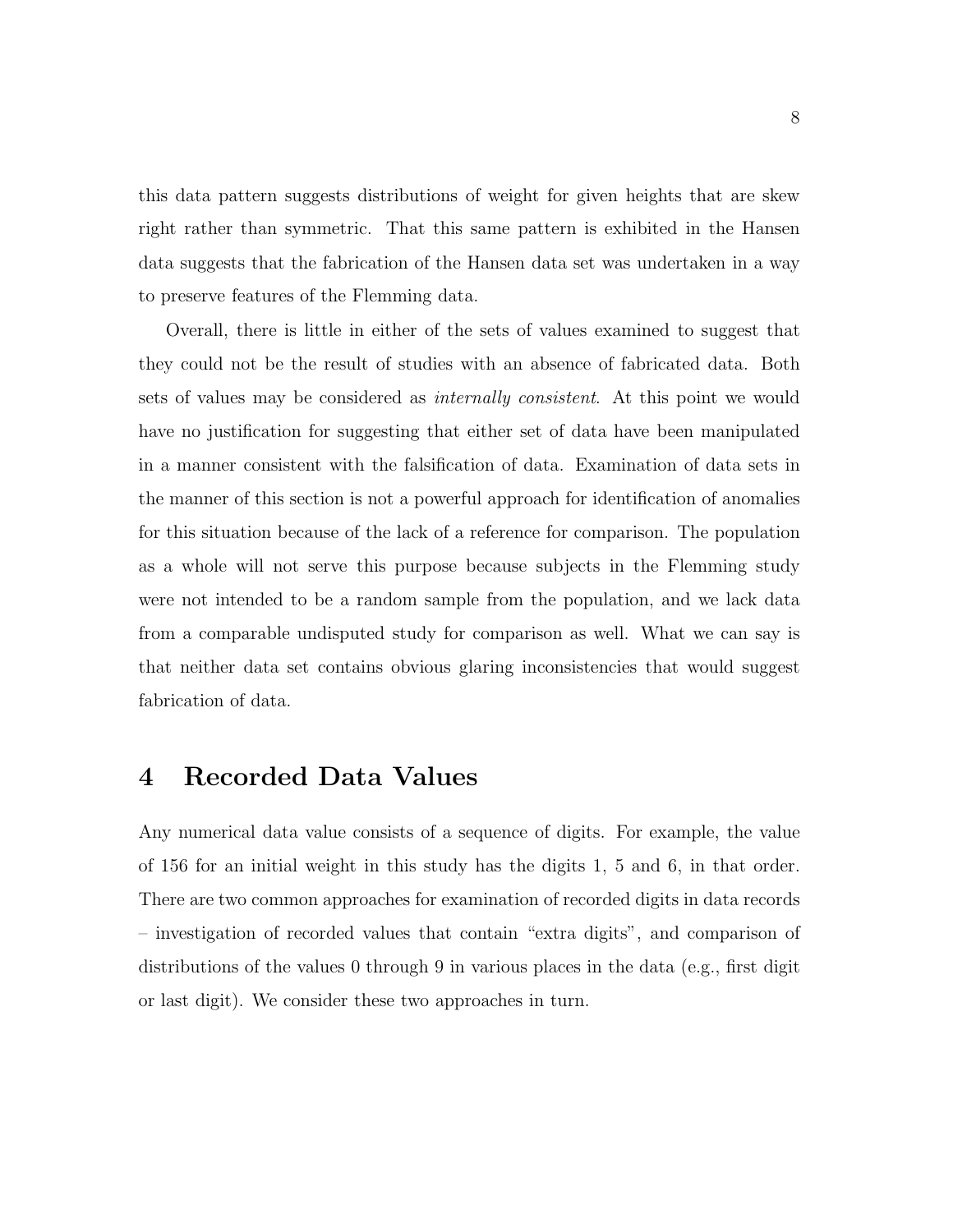#### 4.1 Records with Extra Digits

The majority of the data contained in the Flemming data set are recorded to the nearest whole number (e.g., height to the nearest inch, weight to the nearest pound) but there are a number of records that contain extra digits of either 0.25, 0.5 or 0.75. Table 6 presents the frequencies of these extra digits for the four observed variables.

| Extra Digits Height Weight0 Weight1 Weight2 |   |    |  |
|---------------------------------------------|---|----|--|
| 0.25                                        | G |    |  |
| 0.50                                        |   | 11 |  |
| 0.75                                        |   |    |  |

Table 6: Frequency of extra digits in the Flemming data.

Data records with extra digits relative may indicate that other data records were averaged to produce the suspect record (e.g., Walter and Richards 2001). For example, if two records with weights of 174 and 177 are averaged the result is 175.5, and the extra digit is easily recorded by an individual falsifying data. Of course, the mere presence of extra digits in some records does not necessarily indicate the record was constructed, but in the absence of falsification it would be unusual for one (entire) record to be the average of two others, even more unusual for this to be true of two records, and so forth. In the Flemming (and Hansen) data there are four variables, giving rise to four possible places where data averaging may have occurred to produce false data. A computer function was written (see Appendix 1) which took each record with extra digits for height and compared values of the four variables to averages of all other unique pairs of records (of which there are  $59(58)/2 = 1711$ . Each instance in which any of the variables in the "suspect" record with extra digits was found to correspond to the average of two other records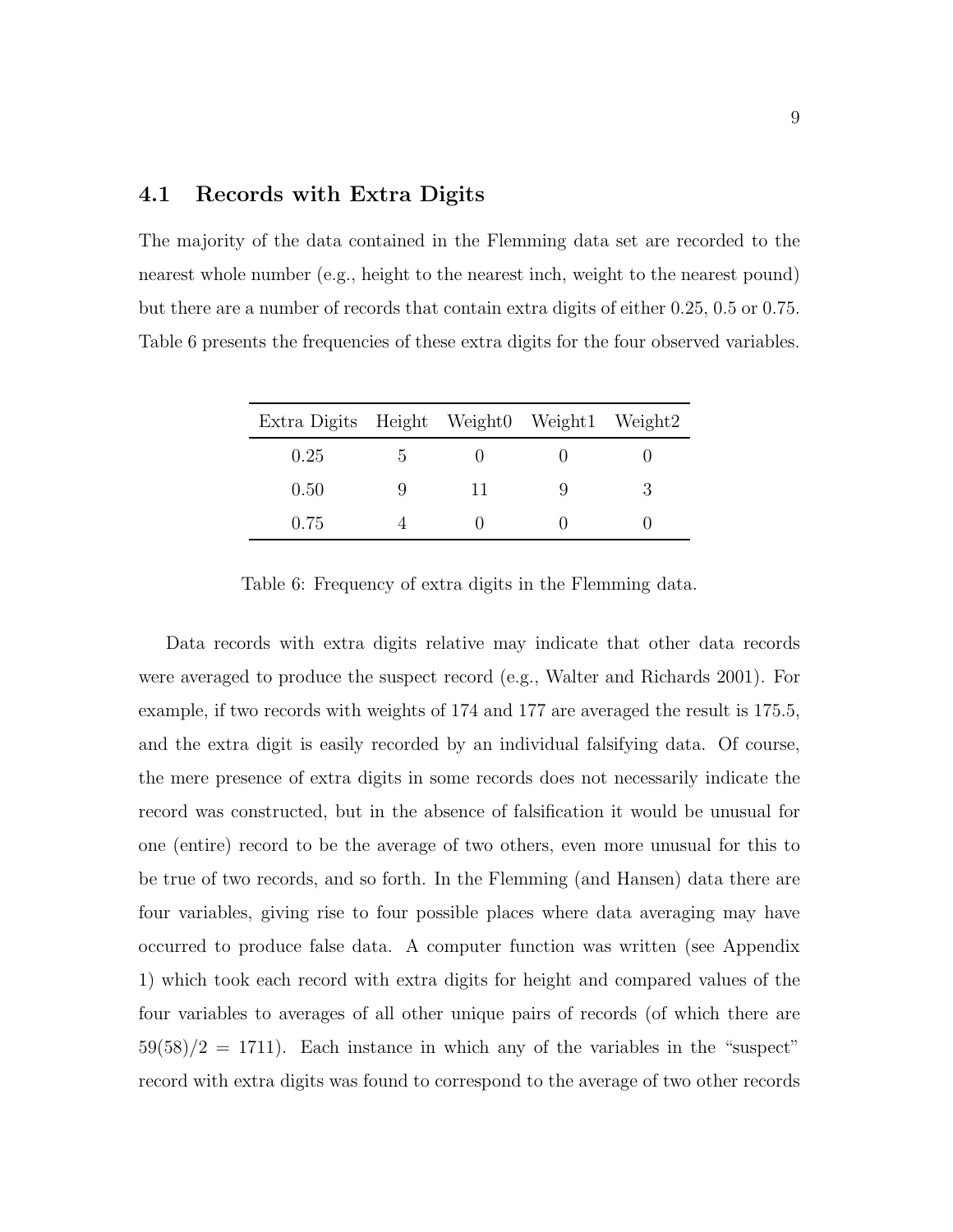was saved. Of the 18 suspect records in the Flemming data, pairs of other subjects were found such that the average of exactly one variable in those records matched the value in the suspect record in 17 cases. For 12 of the suspect records pairs of other subjects could be found that, when averaged, produced the values in the suspect record for exactly 2 variables. But for none of the suspect records was it possible to locate a pair of other subjects that when averaged produced 3 or all 4 of the variables in the suspect record. The results for suspect records having at least two variables equal to the average of other records are presented in Table 7. In this table, the column labeled "suspect" gives the subject number from the original data corresponding to a data record having extra digits for height. The columns labeled "other 1" and "other 2" give subject numbers from two other records that were found to average to the suspect record value for two or more of the variables. The column labeled "nflags" gives the number of variables (out of the 4 possible but at least 2) for which the two other records produced averages equal to what was reported for the suspect record, and the columns labeled "flag1" through "flag4" give the specific variables for which averages matched the value of the suspect record (flag1=height, flag2=weight0, flag3=weight1 and flag4=weight2).

There are several aspects of the results in Table 7 that are of interest.

- 1. Note first that there are quite a few of the records with extra digits for height (12 out of 18 to be exact) that have at least two variables equal to the averages of two other records in the data set.
- 2. Curiously, many of the suspect records in Table 7 contain variables that have values equal to the average of more than one pair of other records (e.g., suspect record 1, 2, 6, 8).
- 3. The number of suspect records that have values equal to averages of other records seems more prevalent for weight variables than for the variable of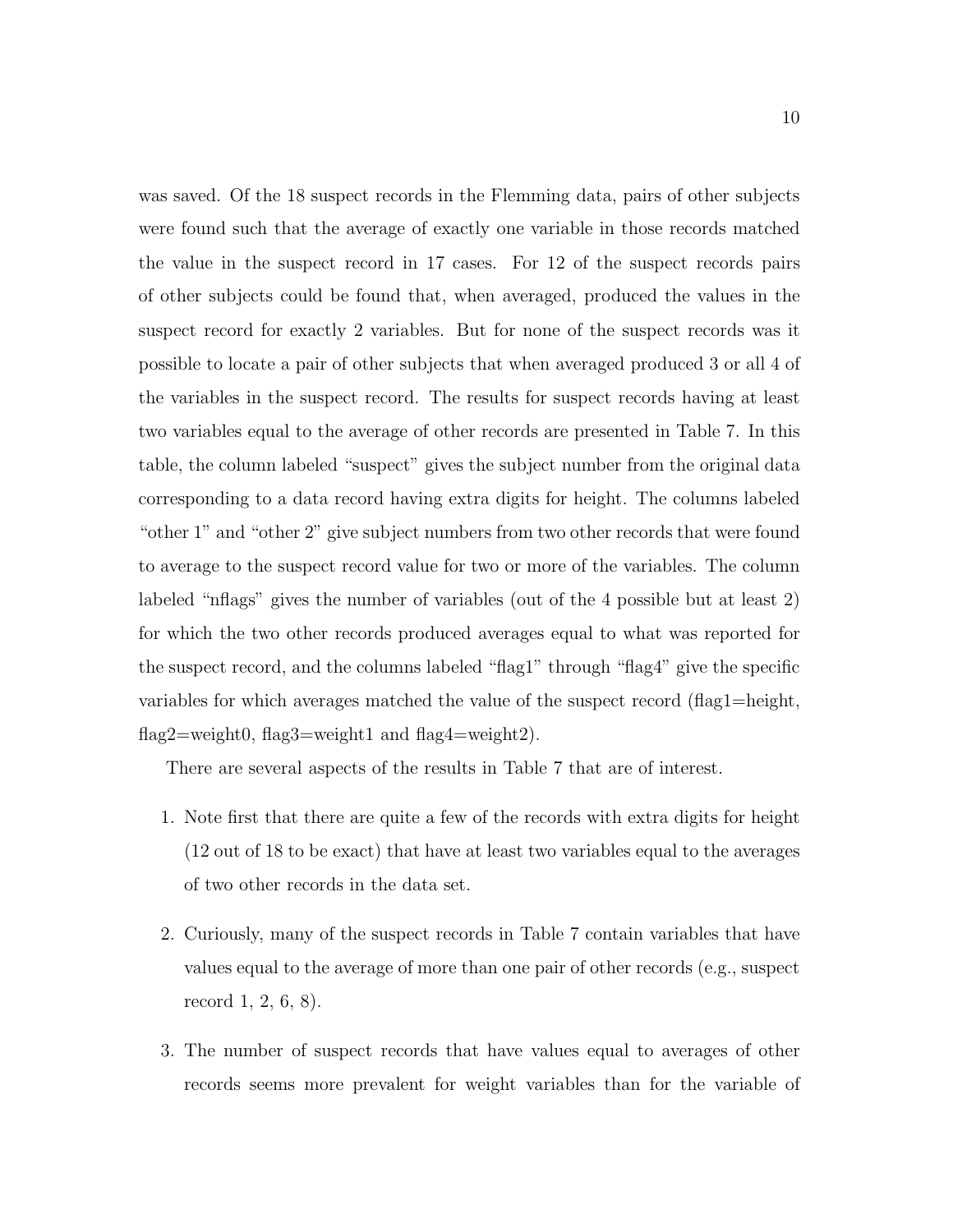|                |                  | aspect others others hirdge ridgi ridgs ridge ridg <del>i</del> |                                |                     |                        |                        |                     |  |
|----------------|------------------|-----------------------------------------------------------------|--------------------------------|---------------------|------------------------|------------------------|---------------------|--|
| $\mathbf{1}$   | 17               | 28                                                              | $2 \left( \frac{1}{2} \right)$ |                     | $1 \qquad 0$           | $1 \quad \blacksquare$ | $\mathsf{O}\xspace$ |  |
| $\mathbf{1}$   | 17               | 33                                                              | $\overline{2}$                 | $\mathsf{O}\xspace$ | $1 \quad \blacksquare$ | 1                      | 0                   |  |
| $\mathbf{1}$   | 28               | 55                                                              | $\overline{2}$                 | $\mathsf{O}\xspace$ | $\mathbf 1$            | $\mathsf{O}\xspace$    | $\mathbf 1$         |  |
| $\mathbf{1}$   | 34               | 36                                                              | $\overline{2}$                 | 0                   | $\mathbf{1}$           | 1                      | $\mathsf{O}\xspace$ |  |
| $\overline{2}$ | 12               | $28\,$                                                          | $\overline{2}$                 | $\mathsf{O}\xspace$ | $\mathbf{1}$           | $\mathsf{O}\xspace$    | $\mathbf 1$         |  |
| $\overline{2}$ | 27               | 30                                                              | $\overline{2}$                 | $\mathsf{O}\xspace$ | 0                      | $\mathbf{1}$           | $\mathbf 1$         |  |
| 2              | 27               | 58                                                              | $\overline{2}$                 | $\mathsf{O}\xspace$ | 0                      | 1                      | $\mathbf 1$         |  |
| 6              | 24               | 48                                                              | $\overline{2}$                 | $\mathsf{O}\xspace$ | $\mathbf 1$            | $\mathbf{1}$           | 0                   |  |
| 6              | 42               | 48                                                              | $\overline{2}$                 | $\mathsf{O}\xspace$ | $\mathbf{1}$           | $\mathbf{1}$           | 0                   |  |
| 8              | $\,6\,$          | $10\,$                                                          | $\overline{2}$                 | $\mathsf{O}\xspace$ | $\mathbf{1}$           | 1                      | $\mathsf{O}\xspace$ |  |
| 8              | $\boldsymbol{9}$ | 28                                                              | $\overline{2}$                 | $\mathsf{O}\xspace$ | $\mathbf{1}$           | $\overline{O}$         | $\mathbf 1$         |  |
| 8              | 38               | 48                                                              | $\overline{2}$                 | $\mathsf{O}\xspace$ | $1 \quad \blacksquare$ | 1                      | $\mathsf{O}\xspace$ |  |
| 8              | 50               | 59                                                              | $\overline{2}$                 | $\mathsf{O}\xspace$ | $\mathbf{1}$           | $\mathbf{1}$           | 0                   |  |
| 10             | 34               | 55                                                              | $\overline{2}$                 | $\mathbf 1$         | 0                      | $\mathsf{O}\xspace$    | $\mathbf 1$         |  |
| 11             | 53               | 55                                                              | $\overline{2}$                 | $\mathsf{O}\xspace$ | $\mathbf{1}$           | $\mathbf{1}$           | $\mathsf{O}\xspace$ |  |
| 13             | 25               | 40                                                              | $\overline{2}$                 | $\mathsf{O}\xspace$ | $\mathbf{1}$           | $\mathsf{O}\xspace$    | $\mathbf 1$         |  |
| 22             | 44               | 55                                                              | $\overline{2}$                 | $\mathsf{O}\xspace$ | $1 \quad \blacksquare$ | 1                      | 0                   |  |
| 26             | 17               | 29                                                              | $\overline{2}$                 | $\mathsf{O}\xspace$ | 0                      | 1                      | $\mathbf 1$         |  |
| 28             | 3                | 33                                                              | $\overline{2}$                 | $\mathsf{O}\xspace$ | $\mathbf{1}$           | 1                      | 0                   |  |
| 28             | 27               | 56                                                              | $\overline{2}$                 | 0                   | 0                      | $\mathbf{1}$           | $\mathbf{1}$        |  |
| 28             | 27               | 59                                                              | 2                              | 0                   | $\mathbf 1$            | $\mathbf{1}$           | 0                   |  |
| 28             | 41               | 60                                                              | $\overline{2}$                 | $\mathsf{O}\xspace$ | $\hbox{O}$             | $\mathbf{1}$           | $\mathbf{1}$        |  |
| 28             | 50               | 59                                                              | $\overline{2}$                 | $\mathsf O$         | $\mathbf{1}$           | 0                      | $\mathbf 1$         |  |
| 28             | 53               | 58                                                              | $\overline{2}$                 | $\mathbf 1$         | 0                      | 0                      | $\mathbf{1}$        |  |
| 34             | 25               | 60                                                              | $\overline{2}$                 | $\mbox{O}$          | $\mathbf 1$            | $\mathbf{1}$           | 0                   |  |
| 34             | 26               | 39                                                              | $\overline{2}$                 | $\mathsf{O}\xspace$ | $\mathbf{1}$           | $\mathbf{1}$           | 0                   |  |
| 34             | 39               | 49                                                              | $\overline{2}$                 | $\mathbf{1}$        | 0                      | 0                      | $\mathbf{1}$        |  |
| 35             | 12               | 43                                                              | $\overline{2}$                 | $\mathbf{1}$        | 0                      | $\mathbf{1}$           | 0                   |  |
| 35             | 12               | 59                                                              | $\overline{2}$                 | $\mathbf{1}$        | $\mathbf{1}$           | 0                      | 0                   |  |

suspect other1 other2 nflags flag1 flag2 flag3 flag4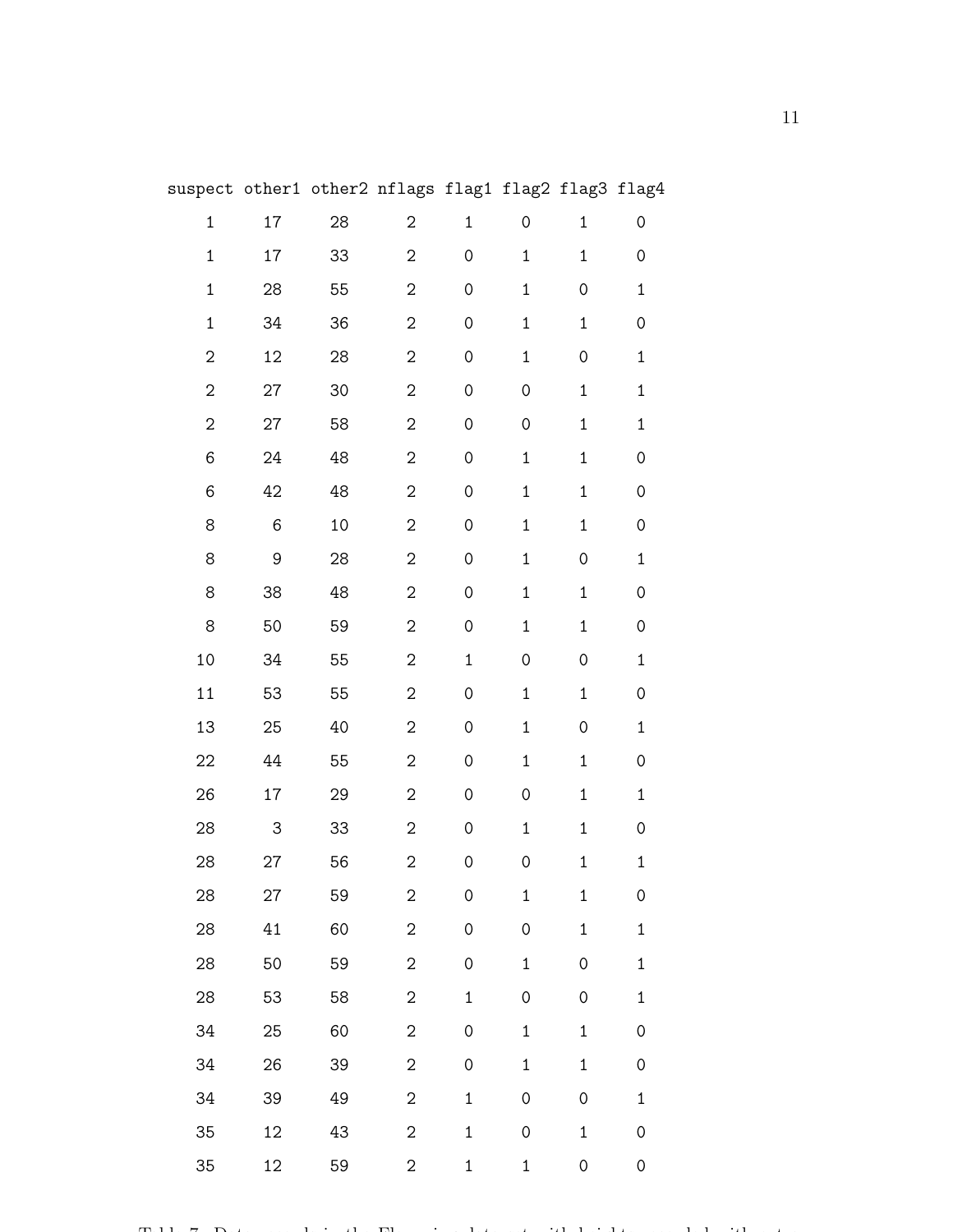height.

4. There are no suspect records that are are the same in total (i.e., for all four variables) to averages of other records. In fact, there does not appear to be a simple pattern for which variables are averages of other records. For example, subject numbers 17 and 28 as well as subject numbers 17 and 33 average to the value of weight1 for subject number 1. Subject numbers 17 and 28 also average to the height value for subject 1, but subject numbers 17 and 33 do not, while subject numbers 17 and 33 average to the value of weight0 for subject 1 but subject numbers 17 and 28 do not.

Overall, the results of Table 7 indicate that, if the suspect records with extra digits for height in the Flemming data were constructed using a process of averaging other data records, this was done according to some complex system that is difficult to uncover. For example, subject 1 had matches (i.e., flags) that involved subject numbers 17, 28, 33, 55, 34 and 36. The record for subject 1 was not a match for the average of any 3 of these other records (of which there are 20), any 4 of these records (of which there are 15), any 5 of these records (of which there are 6) or all 6 of the records. The number of instances in which some variables in the records for which height contained extra digits turn out to be equal to averages of other records is, however, curious.

To examine whether or not the phenomena of Table 7 should be considered "out of the ordinary", I compared the results given in that table with data generated randomly from a coherent probabilistic structure. To accomplish this, 60 records were simulated from a four-dimensional multivariate normal distribution with means, variances, and covariances equal to the realized values from the Flemming data set. This data set, then, was simulated to match the marginal and joint data structures of the Flemming data set, but to be a case in which other aspects of the data followed a typical probabilistic structure difficult for humans to duplicate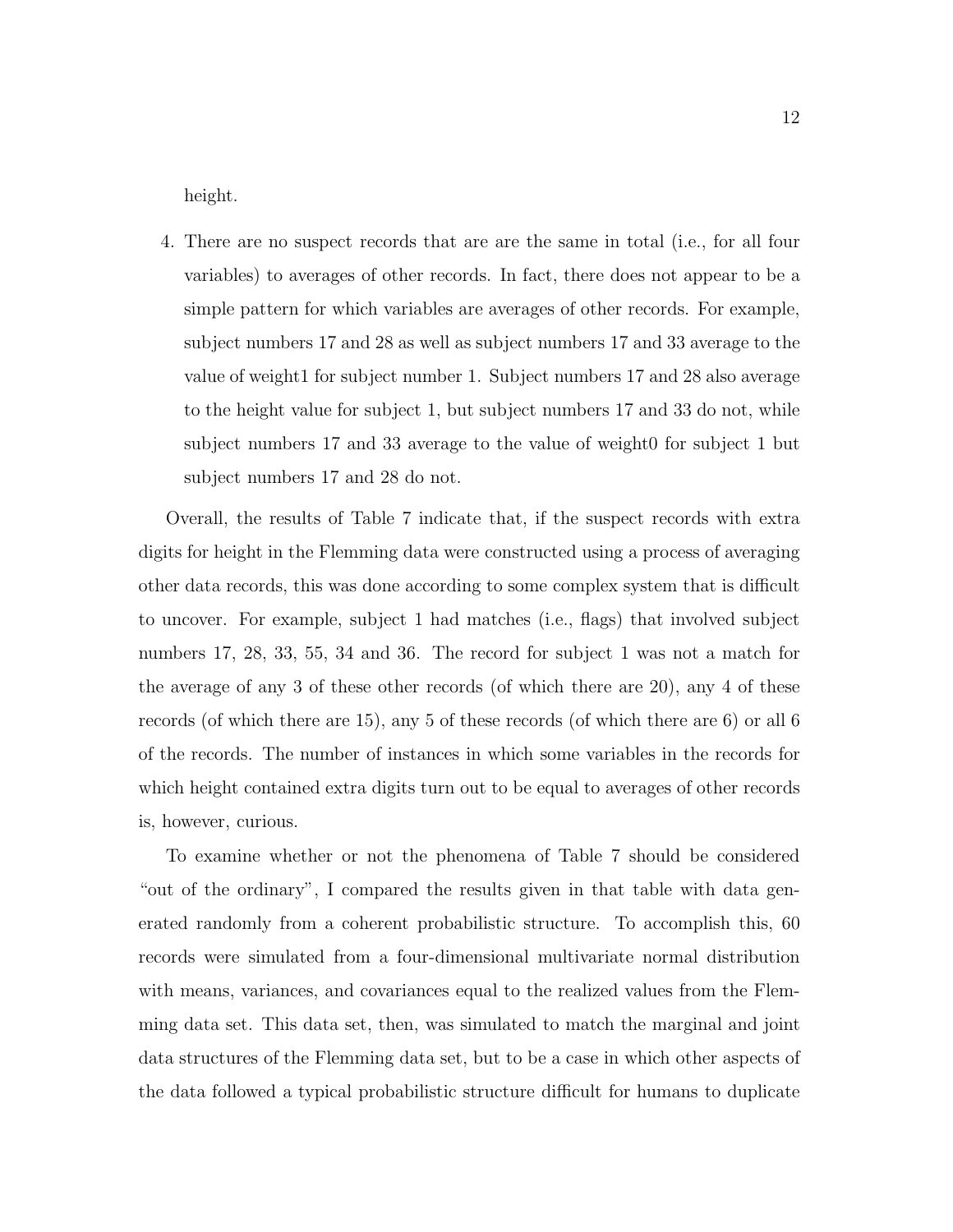if asked to purposely falsify data (this entire simulated data set is contained in Appendix 2). The four variables in the simulated data will be called height, weight0, weight1 and weight2, in analogy with the actual problem. Each simulated record was then rounded to the nearest whole number. Following the frequencies of Table 6, 18 values for the variable height were randomly selected to have an extra digit added to their values; to 5 records the value of 0.25 was added, to 9 records the value of 0.50 was added, and to 4 records the value of 0.75 was added. In addition, 11 records were randomly selected to have a value of 0.50 added to weight0, another 9 records randomly selected to have a value of 0.50 added to weight1, and 3 records were randomly selected to have a value of 0.50 added to weight2. Running these simulated data through the same computer function used to produce Table 7 from the Flemming data gave the results presented in Table 8.

Although there is a minor difference between the values of Table 8 and those from the Flemming data of Table 7 (i.e., 7 of the 18 "suspect" records in the simulated data matched averages of other records in 2 or more variables, while 12 of 18 did for the Flemming data) the patterns are remarkably similar. In fact, the second, third, and fourth characteristics of the data in Table 7 listed previously, which may have seemed suspicious, were reproduced nearly identically in the simulated data results of Table 8.

Neither Table 7 nor Table 8 report the number of "suspicious" records matching averages in only 1 of the four variables. A table of frequencies for the number of suspicious records (out of 18 for both the Flemming and simulated data) that had 1, 2, 3, or 4 of the variables height, weight0, weight1, and weight2 matching averages of pairs of other data records is presented in Table 9. An ordinary Chi-squared test of differences for these frequencies is not appropriate here as the entries in Table 9 are not independent (i.e., a given suspicious data record could have matches with multiple pairs of other records, some pairs matching 1 of the variables and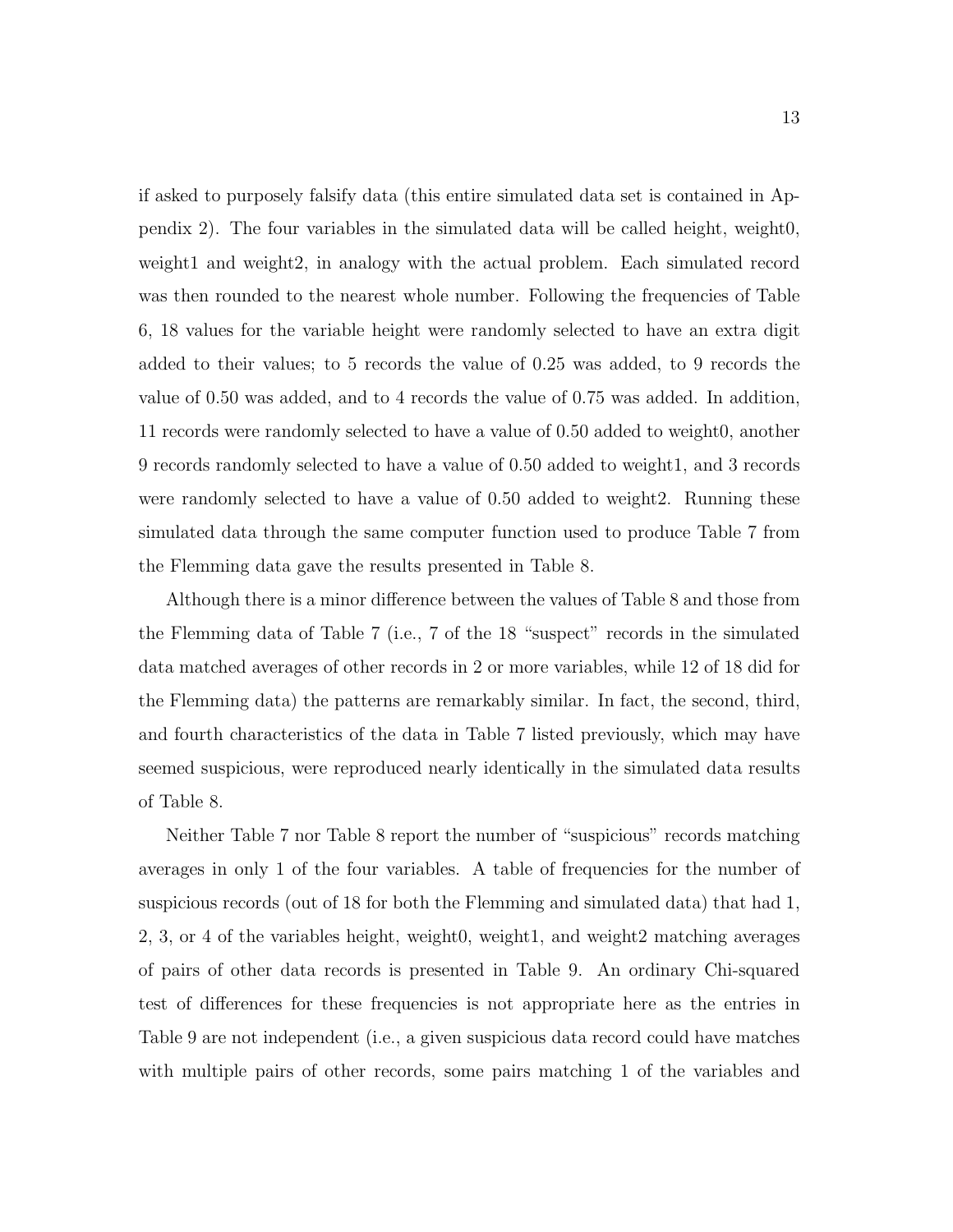| 25 | 16             | 58 | $\sqrt{2}$     | $\mathsf{O}\xspace$ | $\mathbf 1$    | $\mathbf{1}$        | 0              |
|----|----------------|----|----------------|---------------------|----------------|---------------------|----------------|
| 33 | 11             | 58 | $\overline{2}$ | $\mathbf{1}$        | $\mathbf{1}$   | $\mathbf 0$         | 0              |
| 34 | 15             | 57 | $\overline{2}$ | $\mathsf{O}\xspace$ | $\mathbf 1$    | $\mathbf{1}$        | 0              |
| 34 | 17             | 57 | $\sqrt{2}$     | $\mathbf{1}$        | $\mathbf{1}$   | $\mathbf 0$         | 0              |
| 34 | 49             | 58 | $\sqrt{2}$     | $\mathbf 0$         | $\mathbf{1}$   | $\mathbf 0$         | $\overline{1}$ |
| 39 | $\overline{1}$ | 50 | 3              | $\mathsf{O}\xspace$ | $\mathbf{1}$   | $\mathbf{1}$        | $\overline{1}$ |
| 39 | $\overline{2}$ | 57 | $\overline{2}$ | 0                   | $\mathbf{1}$   | $\mathbf{1}$        | 0              |
| 39 | 32             | 35 | $\overline{2}$ | $\mathbf 0$         | 0              | $\mathbf{1}$        | $\mathbf{1}$   |
| 42 | 5              | 24 | 2              | $\mathbf 0$         | $\mathbf{1}$   | $\mathbf{1}$        | 0              |
| 42 | 22             | 35 | $\sqrt{2}$     | $\mathsf{O}\xspace$ | 0              | $\mathbf{1}$        | $\mathbf{1}$   |
| 42 | 28             | 49 | $\overline{2}$ | $\mathbf 0$         | $\mathbf{1}$   | $\mathsf{O}\xspace$ | $\overline{1}$ |
| 42 | 37             | 38 | $\overline{2}$ | $\mathbf 0$         | $\overline{O}$ | $\overline{1}$      | $\mathbf{1}$   |
| 50 | $\mathbf{1}$   | 30 | $\sqrt{2}$     | $\mathsf{O}\xspace$ | $\mathbf 1$    | $\mathbf 0$         | $\mathbf{1}$   |
| 59 | 25             | 34 | 2              | 0                   | $\mathbf{1}$   | $\mathbf 0$         | $\mathbf{1}$   |

suspect other1 other2 nflags flag1 flag2 flag3 flag4

Table 8: Data records in a simulated data set with heights recorded with extra digits for which variables were found to equal averages from two other records.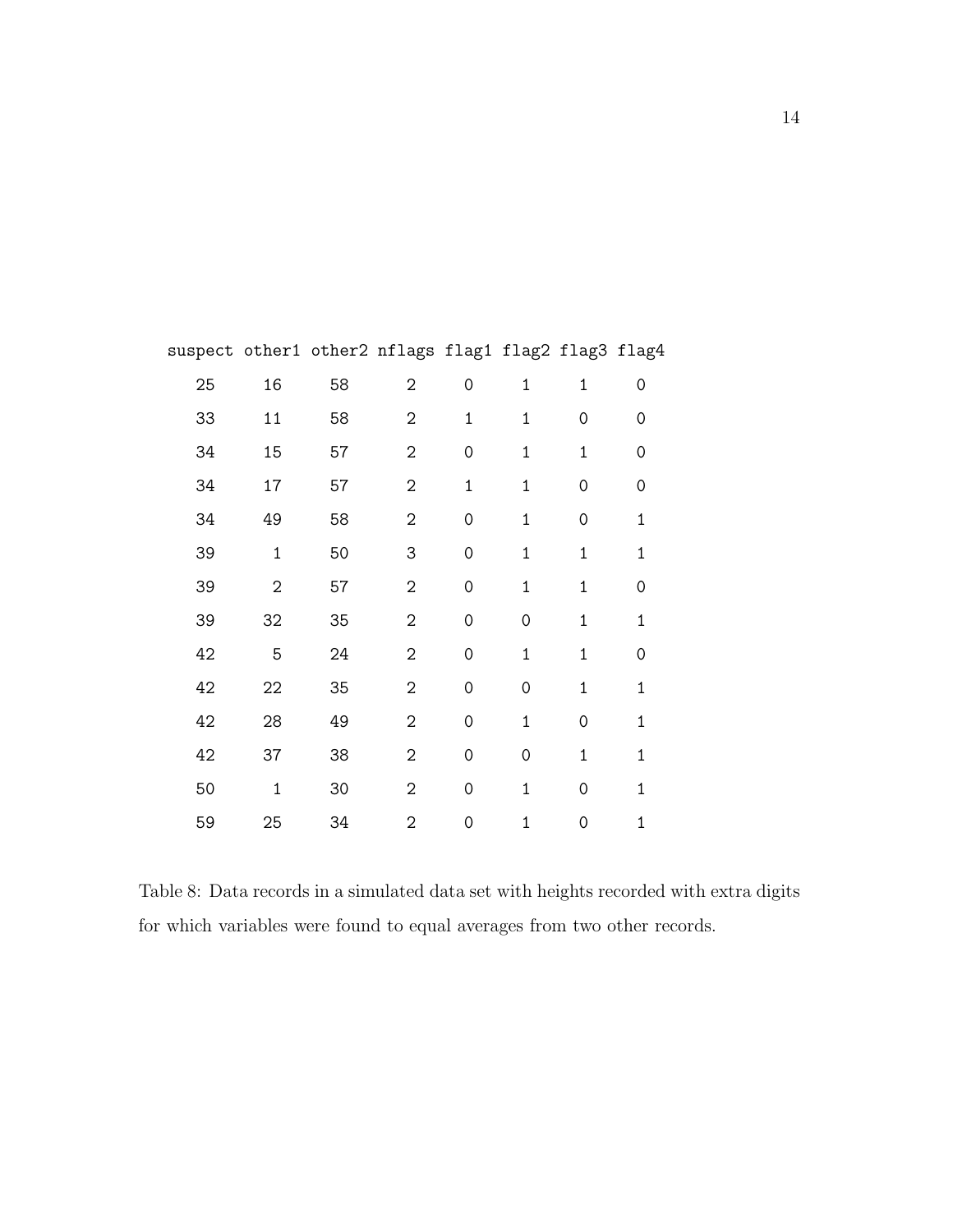other pairs matching 2 of the four variables). In addition, only one simulated data set is presented and other simulated data sets would vary from this one to some degree. The point of Table 9, however, is that it does not appear that the Flemming data are at all unusual compared to what might result from a completely random probabilistic mechanism with the same marginal and joint data characteristics. The only conclusion that seems plausible is that the patterns exhibited in the Flemming data and reported in Table 7 are entirely in concert with what might occur from a completely probabilistic structure matched to the marginal and joint structures of those data.

|                                |       | No. of Variables |              |
|--------------------------------|-------|------------------|--------------|
| Data Set                       | 1 2 3 |                  |              |
| Flemming $17 \quad 12 \quad 0$ |       |                  |              |
| $Simulated$ 14 7 1             |       |                  | $\mathbf{0}$ |
| Hansen                         | -7    |                  |              |

Table 9: Frequency of matches for "suspicious" data records with averages of other pairs of records for the Flemming, Hansen, and simulated data sets.

It may also be of interest to examine the purportedly falsified Hansen data in the same manner as presented in Table 7 for the Flemming data and Table 8 for the simulated data. In these data, 7 records for "height" contain an extra digit of 0.50. Of these 7 records all 7 matched averages of other pairs of data records for 1 of the four variables, and 4 matched averages for 2 of the four variables, as indicated in the final row of Table 9. Thus, the Hansen data seem to follow the same pattern exhibited by both the Flemming and simulated data. It is not clear what exactly should be made of this, other than that the Hansen data appear to have much the same behavior as the Flemming data with regard to averaging, and both have behavior similar to randomly simulated data as well.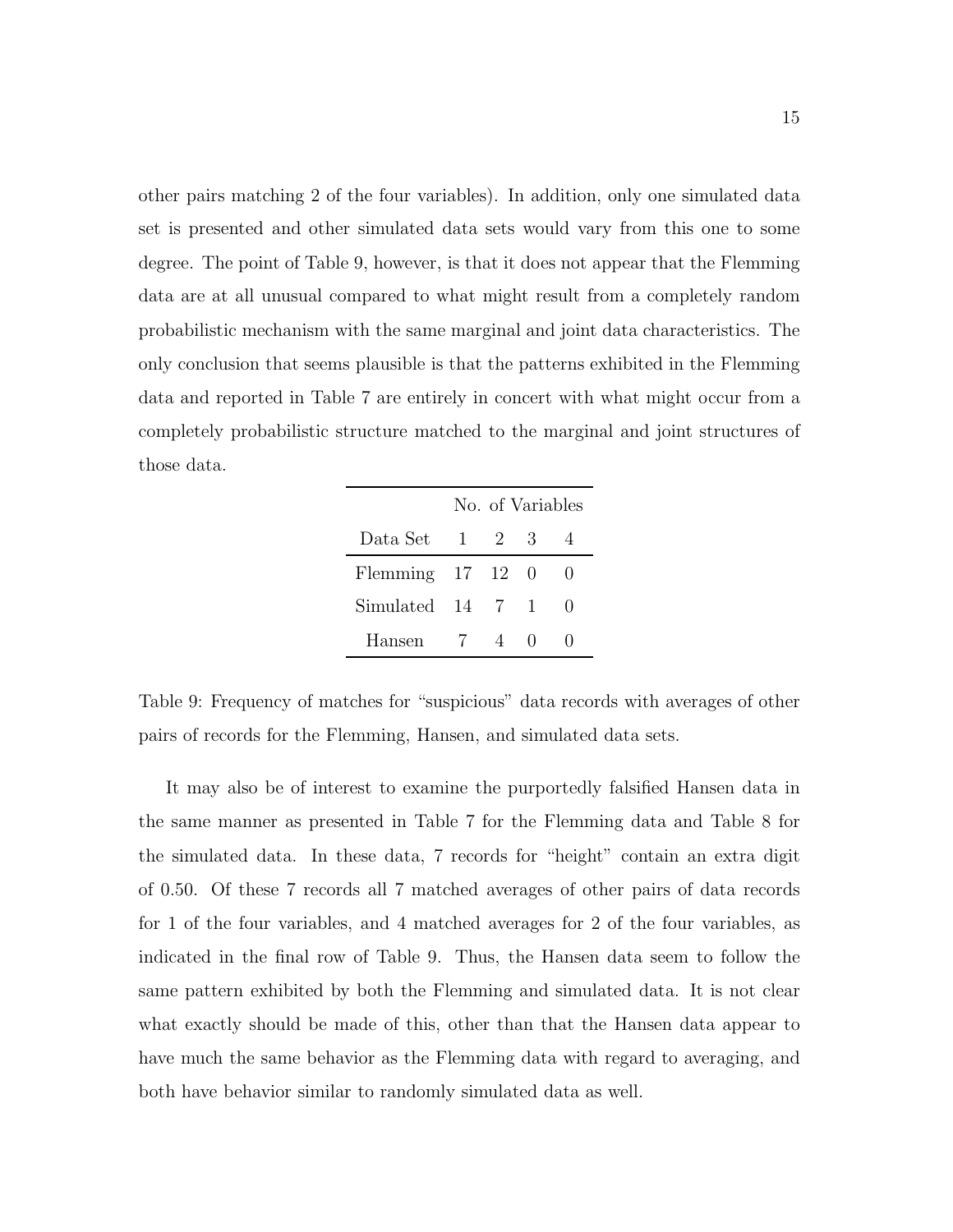#### 4.2 Distributions of Digits

There exist demonstrated distributions for the frequencies with which different digits (0 through 9) appear in data from various sources. None of these is applicable to the current situation, and this subsection is included to indicate why this is so. There is a result known as *Benford's law* that indicates the relative frequencies of leading digits in data should follow an approximate logarithmic distribution (e.g., Buyse *et al.* 1999, Hill 2008). This approximation often applies to financial data and other data consisting of an aggregation of various sources but does not typically apply to scientific data from a single data source (e.g., Hill 2008). In fact, a proof that Benford's law corresponds to a coherent probabilistic structure made use of random digits selected from random distributions (Hill 1996), a context that does not apply to most scientific investigations. The emphasis put on Benford's law by, for exampled, Buyse et al. 1999 seems misplaced, except perhaps in the examination of financial records for medical facilities.

The other use of distributions of digits in data to detect anomalies rest on the assumption that recorded data values may contain meaningful and nonmeaningful digits. The leading (first) digits of data values are often meaningful in indicating the magnitude of responses. The trailing (last) digit or digits are often nonmeaningful in this regard. For example, in a weight difference of 190.3 and 185.6 pounds, the first three digits of 190 and 185 are more meaningful than are the trailing decimal digits of 3 and 6. It is often assumed then that the meaningless digits should follow a uniform distribution on the discrete integer values from 0 to 9. Because the human mind appears to be a poor random number generator, fabricated data may often show a distribution of meaningless digits substantially different from a uniform distribution (e.g., Walter and Richards 2001). But, as pointed out by O'Kelly (2004), data with non-meaningful trailing digits are relatively unusual in most clinical trials, and that is the case here except for perhaps the data records with extra recorded digits, which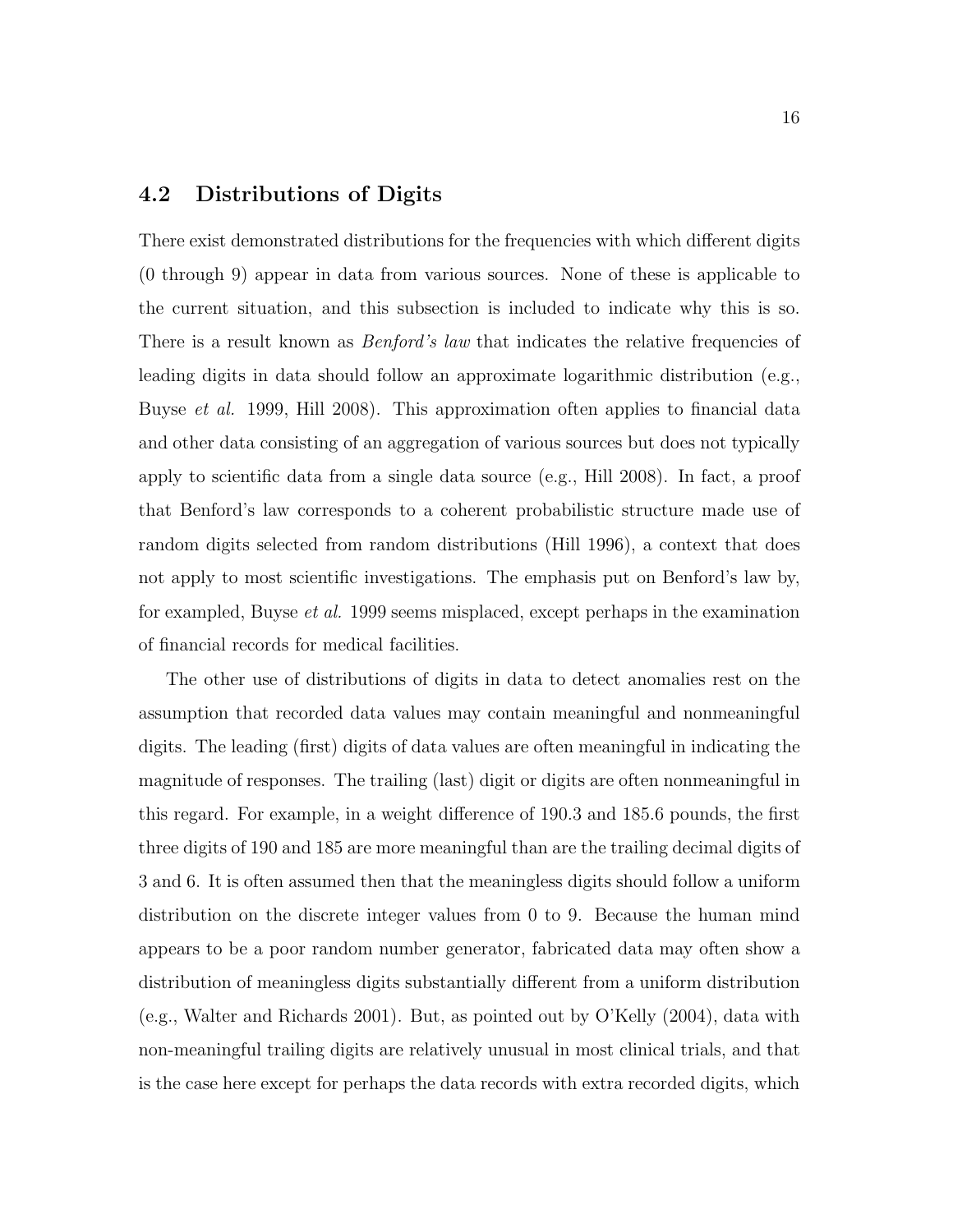have already been examined in the previous subsection.

Nevertheless, in order to demonstrate what an examination of trailing digits would suggest about the three data sets currently under investigation (the Flemming data, the Hansen data, and the simulated data) I wrote a computer function to give the frequency of final digits (as whole numbers – data records containing extra digits first had those digits removed) for each of the variables of height, weight0, weight1, and weight2, and to test the resultant empirical distributions against a theoretical uniform distribution. The results for the Flemming data are presented in Tables 10 and 11.

| Digit          | ht             | wt0 | wt1            | wt2            |
|----------------|----------------|-----|----------------|----------------|
| $\overline{0}$ | 6              | 8   | 7              | 8              |
| $\mathbf{1}$   | 5              | 4   | $\overline{2}$ | 5              |
| $\overline{2}$ | $\overline{7}$ | 4   | 3              | 5              |
| 3              | 6              | 5   | 6              | 6              |
| $\overline{4}$ | 4              | 7   | 8              | 6              |
| 5              | 8              | 6   | $\overline{7}$ | 9              |
| 6              | 7              | 4   | 9              | 3              |
| $\overline{7}$ | 6              | 5   | $\overline{7}$ | $\overline{7}$ |
| 8              | 6              | 10  | 4              | 5              |
| 9              | 5              | 7   | 7              | 6              |

Table 10: Observed frequencies of final digits in the Flemming data.

Under an assumption that the relative frequencies of final digits (0 through 9) should follow a uniform distribution, the expected frequency for each digit is, with 60 observations  $60/10 = 6.0$ . Standard Chi-squared tests of goodness of fit for such a uniform distribution to the values in Table 10 yields the results of Table 11. Clearly, none of the variables contain distributions of final digits coming even close to having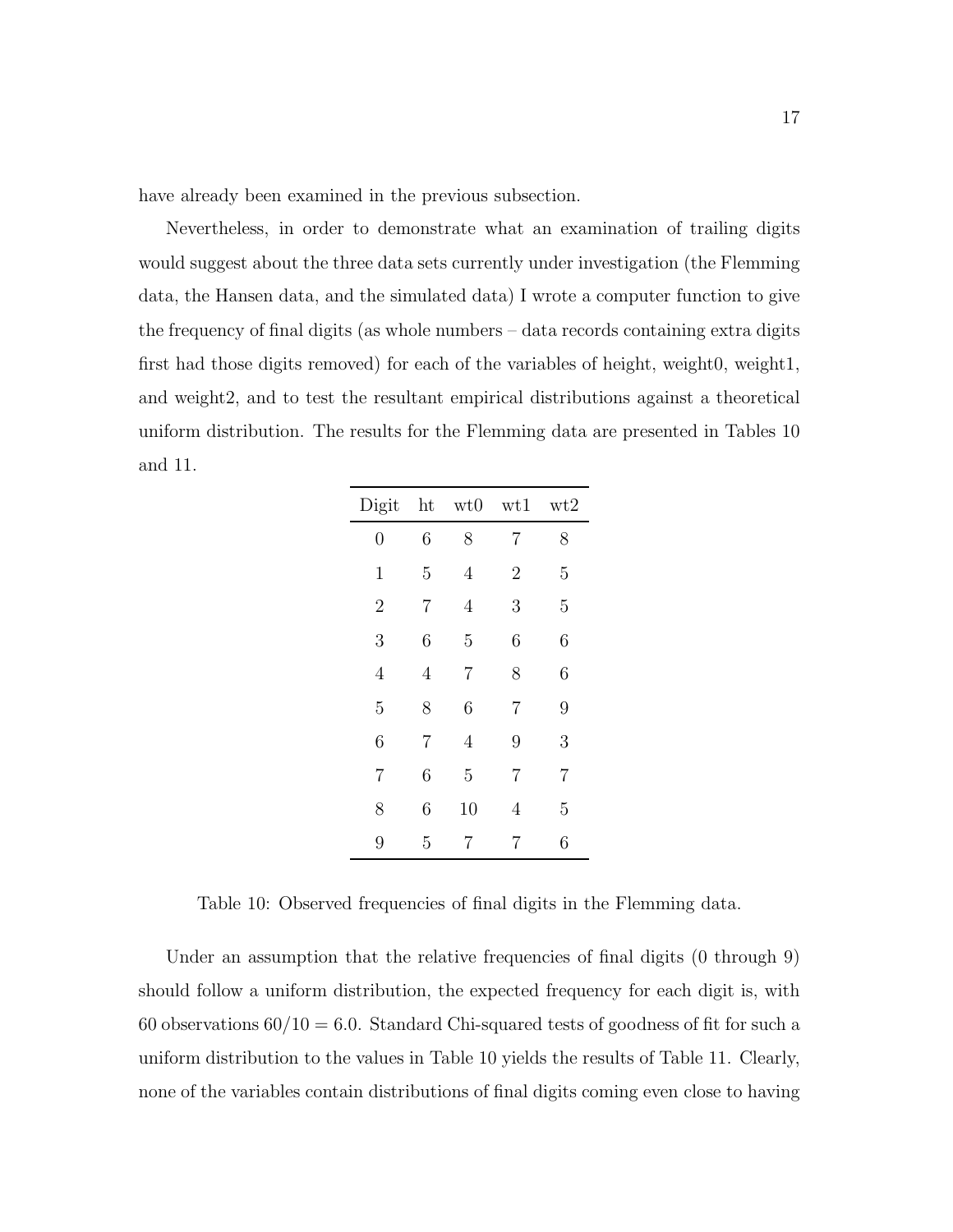| Variable            | Test Statistic $p$ -value |        |
|---------------------|---------------------------|--------|
| Height              | 2.00                      | 0.9915 |
| Weight <sub>0</sub> | 6.00                      | 0.7399 |
| Weight1             | 7.67                      | 0.5680 |
| Weight2             | 4.33                      | 0.8881 |
|                     |                           |        |

evidence of departure from a uniform distribution.

Table 11: Test statistics and associated  $p$ -values for testing that the frequencies of final digits in the Flemming data differ from a uniform distribution.

Repeating this exercise with the data simulated from a multivariate normal distribution yields the observed frequencies of Table 12 and the associated test statistics and p−values of Table 13. These simulated data, as they should, also offer no evidence of a departure from a uniform distribution of final digits for any of the four variables.

Finally, conducting the procedure once again for the Hansen data produces the observed frequencies of Table 14 and the associated test statistics and p−values of Table 15. In this case, it would appear that the final digits of 0 and 5 appear with sufficiently greater frequency than expected (in combination – neither frequency would be sufficient by itself) than other digits to result in evidence that for the variable of weight0 that final digits differ substantially from what would be expected under a uniform distribution. Whether this is, or is not, truly meaningful could be a matter of debate. No such evidence is present for the other three variables of height, weight1 or weight2. While this is certainly a curious feature of the Hansen data, I would be reluctant to attach too much meaning to this result if I had not been informed that the Hansen data were fabricated. This one lone test statistic, in the face of internal consistency as demonstrated in Section 3 and consistency with the averaging property of Section 4, would seem scant evidence on which to base a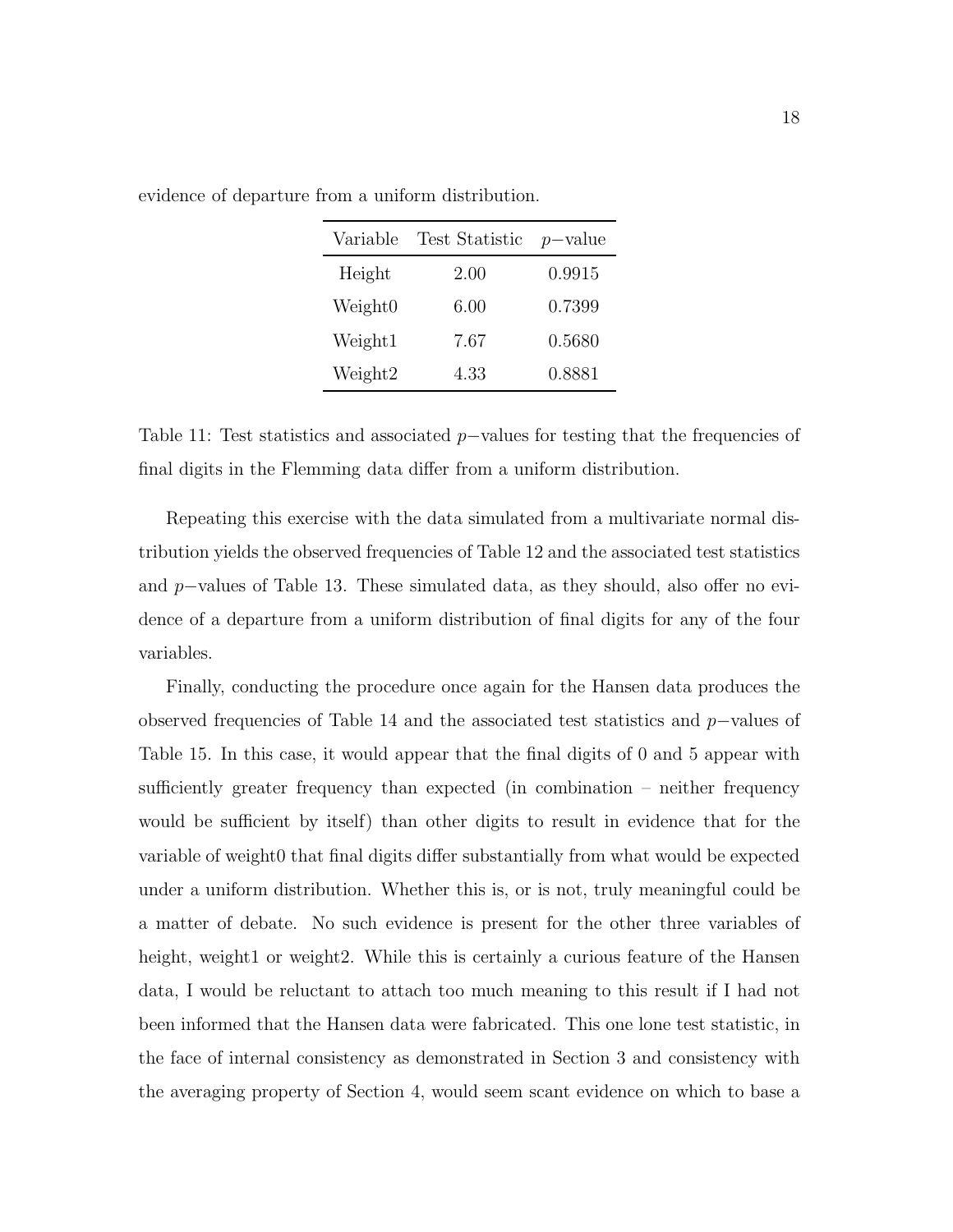| Digit          | ht             | wt0            | wt1 | wt2            |
|----------------|----------------|----------------|-----|----------------|
| $\overline{0}$ | 5              | $\overline{2}$ | 7   | 7              |
| $\mathbf 1$    | 6              | 12             | 4   | 4              |
| $\overline{2}$ | 5              | 7              | 7   | 9              |
| 3              | 6              | 5              | 4   | 3              |
| $\overline{4}$ | $\overline{4}$ | $\overline{4}$ | 5   | 11             |
| 5              | 8              | 6              | 5   | 5              |
| 6              | 9              | 5              | 8   | 8              |
| $\overline{7}$ | 8              | $\overline{7}$ | 8   | 8              |
| 8              | 4              | 5              | 7   | 3              |
| 9              | 5              | 7              | 5   | $\overline{2}$ |

Table 12: Observed frequencies of final digits in the simulated data.

| Variable            | Test Statistic $p$ -value |        |
|---------------------|---------------------------|--------|
| Height              | 4.67                      | 0.8623 |
| Weight <sub>0</sub> | 10.33                     | 0.3242 |
| Weight1             | 3.67                      | 0.9320 |
| Weight2             | 13.67                     | 0.1345 |

Table 13: Test statistics and associated p–values for testing that the frequencies of final digits in the simulated data differ from a uniform distribution.

declaration of falsification. While certainly curious as compared to the results for the Flemming and simulated data sets, it seems one would need to be "reaching for straws" to conclude that this offers real evidence that the Hansen data have been falsified.

The upshot of this subsection is that, in the first place, the examination of any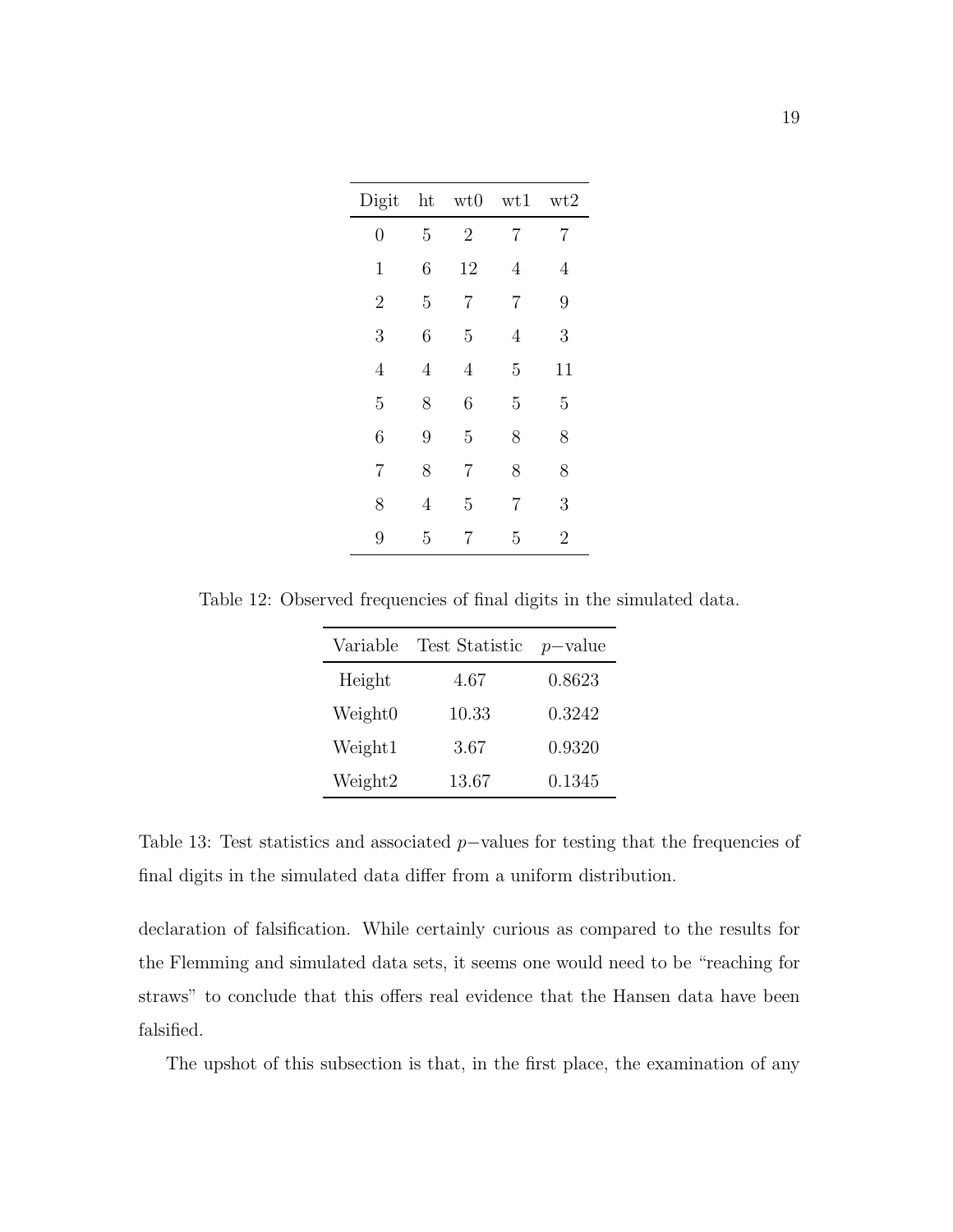| Digit          | ht             | wt0            | wt1            | wt2            |
|----------------|----------------|----------------|----------------|----------------|
| $\overline{0}$ | 9              | 13             | $\overline{4}$ | 9              |
| $\mathbf 1$    | 7              | $\overline{2}$ | 4              | 8              |
| $\overline{2}$ | 9              | $\overline{4}$ | $\overline{7}$ | 8              |
| 3              | 6              | 10             | $\overline{7}$ | $\overline{7}$ |
| $\overline{4}$ | 7              | $\overline{2}$ | 6              | 3              |
| $\overline{5}$ | 6              | 13             | 10             | 6              |
| 6              | 3              | $\mathbf{1}$   | 5              | 4              |
| $\overline{7}$ | $\overline{2}$ | 6              | 5              | $\overline{2}$ |
| 8              | 4              | 7              | 5              | 6              |
| 9              | 7              | $\overline{2}$ | 7              | 7              |

Table 14: Observed frequencies of final digits in the Hansen data.

| Variable            | Test Statistic | $p$ -value |
|---------------------|----------------|------------|
| Height              | 8.33           | 0.5009     |
| Weight <sub>0</sub> | 32.00          | 0.0002     |
| Weight1             | 5.00           | 0.8343     |
| Weight2             | 8.00           | 0.5341     |

Table 15: Test statistics and associated p–values for testing that the frequencies of final digits in the Hansen data differ from a uniform distribution.

of the data sets (Flemming, Hansen, or simulated) for assumed distributions of digit values in either leading or trailing places could prove problematic on theoretical grounds. There is no solid reason to assume that any of these data sets (aside from the simulated data) should exhibit any particular distribution of digits in any order, other perhaps than that weights should not have leading digits less than 1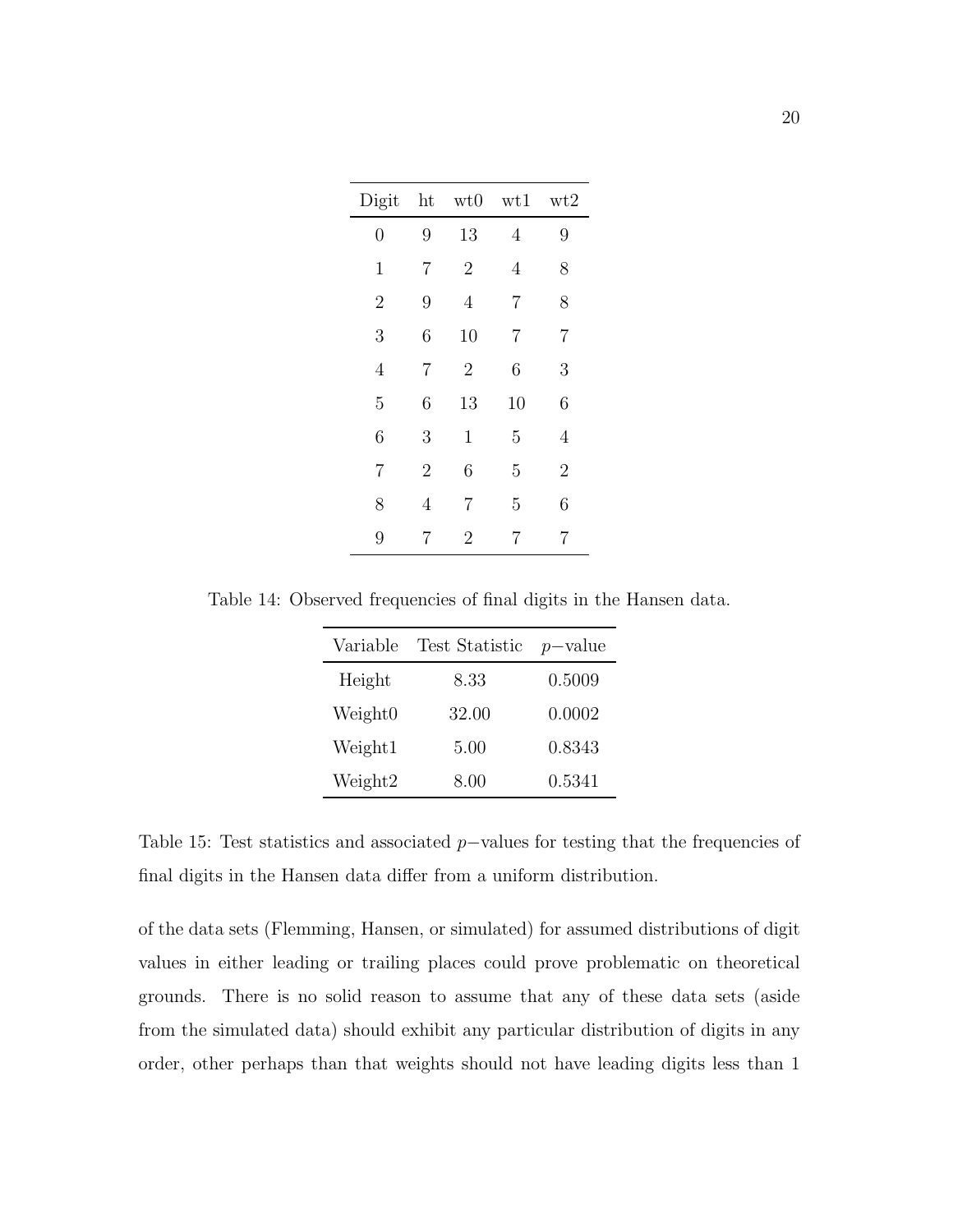for overweight individuals (i.e., less than 100 pounds) and would be unlikely to have leading digits greater than 3, even for a sample of offensive linemen from the national football league. That the trailing digits of the Hansen data set appear to have some departure from a hypothesized uniform distribution for the variable weigth0 certainly is of interest, but also is certainly not definitive in offering evidence of falsification.

## 5 Could the Flemming Data Be Simulated?

The agreement of the Flemming data with values simulated from a multivariate normal distribution in terms of the averaging phenomena discussed in section 4.1, and the distribution of trailing digits in Section 4.2, raises the question of whether the data could have been produced wholesale (i.e., in entirety) from the use of a random number generator. The most likely candidate for such simulation would be a multivariate normal distribution with marginal and joint characteristics equal to the means, variances, and covariances reported for the Flemming data and described in Section 3 of this report. Given a moderate amount of statistical sophistication, anyone could produce such a data set. That this is unlikely to be the case in the current situation is evidenced by the failure of marginal distributions of weight0, weight1, and weight2 to follow univariate normal distributions. A known property of multivariate normal distributions is that the marginal distributions corresponding to individual variables are univariate normal in form. Figure 4 presents histograms of the marginal distributions of weight0 for the simulated data set in the upper panel and the Flemming data set in the lower panel. The simulated data (upper panel) exhibit a distribution consistent with a normal theoretical distribution, which they should. The Flemming data (lower panel) exhibit a distinct skew right distribution, consistent with the observation of the scatterplots of weight versus height in Figure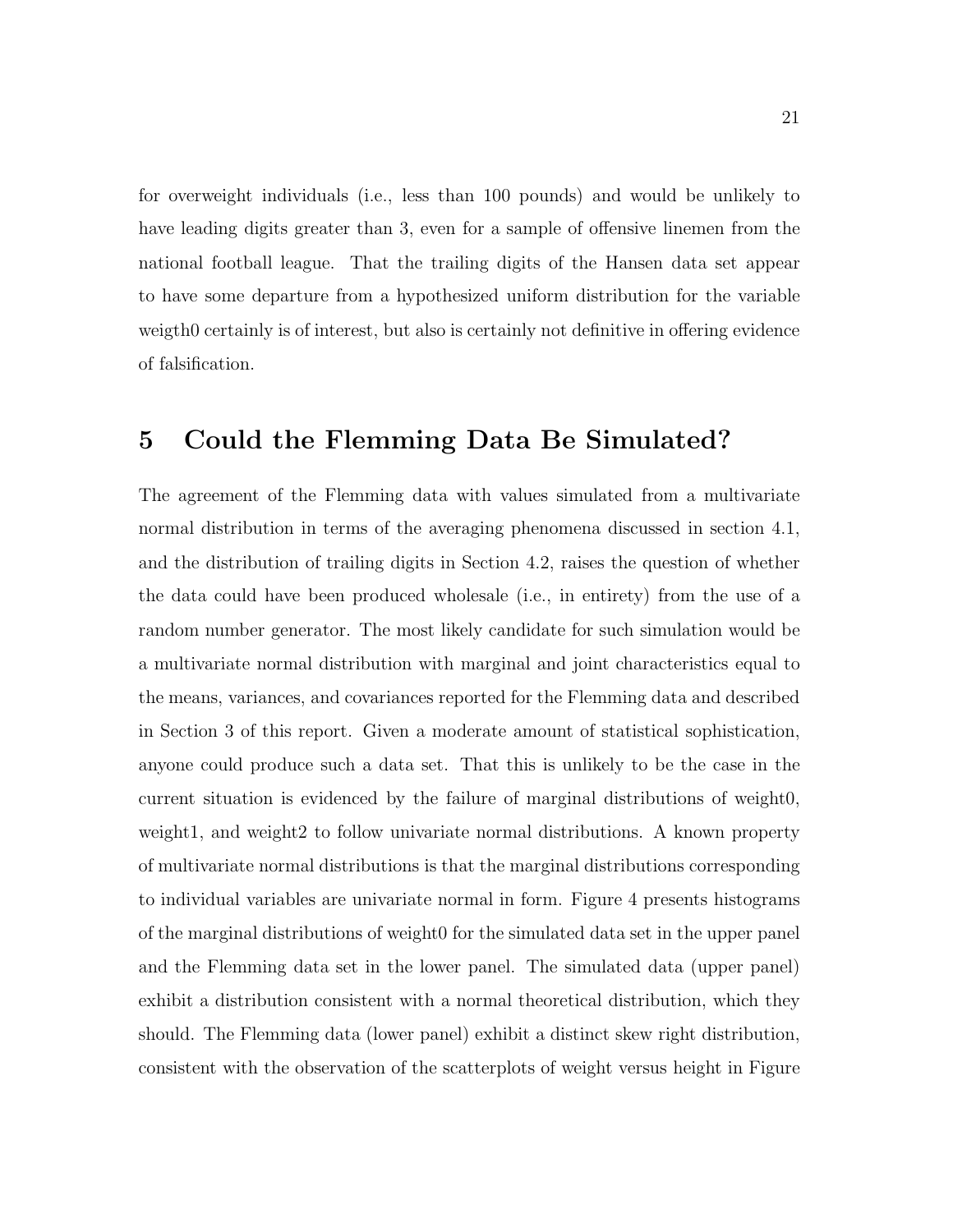2 (see Section 3 of this report). Is it possible to simulate data that have the characteristics of the Flemming data set? The answer is yes, it is possible, but doing so would require the ability to preserve means, variances, and correlations as described in Section 3 of this report, preserve the averaging property described in Section 4 of this report, and produce the difference in marginal distribution of weights at time 0 given in Figure 4. There exist ways to achieve all of this but they require a relatively high level of statistical knowledge, including the time and ability to write computer functions for tasks that are not readily available in pre-packaged routines.

#### 6 Influence on Results

Falsification of data often has the objective of producing certain results in a data analysis. Quantification of the influence of each observation on the resultant analysis can then sometimes highlight one or a group of observations that played a large role in determining the outcome and conclusions of a study. While not in any manner evidence of falsified values by themselves, the occurrence of high influences can suggest cases worthy of additional examination. In the report on results of the Flemming study provided to me, the analysis consisted of two paired t-tests, one conducted on the difference in weight0 and weight1 values and the other conducted on the differences in weight1 and weight2 values. To examine the influence of recorded data values on these tests I simply deleted observations one at a time from the data, recomputed the test statistic without that value, and took the difference (absolute value) of that deleted-case statistic with the test statistic computed using the entire data set. This value then provides an indication of the influence of individual observations on the test conducted with the entire set of values. A summary of the influence values produced using the Flemming, Hansen, and simulated data for the comparison of weight0 and weight1 values is presented in Table 16, and the same is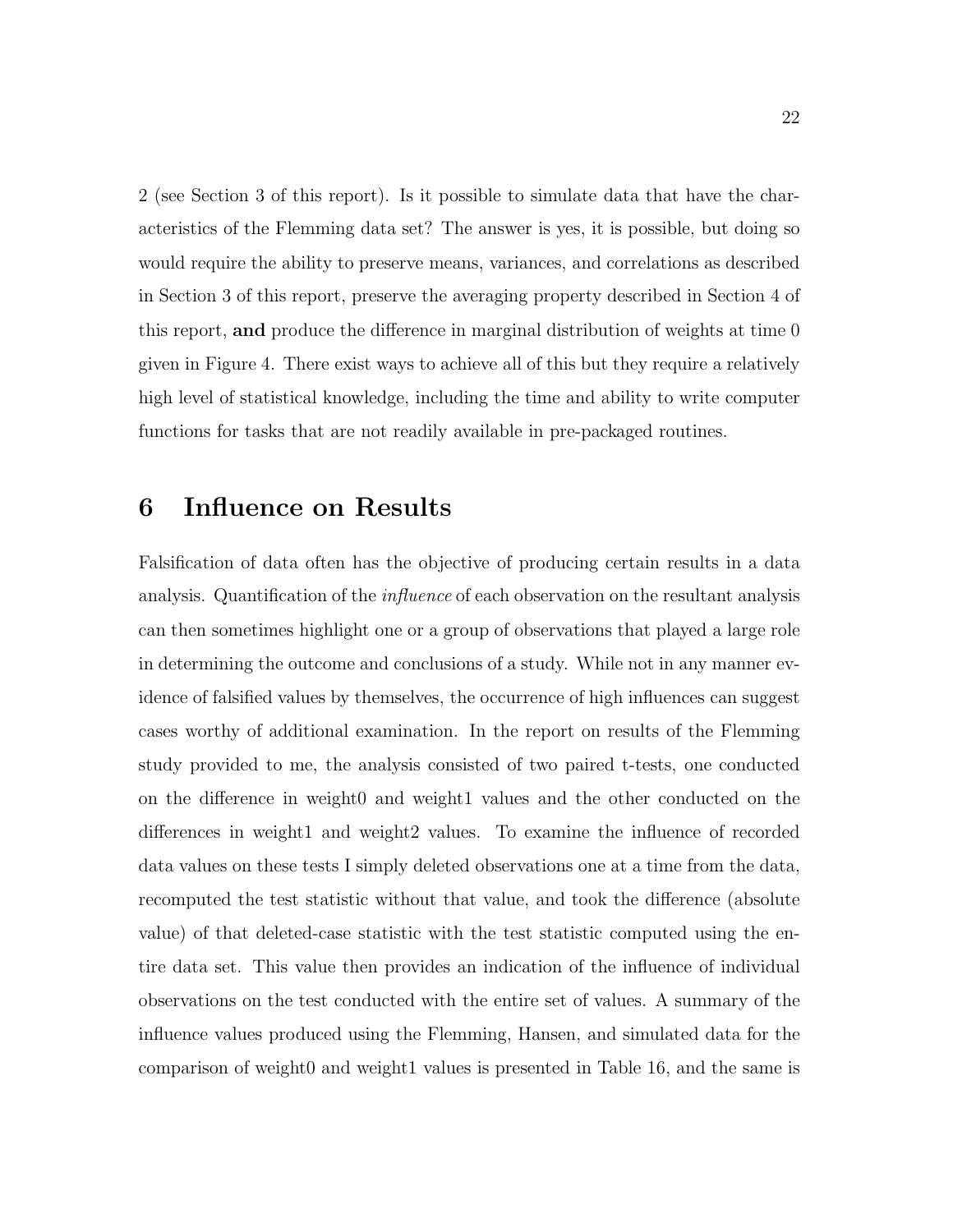| Data Set Min Q1 Q2                           |  | Q3 Max |  |
|----------------------------------------------|--|--------|--|
| Flemming 0.0223 0.1758 0.2461 0.3079 2.8390  |  |        |  |
| Hansen 0.0042 0.1883 0.3102 0.3133 2.4840    |  |        |  |
| Simulated 0.0211 0.1309 0.2784 0.3265 0.9403 |  |        |  |

reported for the comparison of weight1 and weight2 values in Table 17.

Table 16: Summary of influence values for comparison of weight0 and weight1 records.

| Data Set Min Q1                             |  | Q2 | $\Omega$ 3 | Max |
|---------------------------------------------|--|----|------------|-----|
| Flemming 0.0111 0.1564 0.1833 0.2376 1.306  |  |    |            |     |
| Hansen 0.0631 0.1347 0.1928 0.2400 0.9118   |  |    |            |     |
| Simulated 0.062 0.1794 0.2491 0.2818 0.5538 |  |    |            |     |

Table 17: Summary of influence values for comparison of weight1 and weight2 records.

The most notable feature of both Table 16 and Table 17 is the extreme distance between the third quartile (or 75%−tile, denoted Q3) of influence values and the maximum influence value for the Flemming data in both Table 16 and Table 17, and the Hansen data, at least in Table 16. Stem and leaf plots demonstrate that this is due to only one extreme value that is hugely separated from the reamainder of the data. For example, the influence values for the Flemming data of Table 16 have the following stem-and-leaf plot: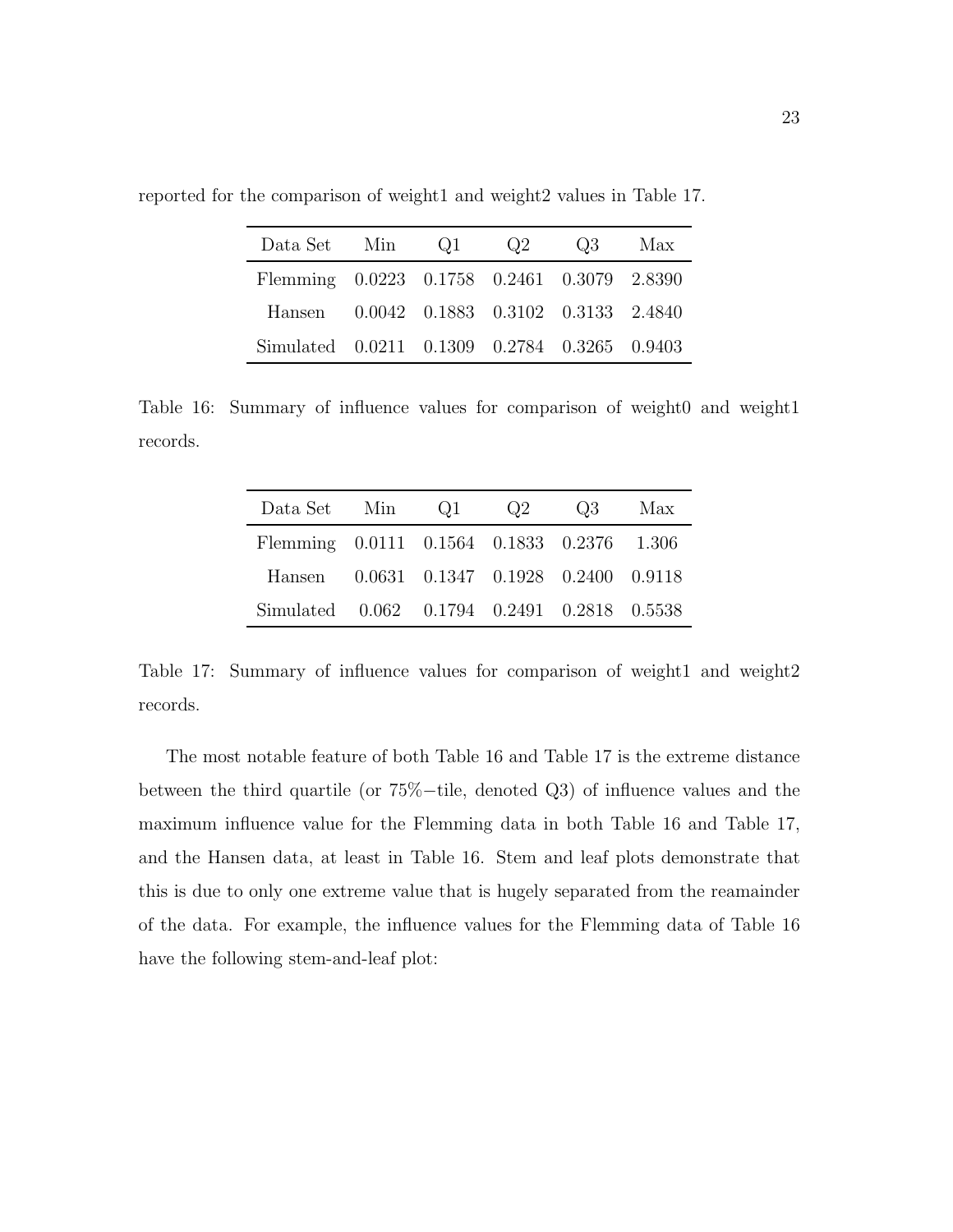The decimal point is at the |

```
0 | 00000011112222222222222222222222233333333333333333333333333
0<sup>1</sup>1 |
1 |
2 |
2 | 8
```
The data record that corresponds to the single observation with influence value 2.8 (which is just over 9 times larger than the next larges value) corresponds to subject 52 having height=  $66$ , weight0= 186, weight1= 189 and weight2= 192. This subject gained weight between each weighing. The result is that, while highly influential relative to any of the other data records, the results for this subject decreased the size of the test statistic and hence the significance of the overall findings of the study. If this record was falsified the only reasonable objective would have been to purposely introduce one outlier into the data to make it look more "real", not to produce a desired result in the analysis of the study. This same observation is also the one extreme influence value for the Flemming data from Table 17.

Curiously, the Hansen data also contain exactly one such record, for what would be subject 45 in those data, with values height= 72, weight0=  $275$ , weight1=  $277$ and weight $2= 279$ . I surmise at this point that the Hansen data were not fabricated from scratch but, rather, took the Flemming data as a template to which various modifications were made in a haphazard but more-or-less "symmetric" manner. This would explain the close correspondence between marginal and joint data distributions for the Flemming and Hansen data and the reason the Hansen data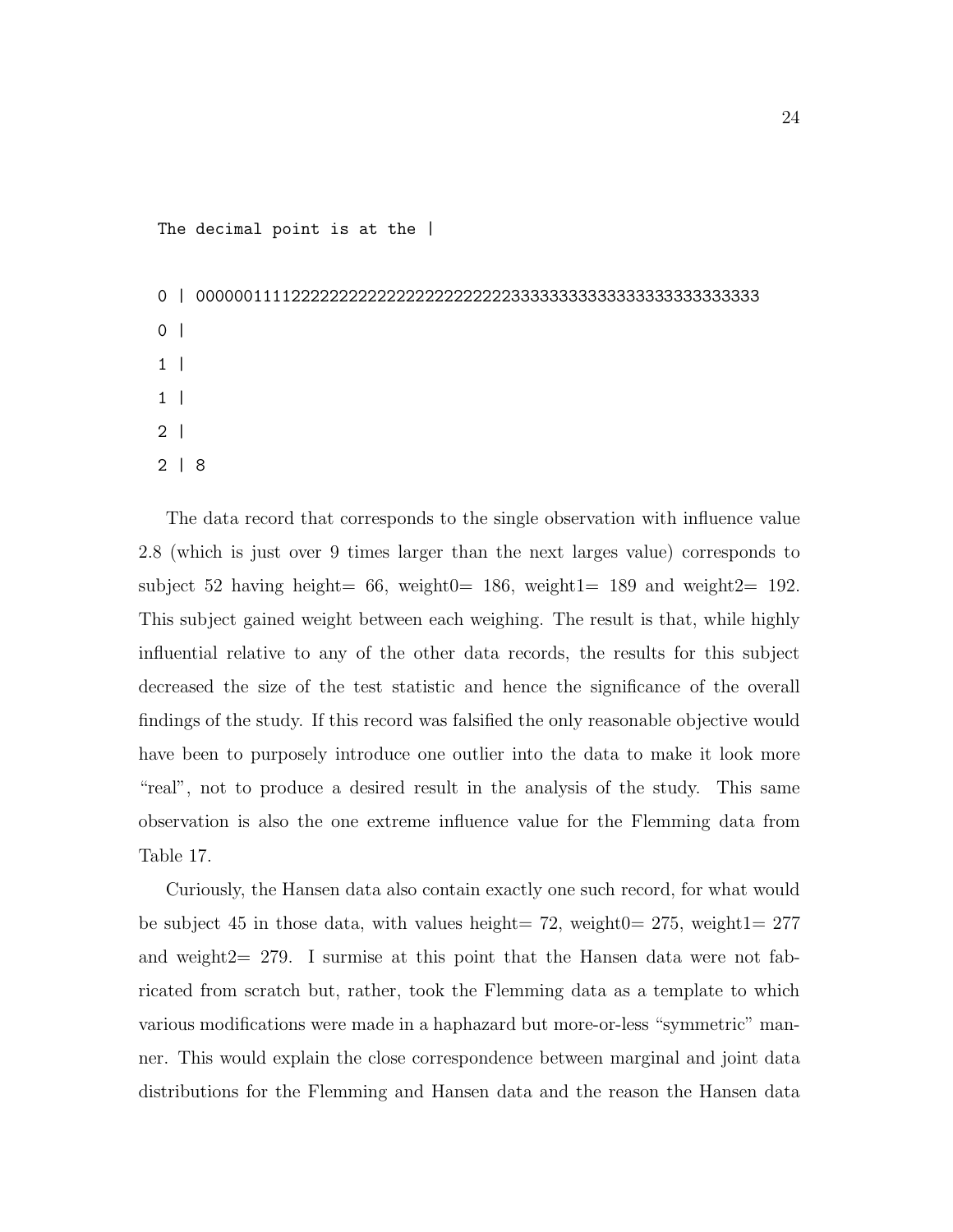appear internally consistent (see Section 3). If those modifications were made haphazardly (i.e., by simply switching records and writing down different trailing digits in a seemingly haphazard manner) then this would also explain the trailing digit preference for weight0 seen in the Hansen data although, again, I hesitate to make too much of this occurrence.

## 7 Conclusions

As stated in the opening paragraph of this report, a statistical examination of data cannot definitively prove or disprove the falsification of data records. The analysis conducted in this report, however, does allow the following conclusions to be comfortably reached.

- 1. If the Flemming data were falsified it would appear that they were fabricated in a nearly wholesale fashion, that is, more-or-less in total. These data are internally consistent, consistent with the behavior of values simulated from a theoretical probability distribution, and there is only one data record with undue influence on the results of the study (and this influence was in the "wrong" direction).
- 2. Because of the properties listed in conclusion 1 and, in particular, the averaging behavior described in Section 4 that the Flemming data shared with simulated data , the most likely mechanism for fabrication in this study must be considered simulation from some theoretical probability model.
- 3. Because of the multivariate nature of the four recorded data values for each subject, maintaining internal consistency would require, or at least strongly suggest, that a multivariate probability distribution would need to have been employed to simulate data values. The candidate most readily available to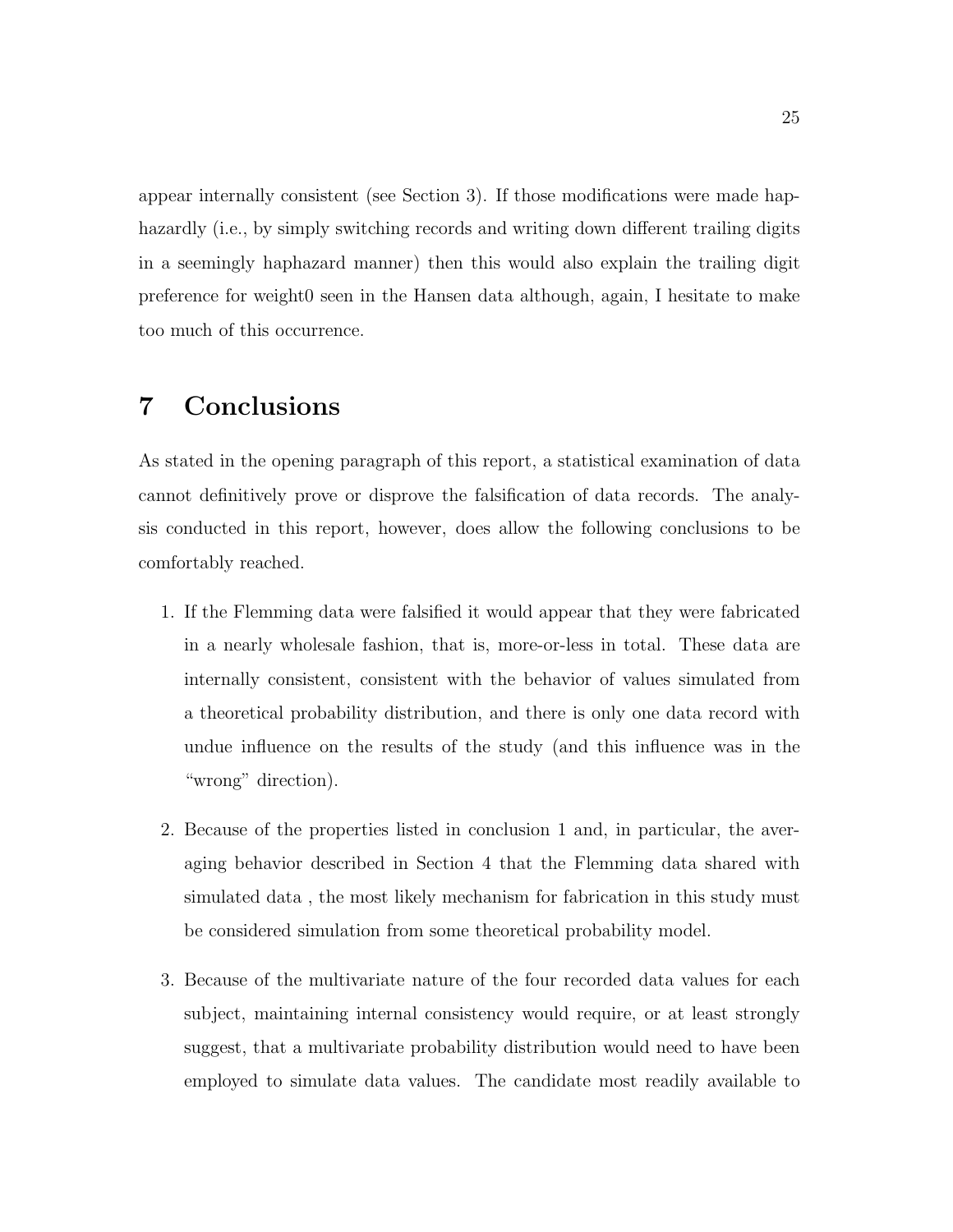non-statisticians (and even to statisticians without extensive experience in the construction of multivariate distributions from other probability structures) is the multivariate normal distribution.

- 4. The marginal moments (means, variances) and joint moments (covariance or correlation) of the Flemming data could easily be maintained through simulation from a multivariate normal distribution. However, the skew shape of marginal weight distributions (e.g., Figure 4) could not.
- 5. Combining items 1 through 4 immediately above suggests that, if the Flemming data were fabricated, the procedure used to arrive at the reported values was necessarily complex, requiring considerable statistical expertise and time to conduct. If it were supposed that the most likely motivation for data fabrication in this situation was to save time and effort relative to actually performing the observational process, this would seem at odds with what would have been needed for fabrication of the data.
- 6. Finally, the Hansen data represent an interesting construction if they were produced from scratch, but much less so if they were produced through modification of the Flemming data. If they were produced from scratch they achieved remarkable success in preserving marginal and joint data structure and relative evenness in influence (either through chance or design). If they were produced through modification of the Flemming they simply borrowed these properties from values that already possessed them. My suspicion is that these values were obtained by either modifying the Flemming data or, at the very least, using those data as a template for construction. The one property expected of actual data that could not be entirely maintained in the Hansen data was a uniform distribution of trailing digits in recorded values, although whether this is a valid criterion for the current situation is not entirely clear,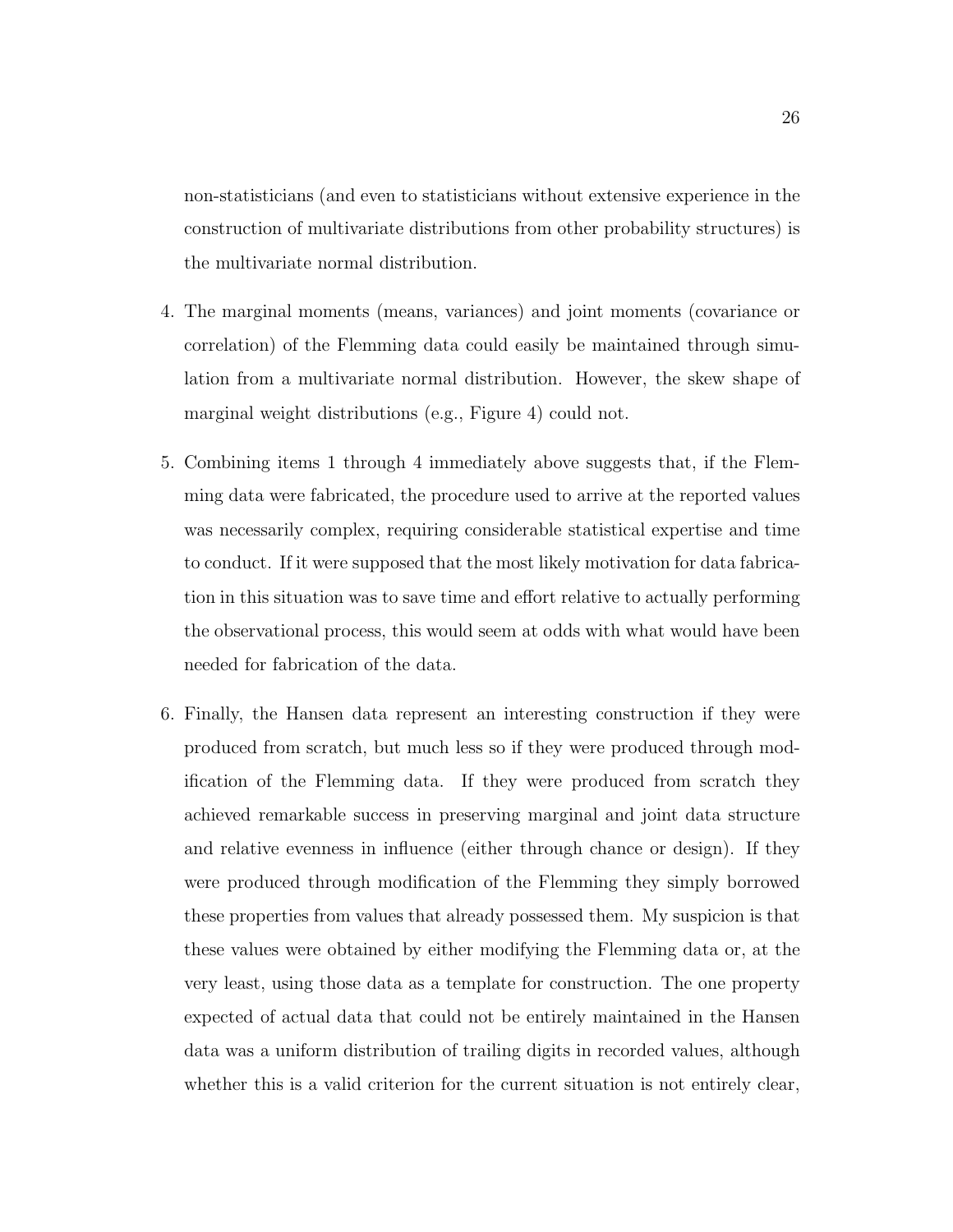as explained in Section 4.2.

Overall, there is simply no data-driven evidence that the Flemming data set is other than would be expected under a legitimate study. While there are several aspects of the Hansen data set that might cause concern, there is no definitive indication that these data were fabricated either, absent the knowledge that this was the case. This would not be unexpected if the Hansen data were patterned after the Flemming data, but if the Hansen data were fabricated from scratch they should be preserved as a case study against which to test statistical methods of unusual patterns in falsified data.

#### 8 Literature Cited

- Akhtar-Danesh, N. and Dehghan-Kooshkghazi, M. (2003), How does correlation structure differ between real and fabricated data-sets? BioMed Central Medical Research Methodology 3, 18-26. Al-Marzouki, S., Evans, S., Marshall, T. and Roberts, I. (2005), British Medical Journal 331, 267-270.
- Buyse, M., George, S.L., Evans, S., Geller, N.L., Ranstam, J., Scherrer, B., Lesafre, E., Murray, G., Edler, L., Hutton, J., Colton, T., Lachenbruch, P. and Verma, B.L. (1999), The role of biostatistics in the prevention, detection and treatment of fraud in clinical trials. Statistics in Medicine 18, 3435-3451.
- Hill, T.P. (1998), The first digit phenomenon. American Scientist 86, 358-363.
- Hill, T.P. (1996), A statistical derivation of the significant-digit law. Statistics in Science 10, 354-363. Mosimann, J.E. and Ratnaparkhi, M.V. (1996), Uniform occurrence of digits for folded and mixture distributions on finite intervals. Communications in Statistics – Simulation and Computation 25, 481-506.
- O'Kelly, M. (2004), Using statistical techniques to detect fraud: a test case. Pharmaceutical Statistics 3, 237-246.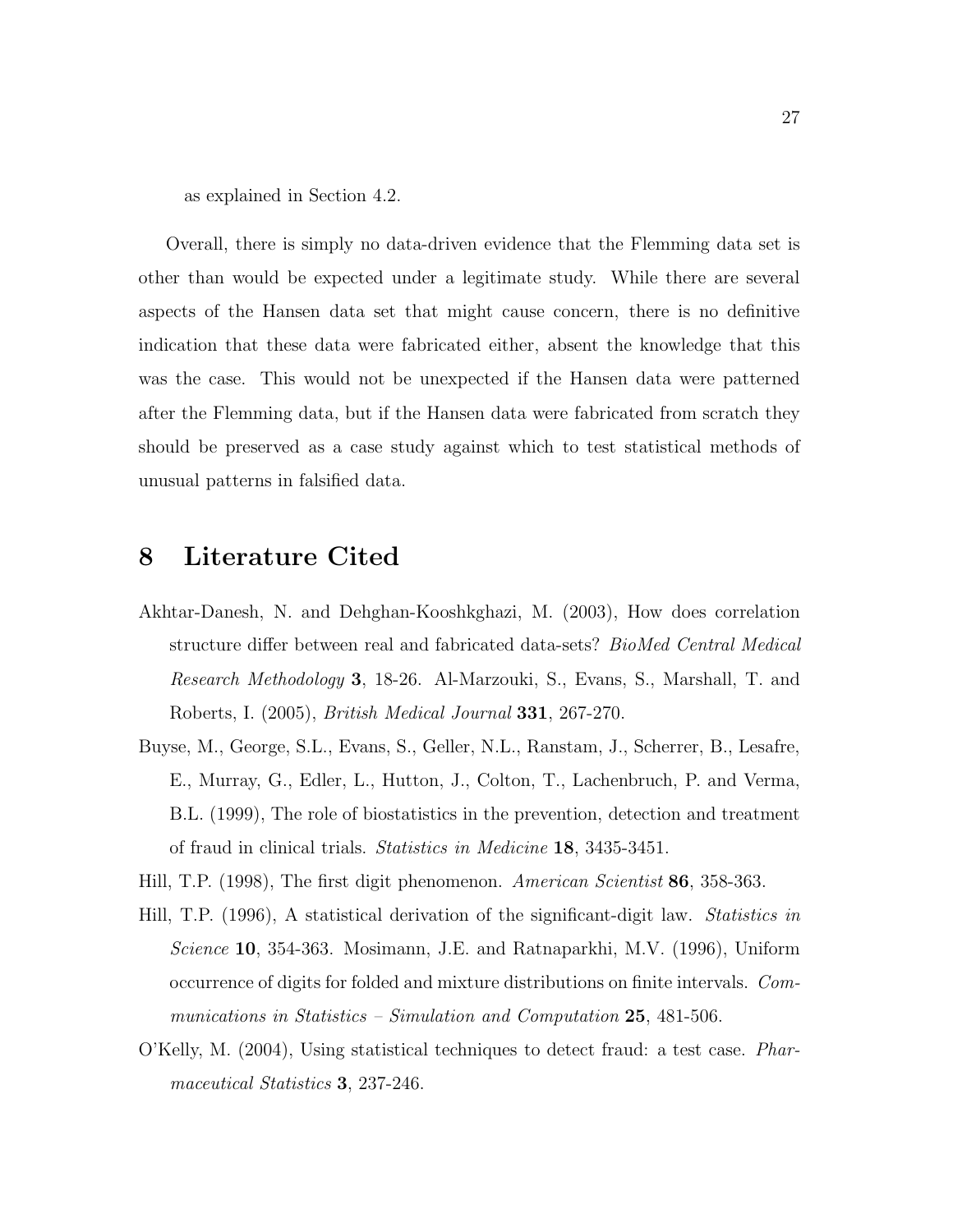Walter, C.F. and Richards III, E.P. (2001), Using data digits to identify fabricated data. IEEE Engineering in Medicine and Biology xx, 96-100.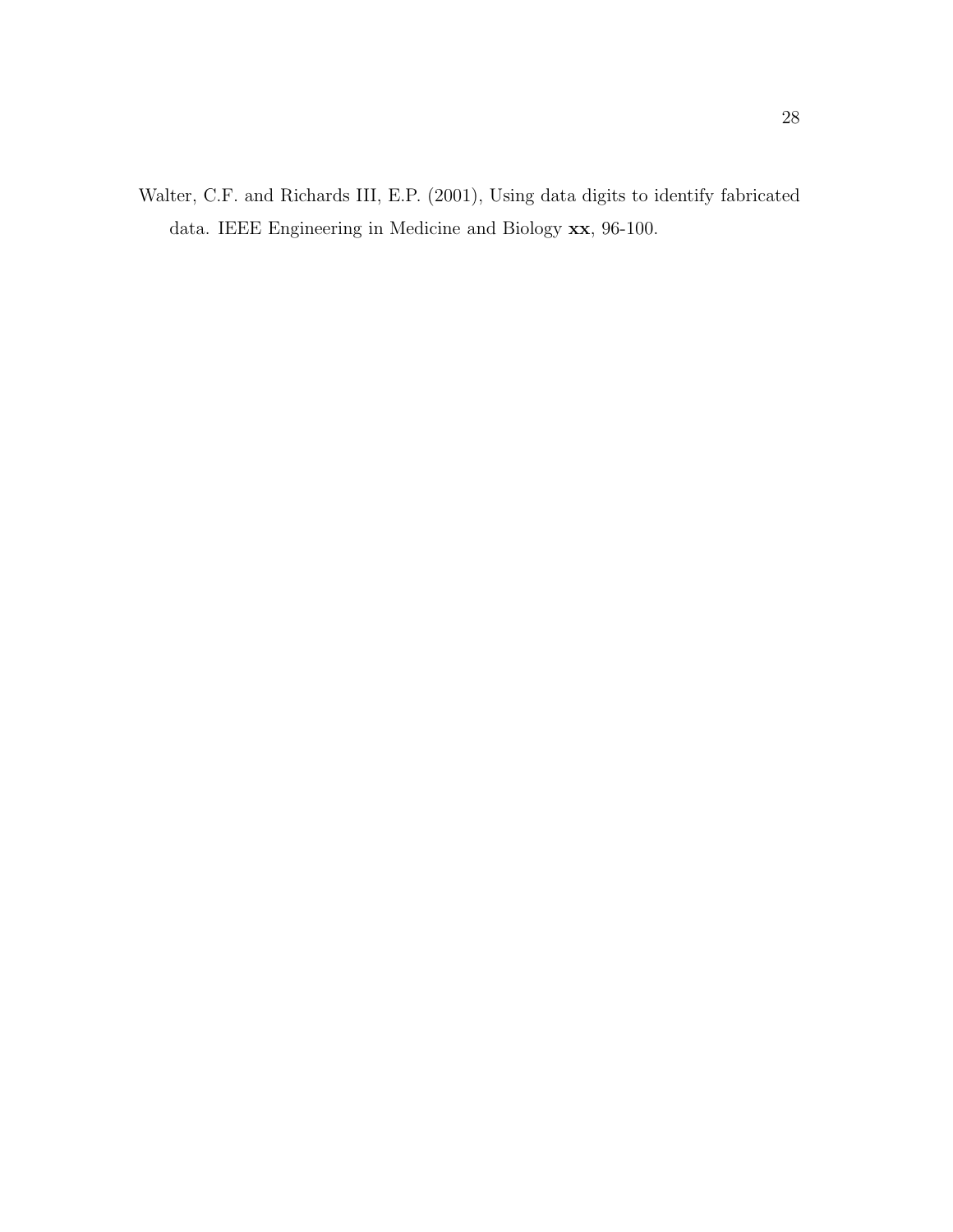# Figures



Figure 1: Histograms of height values from the Flemming data (top) and Hansen data (bottom).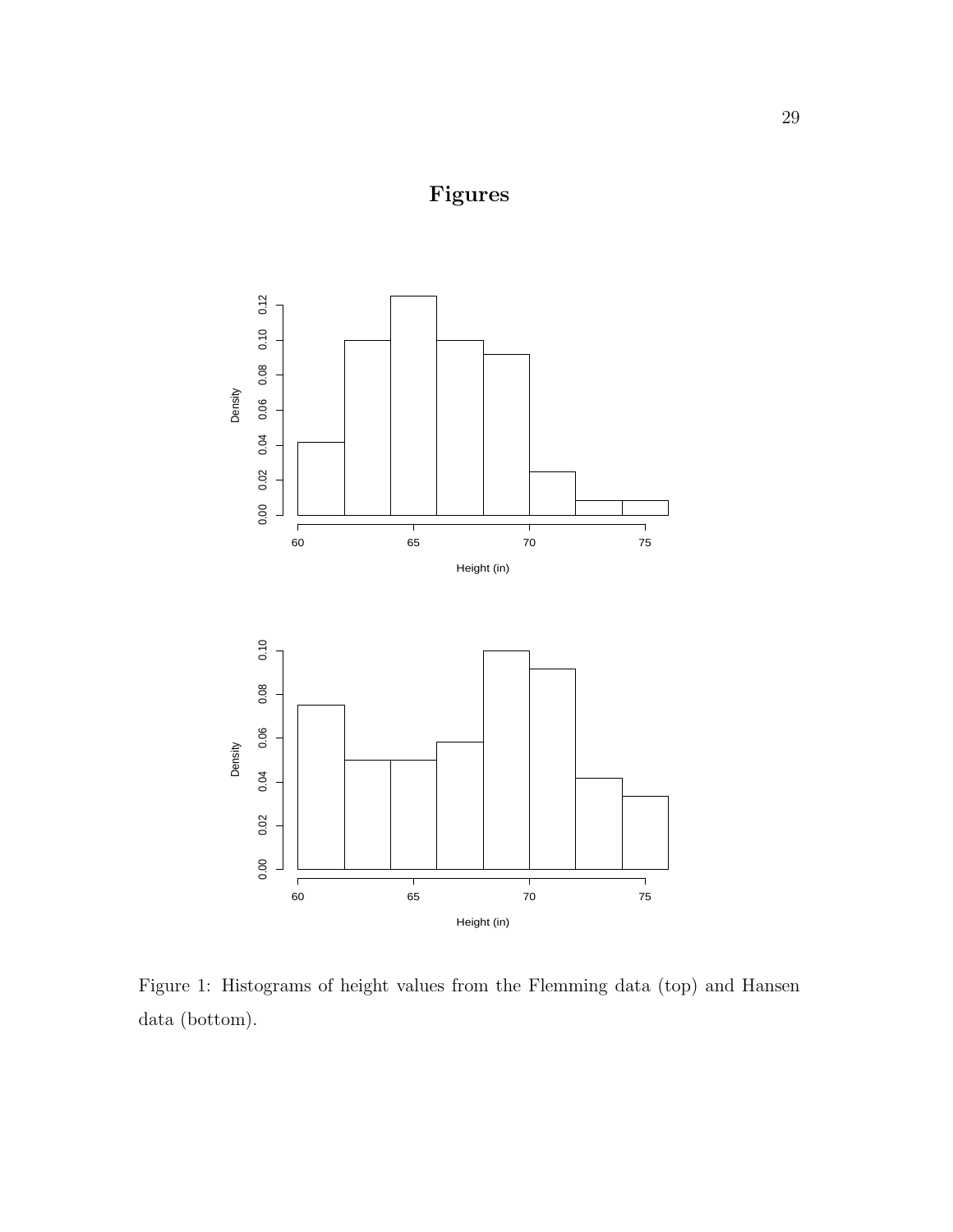

Figure 2: Scatterplots of weights against heights for the Flemming data.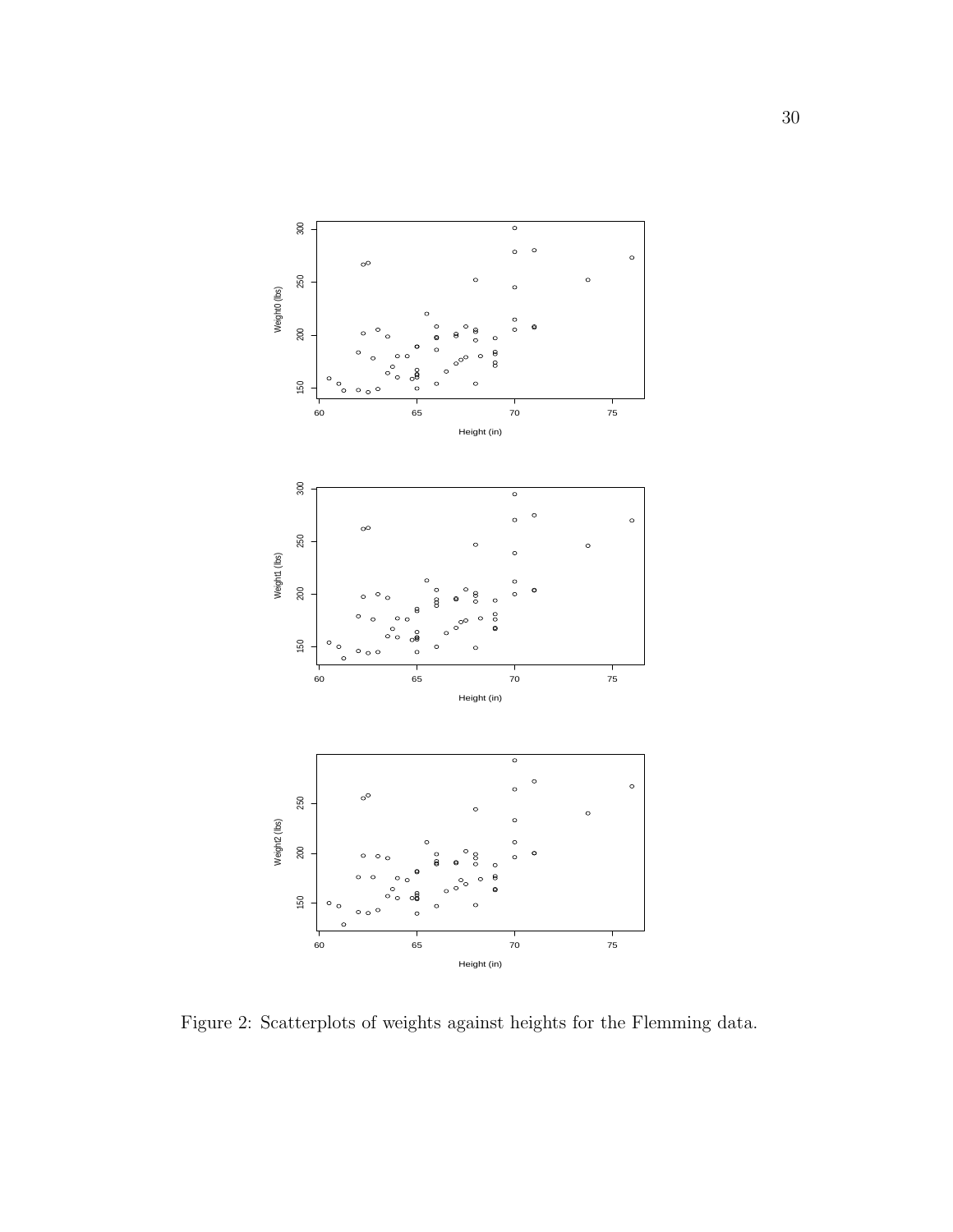

Figure 3: Scatterplots of weights against heights for the Hansen data.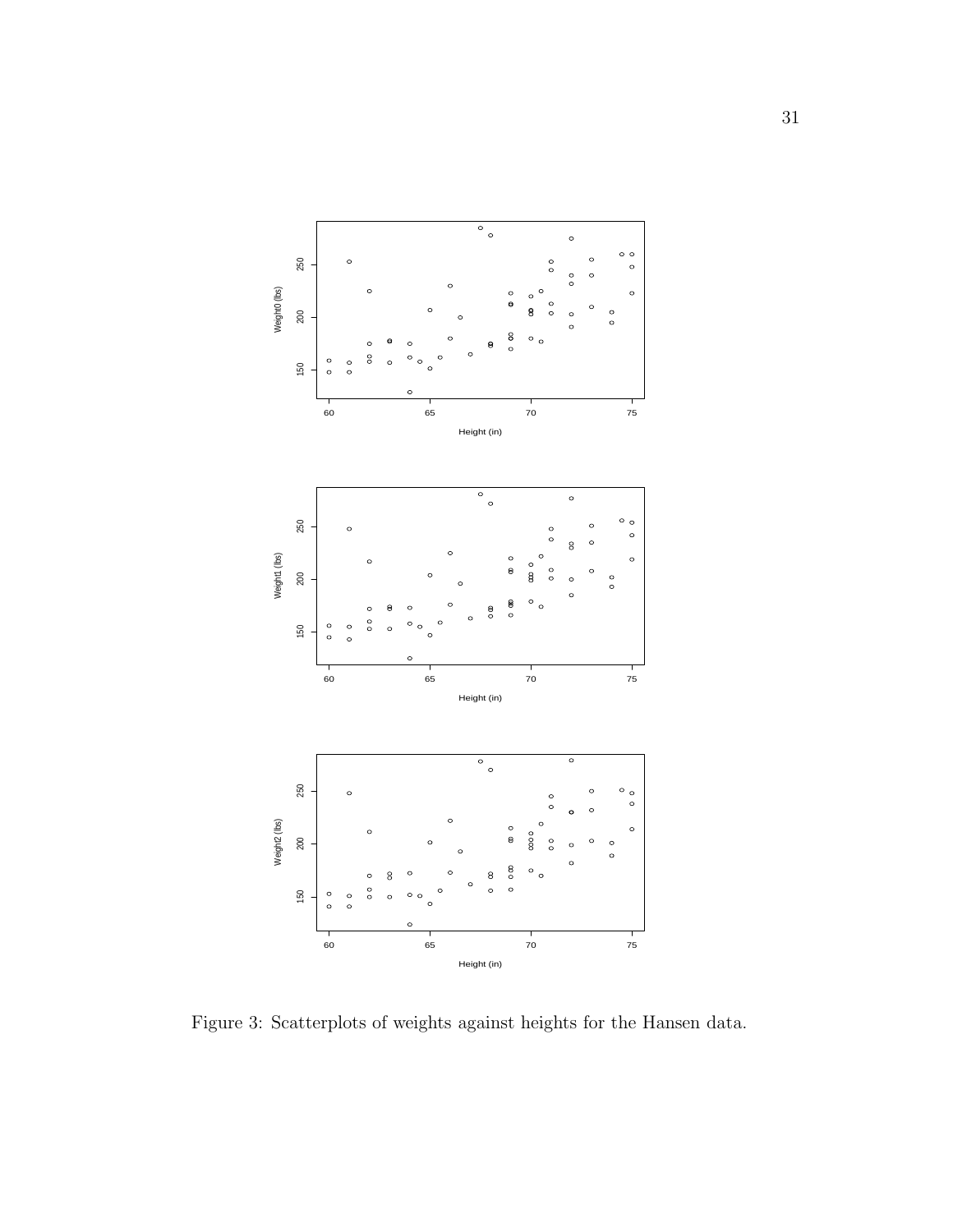

Figure 4: Histograms of weight at time 0 for the simulated data set (upper panel) and the Flemming data set (lower panel).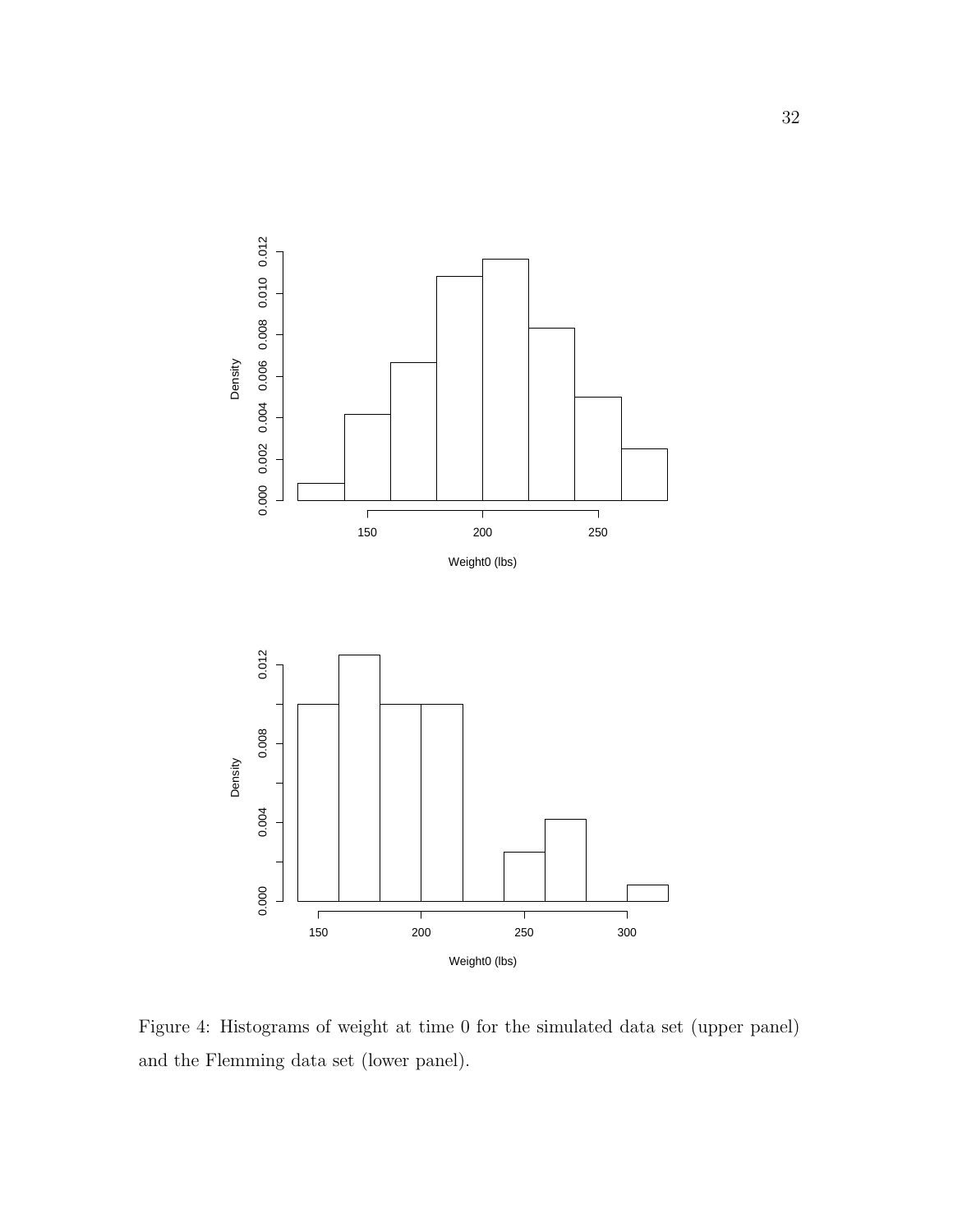## Appendix 1: R Functions Used in the Analysis of the Report.

1. Simulation of Values from a Multivariate Normal Distribution.

```
randdat<-function(muvect,Sigmat,n){
# requires package bayesurv
#
rawdat<-rMVNorm(n,muvect,Sigmat)
roundat<-round(rawdat,0)
orig<-1:60ind1<-sample(orig,5)
ind2<-sample(orig[-ind1],9)
ind3<-sample(orig[-c(ind1,ind2)],4)
roundat[ind1,1]<-roundat[ind1,1]+0.25
roundat[ind2,1]<-roundat[ind2,1]+0.5
roundat[ind3,1]<-roundat[ind3,1]+0.75
ind11<-sample(orig,11)
roundat[ind11,2]<-roundat[ind11,2]+0.5
ind21<-sample(orig,9)
roundat[ind21,3]<-roundat[ind21,3]+0.5
ind31<-sample(orig,3)
roundat[ind31,4]<-roundat[ind31,4]+0.5
roundat<-cbind(1:n,roundat)
dat<-as.data.frame(roundat)
names(dat)<-c("subject","ht","wt0","wt1","wt2")
return(dat)
}
```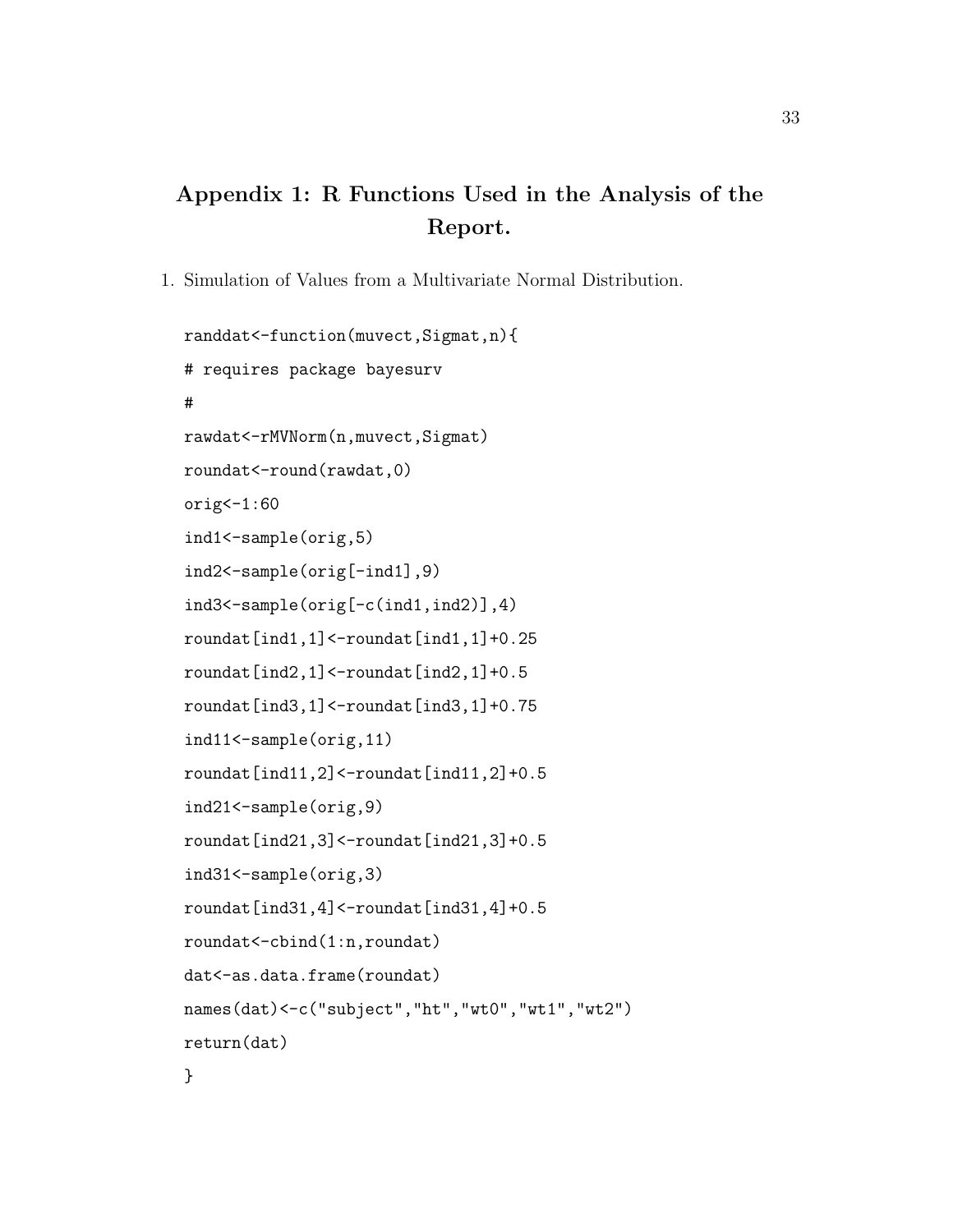2. Compare "suspect" data records to averages of other pairs.

```
checkavging<-function(dat,suspectno){
 suspect<-dat[dat$subject==suspectno,]
 rdat<-dat[-suspectno,]
 rn < -dim(rdat)[1]
 npairs<-rn*(rn-1)/2
 res < -c(rep(0,7))cnt1<-0repeat{
  cnt1 < -cnt1 + 1t1 <-rdat [cnt1,]
  cnt2<-cnt1
  repeat{
   cnt2<-cnt2+1t2 <-rdat [cnt2,]
   tsubs<-c(rdat$subject[cnt1],rdat$subject[cnt2])
#cat("tsubs: ",tsubs,fill=T)
   tavg<-0.5*(t1+t2)
   flag1<-(tavg$ht==suspect$ht)
   flag2<-(tavg$wt0==suspect$wt0)
   flag3<-(tavg$wt1==suspect$wt1)
   flag4<-(tavg$wt2==suspect$wt2)
   nflags<-flag1+flag2+flag3+flag4
   if(nflags>0){
   tres<-c(tsubs,nflags,flag1,flag2,flag3,flag4)
   res<-rbind(res,tres)}
   if(cnt2==rn) break
```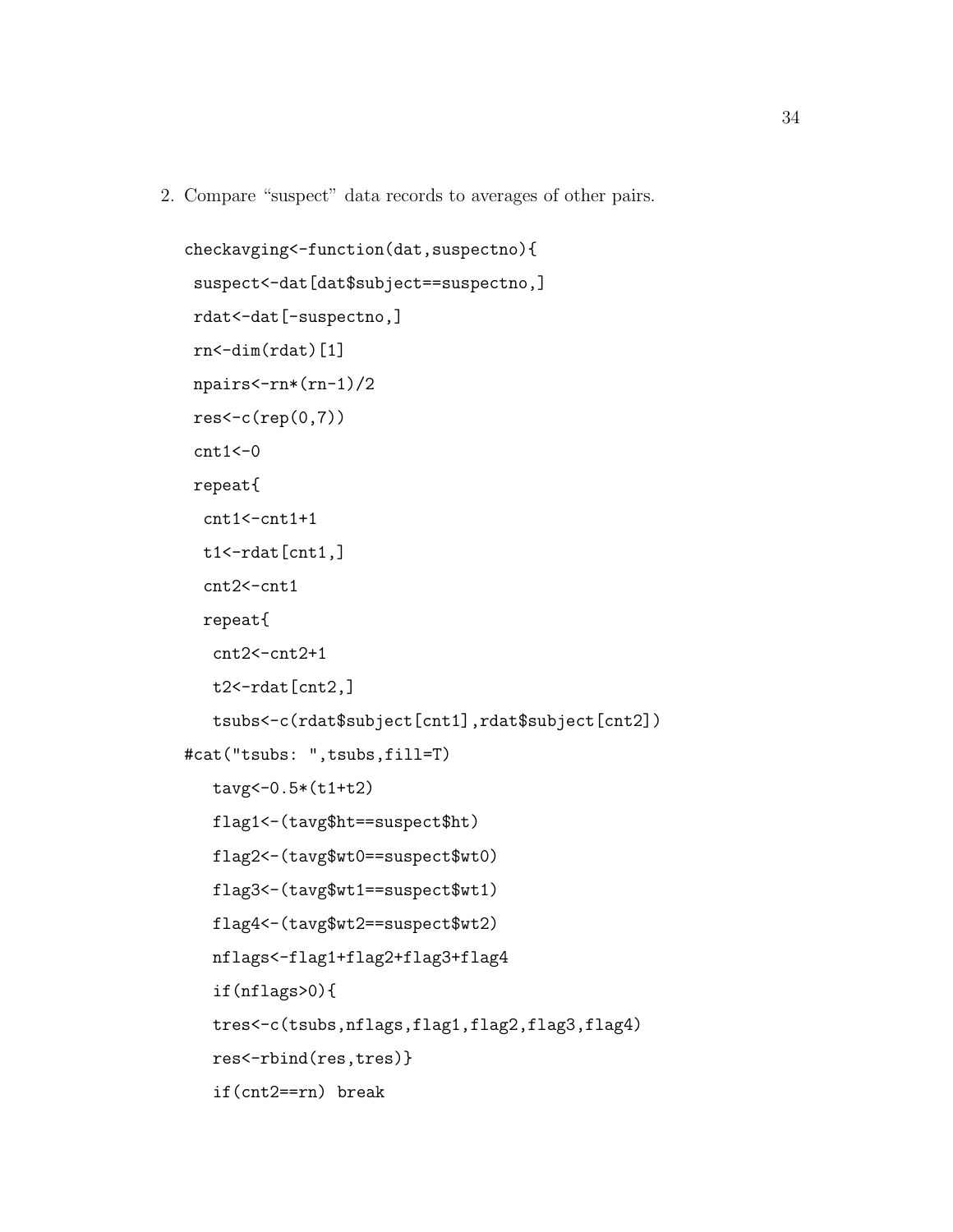```
}
  if(cnt1==rn-1) break
  }
return(res)
}
#---------------------------------------------------------------------------
summarycheckavg<-function(dat,suspectnos){
sk<-length(suspectnos)
res1<-NULL; res2<-NULL; res3<-NULL; res4<-NULL; res5<-NULL
res6<-NULL; res7<-NULL; res8<-NULL
 cnt < -0repeat{
  cnt<-cnt+1
 tsus<-suspectnos[cnt]
  tres<-checkavging(dat,tsus)
 rs<-dim(tres)[1]
 if(is.null(rs)=FALSE){if(rs==1){
 res1<-c(res1,tsus)
 res2<-c(res2,tres[1])
 res3<-c(res3,tres[2])
 res4<-c(res4,tres[3])
 res5<-c(res5,tres[4])
 res6<-c(res6,tres[5])
 res7<-c(res7,tres[6])
 res8<-c(res8,tres[7])
  }
```
35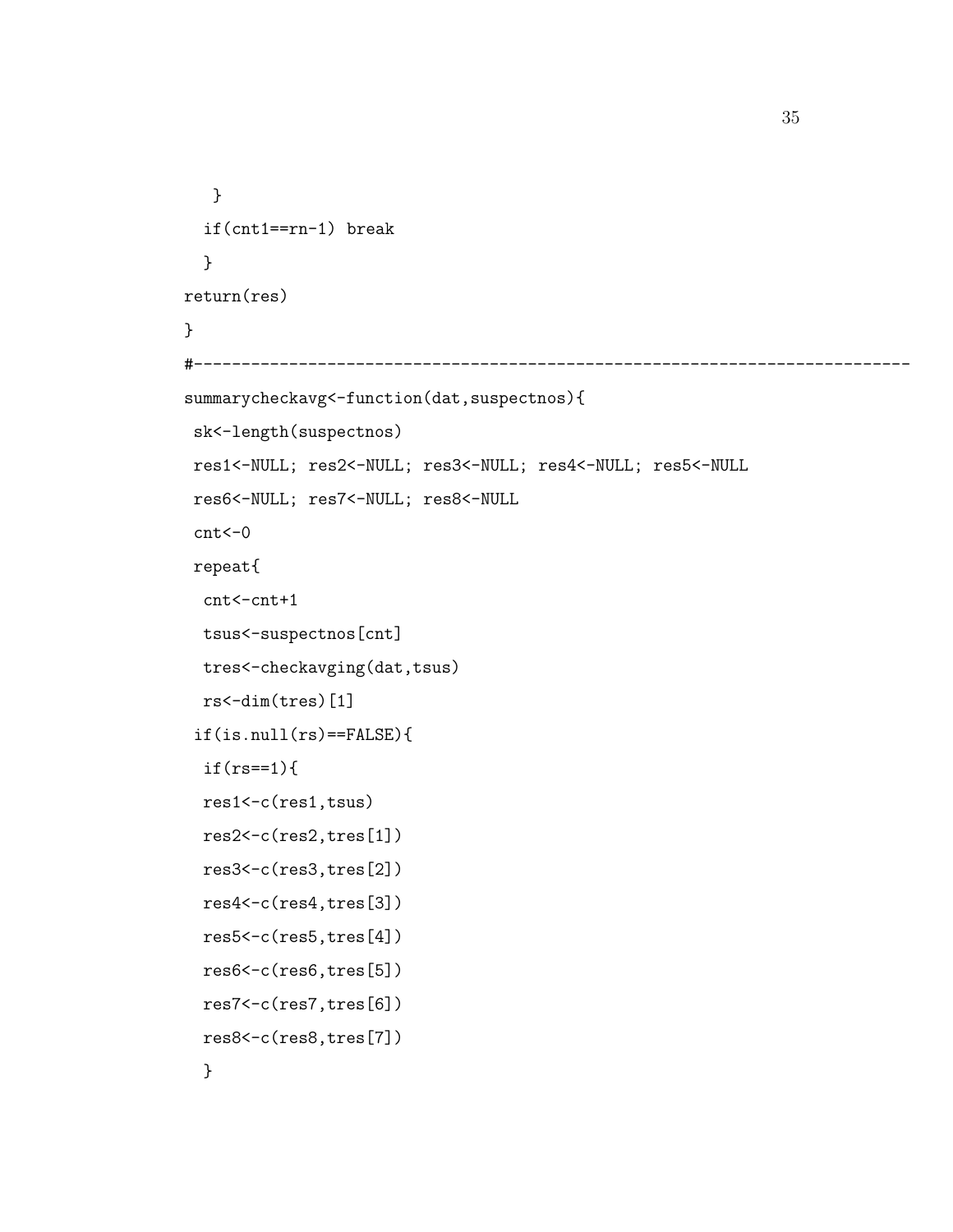```
if(rs>1){
   cnt2<-0repeat{
    cnt2 < -cnt2+1ttres<-tres[cnt2,]
    res1<-c(res1,tsus)
    res2<-c(res2,ttres[1])
    res3<-c(res3,ttres[2])
    res4<-c(res4,ttres[3])
    res5<-c(res5,ttres[4])
    res6<-c(res6,ttres[5])
    res7<-c(res7,ttres[6])
    res8<-c(res8,ttres[7])
    if(cnt2==rs) break
    } } }
 if(cnt==sk) break
 }
res<-data.frame(suspect=res1,other1=res2,other2=res3,nflags=res4,
                flag1=res5,flag2=res6,flag3=res7,flag4=res8)
res2<-res[res$other1!=0,]
return(res2)
}
```
3. Examine distributions of trailing digits.

```
digitdist<-function(dat){
ht<-dat$ht
wt0 <- dat $wt0
```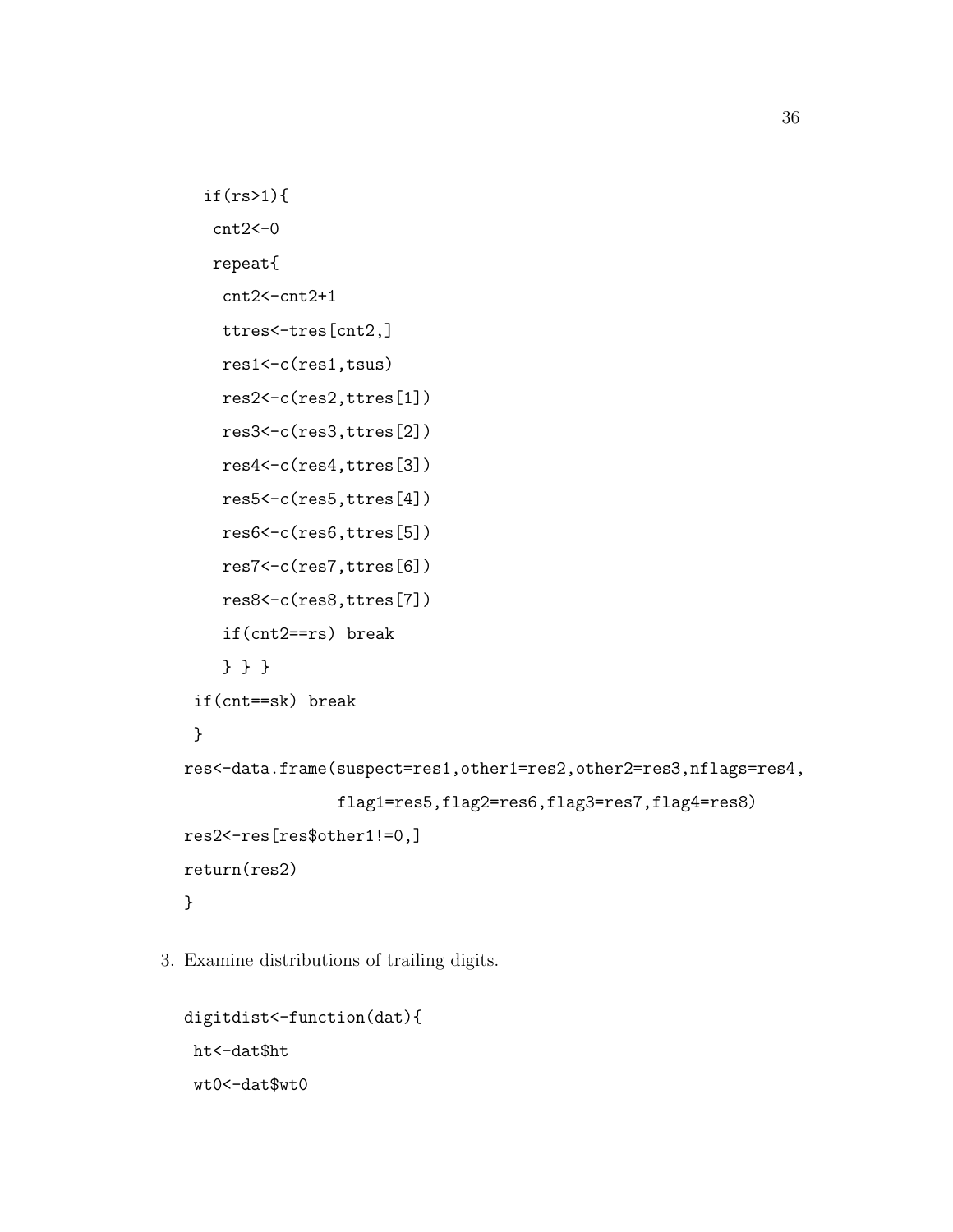```
wt1<-dat$wt1
```

```
wt2<-dat$wt2
```

```
ht<-floor(ht)
```

```
wt0<-floor(wt0)
```

```
wt1<-floor(wt1)
```

```
wt2<-floor(wt2)
```

```
ldht<-ht-10*floor(ht/10)
```

```
ldwt0<-wt0-10*floor(wt0/10)
```

```
ldwt1<-wt1-10*floor(wt1/10)
```

```
ldwt2<-wt2-10*floor(wt2/10)
```

```
htfs<-NULL; wt0fs<-NULL; wt1fs<-NULL; wt2fs<-NULL
```
 $cnt < -1$ 

```
repeat{
```

```
cnt<-cnt+1
```

```
thtf<-sum(ldht==cnt)
```

```
twt0f<-sum(ldwt0==cnt)
```

```
twt1f<-sum(ldwt1==cnt)
```

```
twt2f<-sum(ldwt2==cnt)
```

```
htfs<-c(htfs,thtf)
```

```
wt0fs<-c(wt0fs,twt0f)
```

```
wt1fs<-c(wt1fs,twt1f)
```

```
wt2fs<-c(wt2fs,twt2f)
```

```
if(cnt==9) break
```

```
}
```

```
res1<-data.frame(digit=0:9,ht=htfs,wt0=wt0fs,wt1=wt1fs,wt2=wt2fs)
tstht \frac{-sum((res1$ht-6)^2/6)}{}tstwt0<-sum((res1$wt0-6)^2/6)
```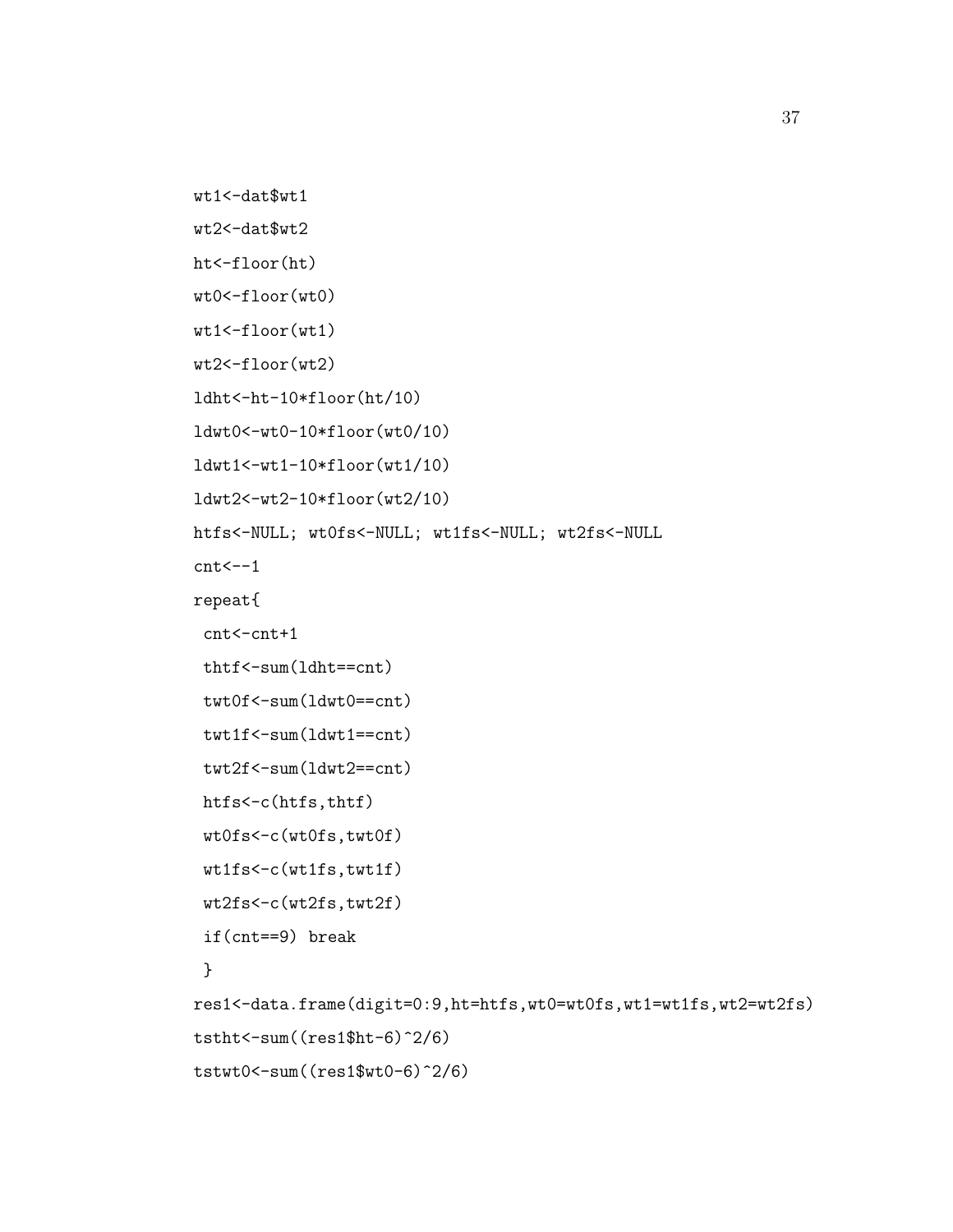```
tstwt1 < - sum((res1$wt1-6)^2/6)tstwt2<-sum((res1$wt2-6)^2/6)
pht<-1-pchisq(tstht,9)
pwt0<-1-pchisq(tstwt0,9)
pwt1<-1-pchisq(tstwt1,9)
pwt2<-1-pchisq(tstwt2,9)
res2<-data.frame(var=c("ht","wt0","wt1","wt2"),
                  tst=c(tstht,tstwt0,tstwt1,tstwt2),
                  pval=c(pht,pwt0,pwt1,pwt2))
res<-list(res1,res2)
return(res)
}
```
4. Compute influence values.

```
influencefctn<-function(dat){
wt2<-dat$wt2
wt1<-dat$wt1
wtdif<-wt1-wt2
mn<-mean(wtdif)
v2<-var(wtdif)
n<-length(wtdif)
realt<-mn/sqrt(v2/n)
subs<-NULL; infls<-NULL
cnt < -0repeat{
 cnt<-cnt+1
 tsub<-dat$subject[cnt]
```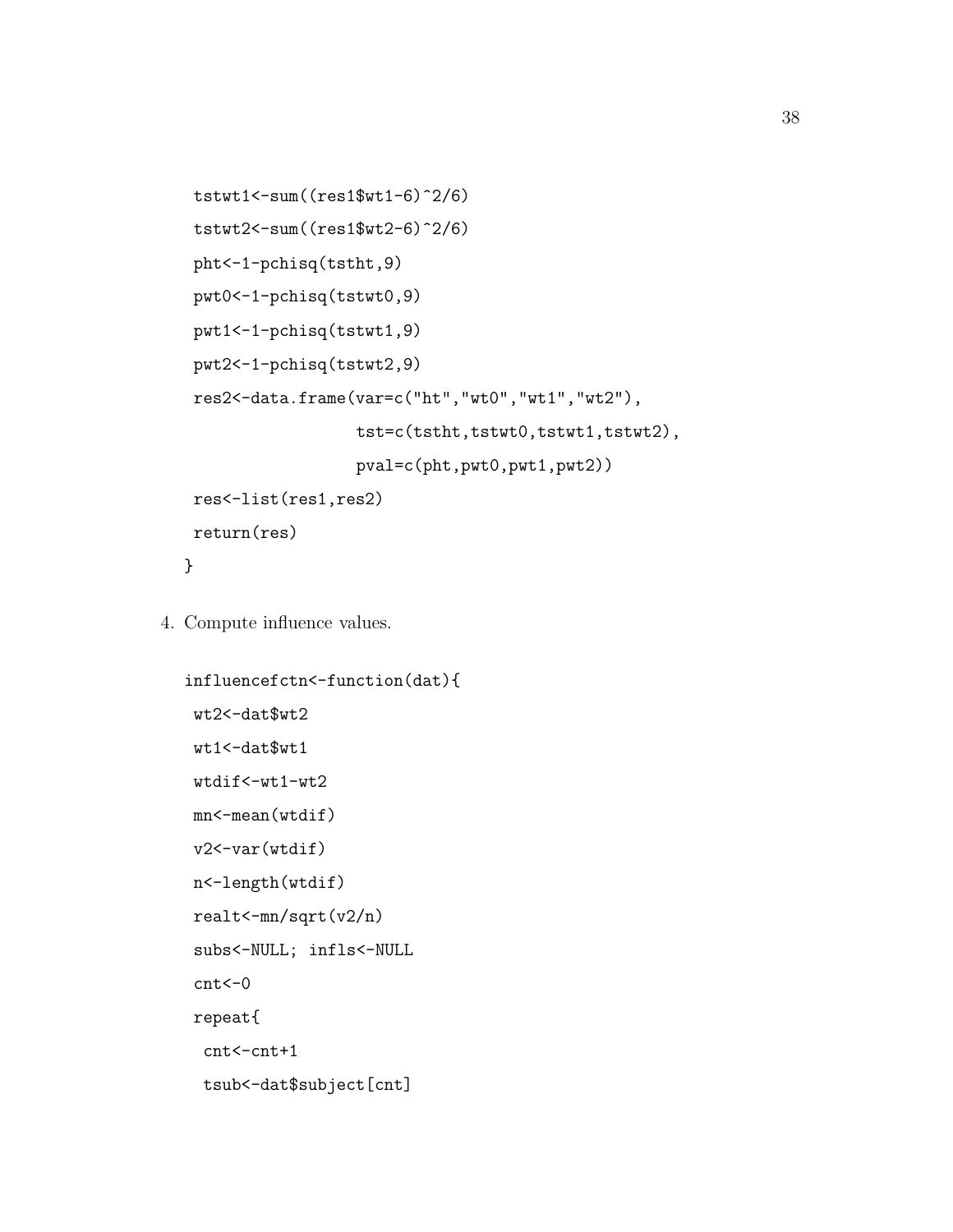```
tvals<-wtdif[-cnt]
 tt<-mean(tvals)/sqrt(var(tvals)/(n-1))
  tinfl<-abs(tt-realt)
  subs<-c(subs,tsub)
  infls<-c(infls,tinfl)
  if(cnt==n) break
 }
res<-data.frame(subject=subs,influence=infls)
return(res)
}
```
#### Appendix 2: Data Sets Used in This Report.

1. The Flemming Data.

```
subject ht wt0 wt1 wt2
1 63.5 164 160 157
2 63.75 170 167 164
3 62.75 178 176 176
4 65 160 158.5 158
5 65 149.5 145 139.5
6 62.25 201.5 197.5 197.5
7 70 214.5 212 211
8 68.25 180 177 174
9 64 180 177 175
10 64.75 158.5 156.5 155
11 67.25 176.5 173.5 173
12 64 160 159 155
13 65.5 220 213 211
```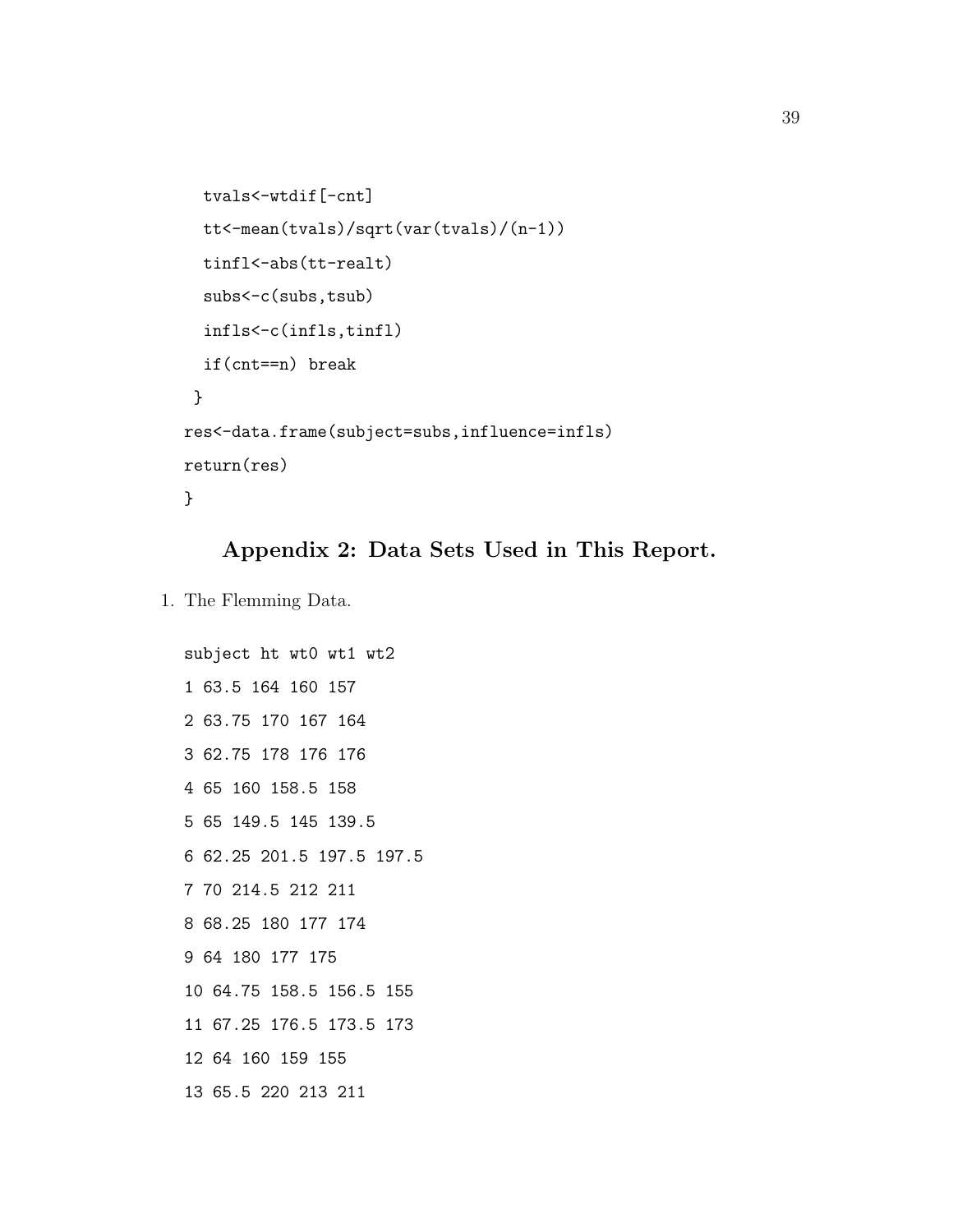- 14 76 273 270 267
- 15 62 183.5 179 176
- 16 71 208 203.5 200
- 17 62.5 146 144 140
- 18 62.25 266.5 262 255
- 19 70 278.5 270.5 264
- 20 63.5 198.5 196.5 195
- 21 73.75 252 246 240
- 22 67.5 208 204.5 202
- 23 61.25 147.5 139 128.5
- 24 63 205 200 197
- 25 68 195 193 189
- 26 60.5 159 154 150
- 27 65 189 184 181
- 28 64.5 180 176 173
- 29 65 167 164 160
- 30 66 154 150 147
- 31 68 203 198.5 195
- 32 71 207 204 200
- 33 69 182 176 175
- 34 67.5 179 175 169
- 35 66.5 165.5 163 162
- 36 63 149 145 143
- 37 69 184 181 177
- 38 65 162 159 154
- 39 67 199 196 190
- 40 70 245 239 233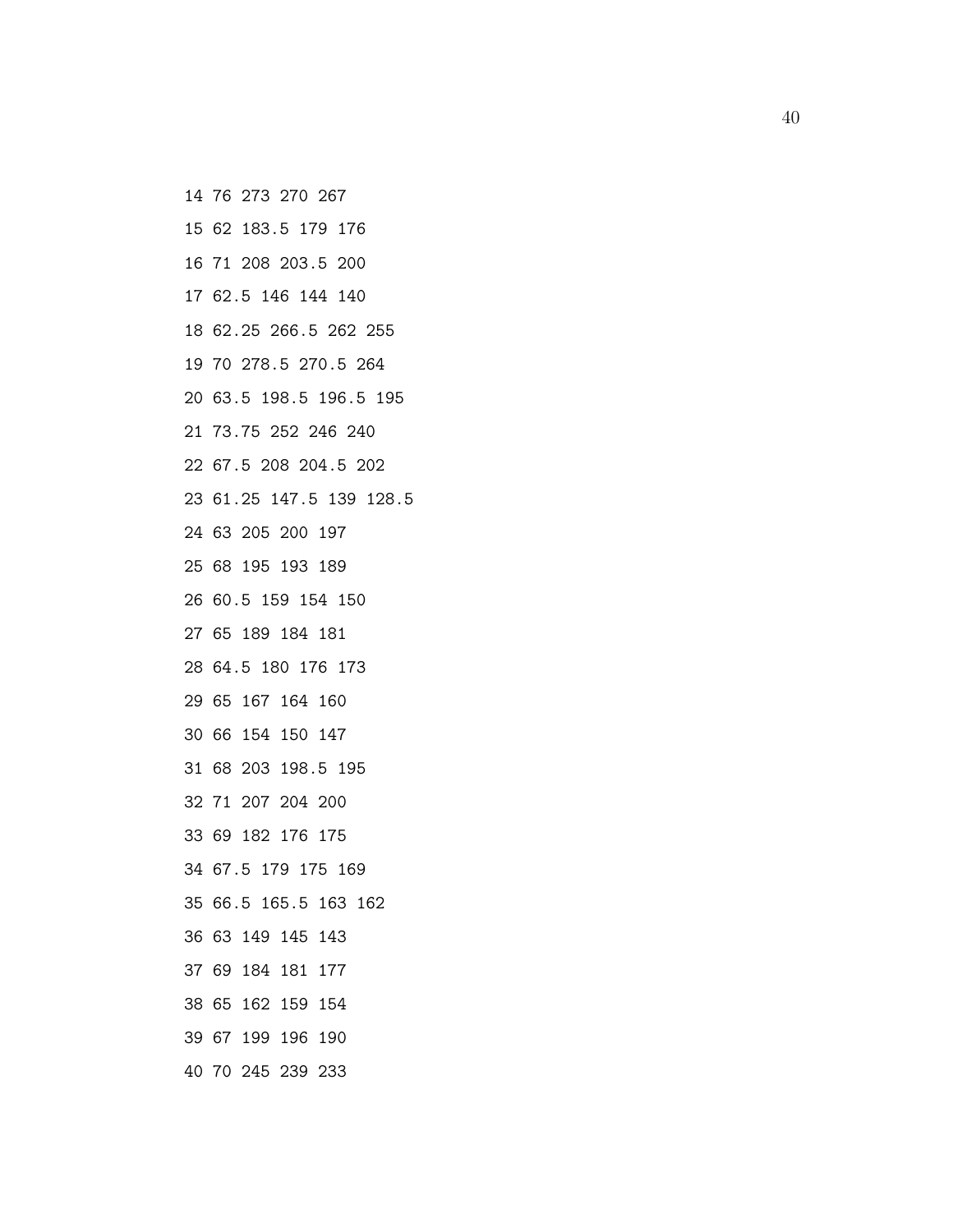- 41 67 201 195 191
- 42 70 205 200 196
- 43 69 174 167 163
- 44 62.5 268 263 258
- 45 71 280 275 272
- 46 66 208 204 199
- 47 68 252 247 244
- 48 66 198 195 189
- 49 68 154 149 148
- 50 65 189 186 182
- 51 69 197 194 188
- 52 66 186 189 192
- 53 68 205 201 199
- 54 70 301 295 293
- 55 62 148 146 141
- 56 67 173 168 165
- 57 66 197 192 190
- 58 61 154 150 147
- 59 69 171 168 164
- 60 65 163 157 155
- 2. The Hansen Data.
	- subject ht wt0 wt1 wt2 1 66 180 176 173 2 62 163 160 157 3 72 232 230 230 4 68 175 173 172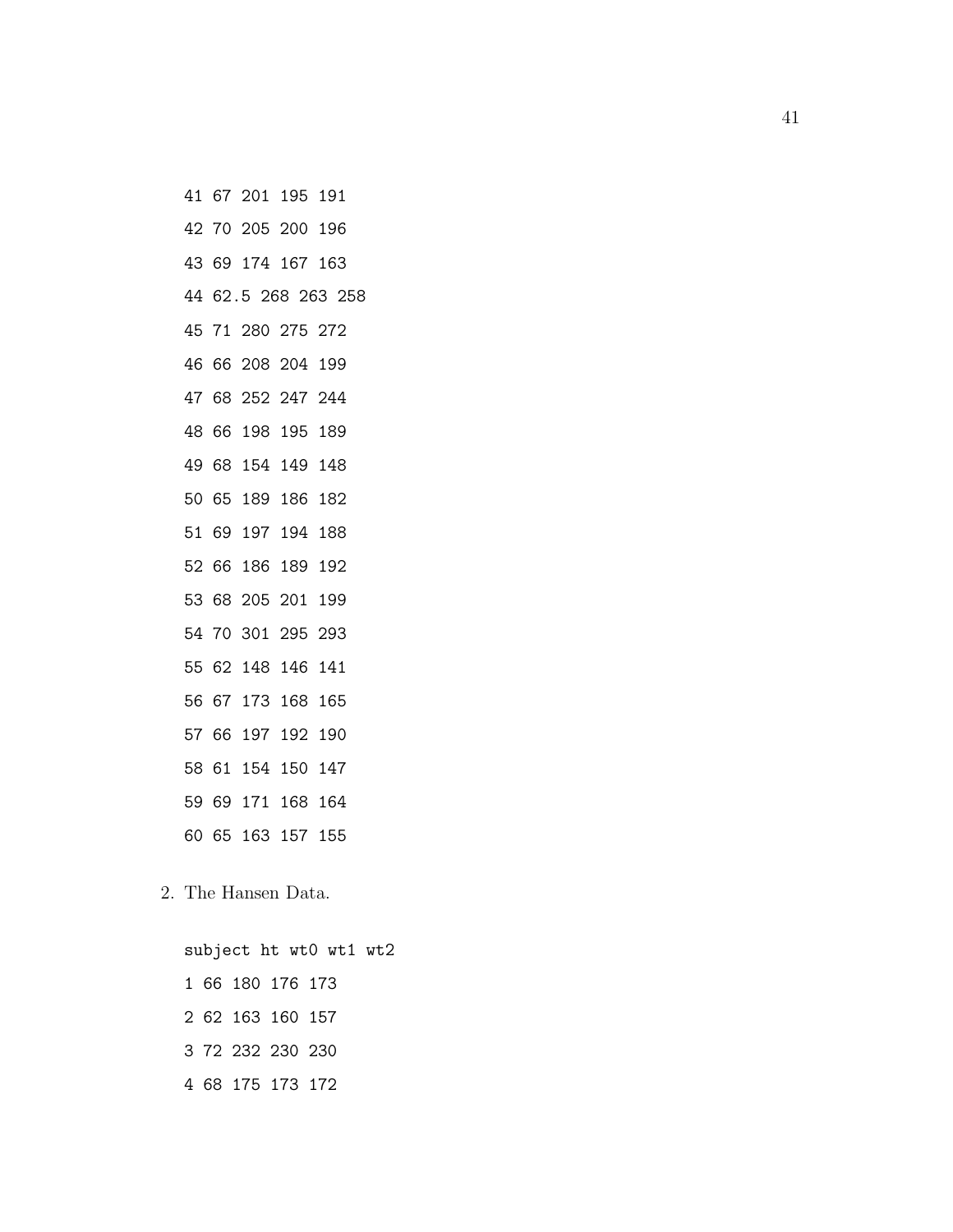- 5 69 180 175 169
- 6 73 255 251 250
- 7 64 175 173 172.5
- 8 65.5 162 159 156
- 9 70.5 225 222 219
- 10 69 180 177 175
- 11 72 203 200 199
- 12 70 180 179 175
- 13 71 245 238 235
- 14 65 207 204 201.5
- 15 66.5 200 196 193
- 16 63 157 153 150
- 17 74 195 193 189
- 18 67.5 285 281 278
- 19 62 225 217 211.5
- 20 67 165 163 162
- 21 72 240 234 230
- 22 62 175 172 170
- 23 68 173 165 156
- 24 71 253 248 245
- 25 61 157 155 151
- 26 63 177 172 168
- 27 73 240 235 232
- 28 70 206 202 199.5
- 29 75 223 219 214
- 30 69 170 166 157
- 31 75 248 242 238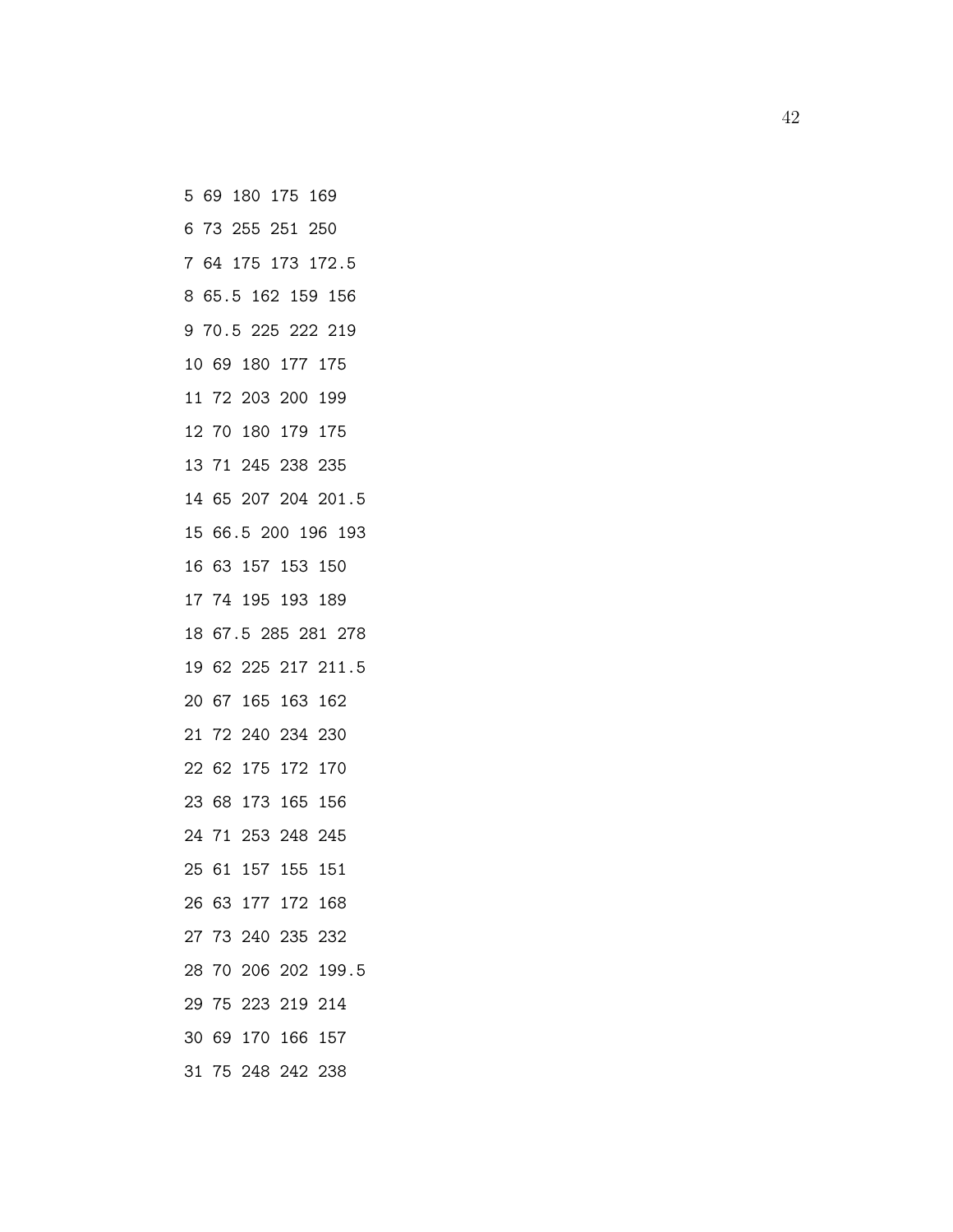- 32 60 148 145 141
- 33 69 184 179 178
- 34 64 162 158 152
- 35 74 205 202 201
- 36 68 175 171 169
- 37 64.5 158 155 151
- 38 71 204 201 196
- 39 69 213 209 203
- 40 75 260 254 248
- 41 70 220 214 210
- 42 62 158 153 150
- 43 65 151.5 147 143.5
- 44 61 253 248 248
- 45 72 275 277 279
- 46 74.5 260 256 251
- 47 66 230 225 222
- 48 69 223 220 215
- 49 64 129 125 124
- 50 60 159 156 153
- 51 71 213 209 203
- 52 70 207 205 204
- 53 63 178 174 172
- 54 68 278 272 270
- 55 73 210 208 203
- 56 72 191 185 182
- 57 69 212 207 205
- 58 70 203 199 196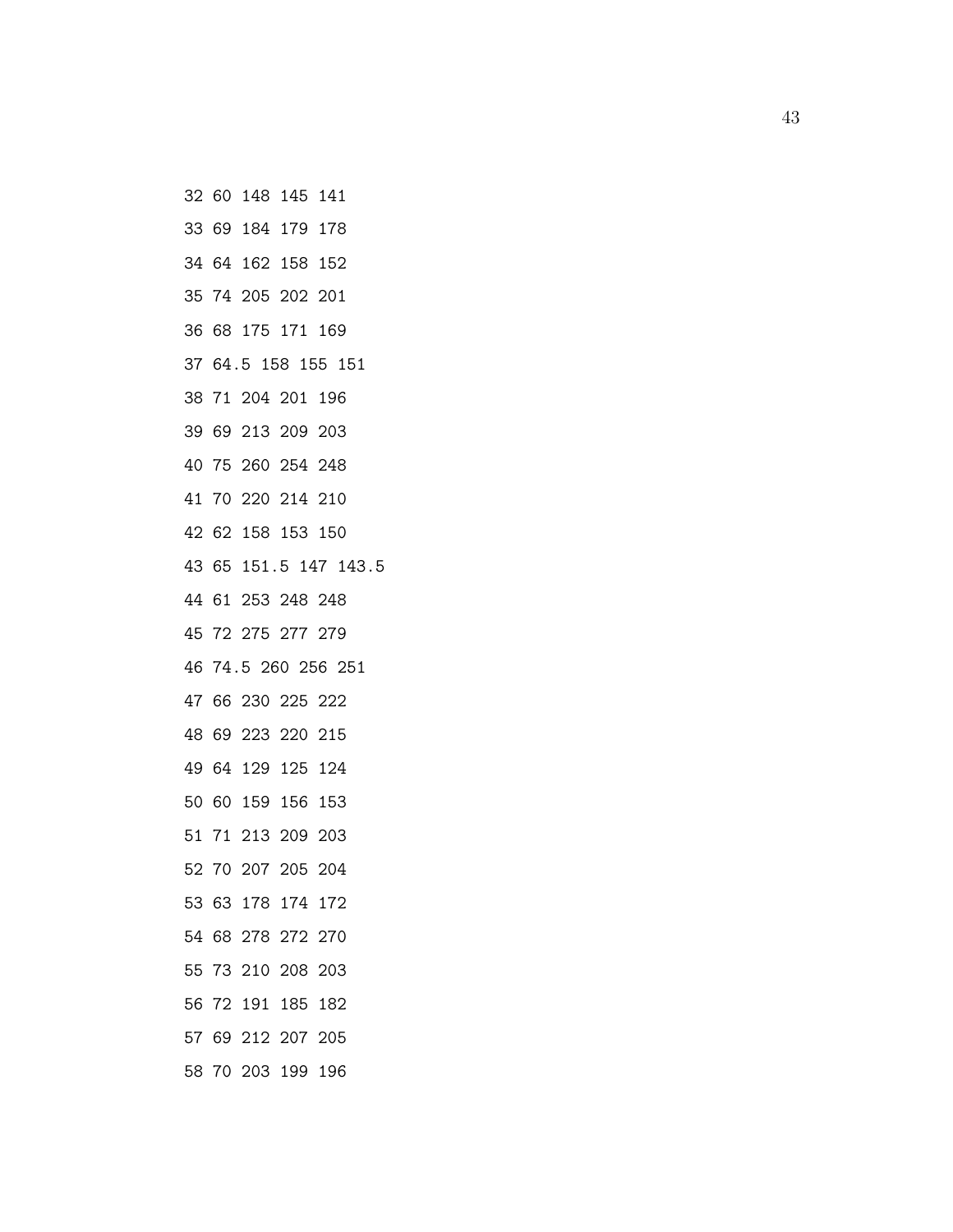59 70.5 177 174 170 60 61 148 143 141

3. The Simulated Data.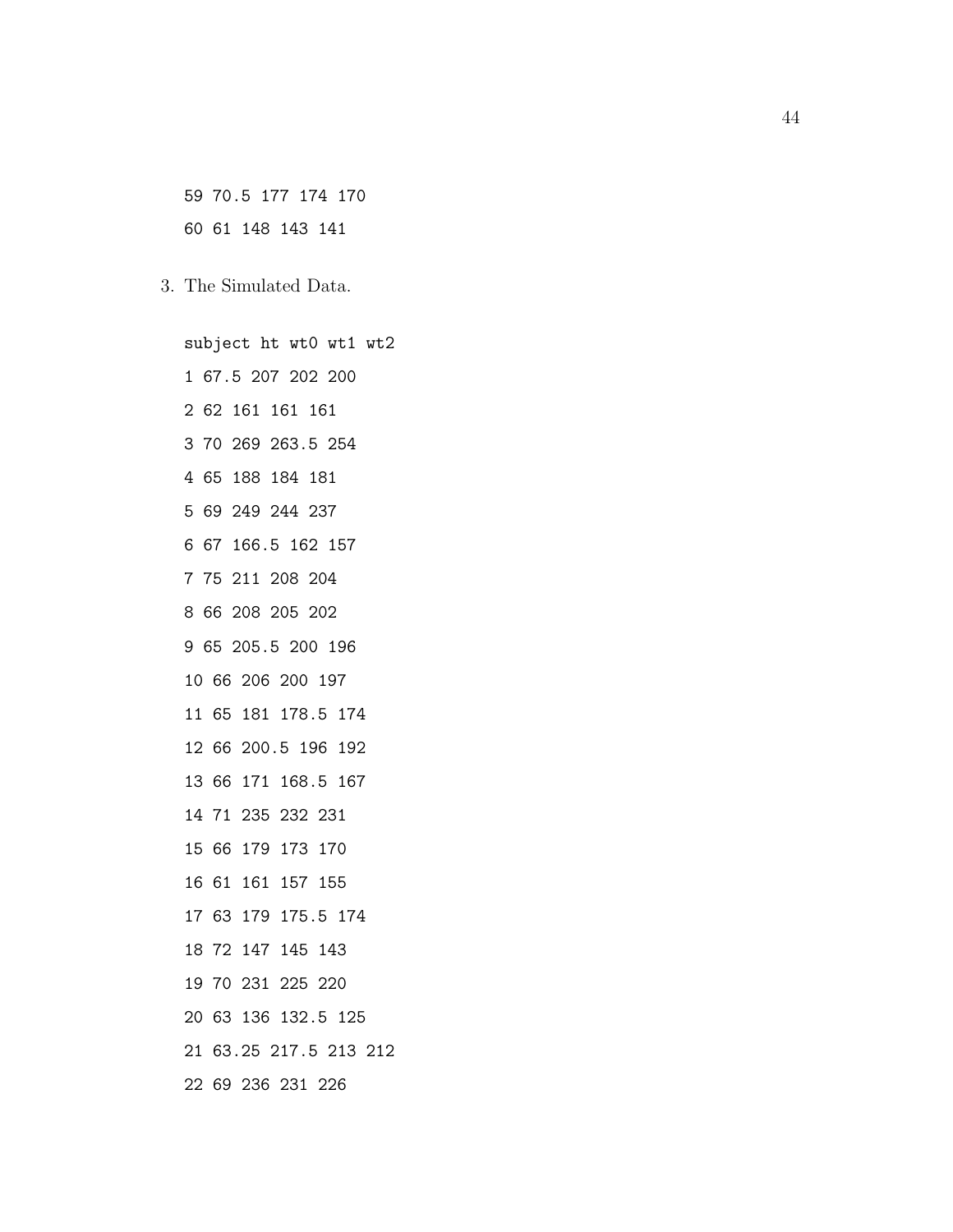- 23 67 171 166 162
- 24 71 193 188 186
- 25 67.5 174 169.5 166.5
- 26 72.5 265.5 258 254
- 27 65 214 211 207
- 28 65 185 180.5 180
- 29 63 192.5 189 184
- 30 67 231 227.5 224
- 31 65 192 188 185.5
- 32 67 218 217 216
- 33 63.5 184 177 168
- 34 65.75 222 215 209.5
- 35 67 207 201 196
- 36 66.5 257 256 254
- 37 72 223 218 212
- 38 71 221 214 210
- 39 66.25 213 209 206
- 40 66 239.5 236 233
- 41 67 143 140 137
- 42 64.25 221 216 211
- 43 66 209 203 198
- 44 68.25 181.5 179 177
- 45 69.5 243 234 229
- 46 70 252 247 242
- 47 64 158 156 155
- 48 68 222 220.5 215
- 49 70.5 257 249 242